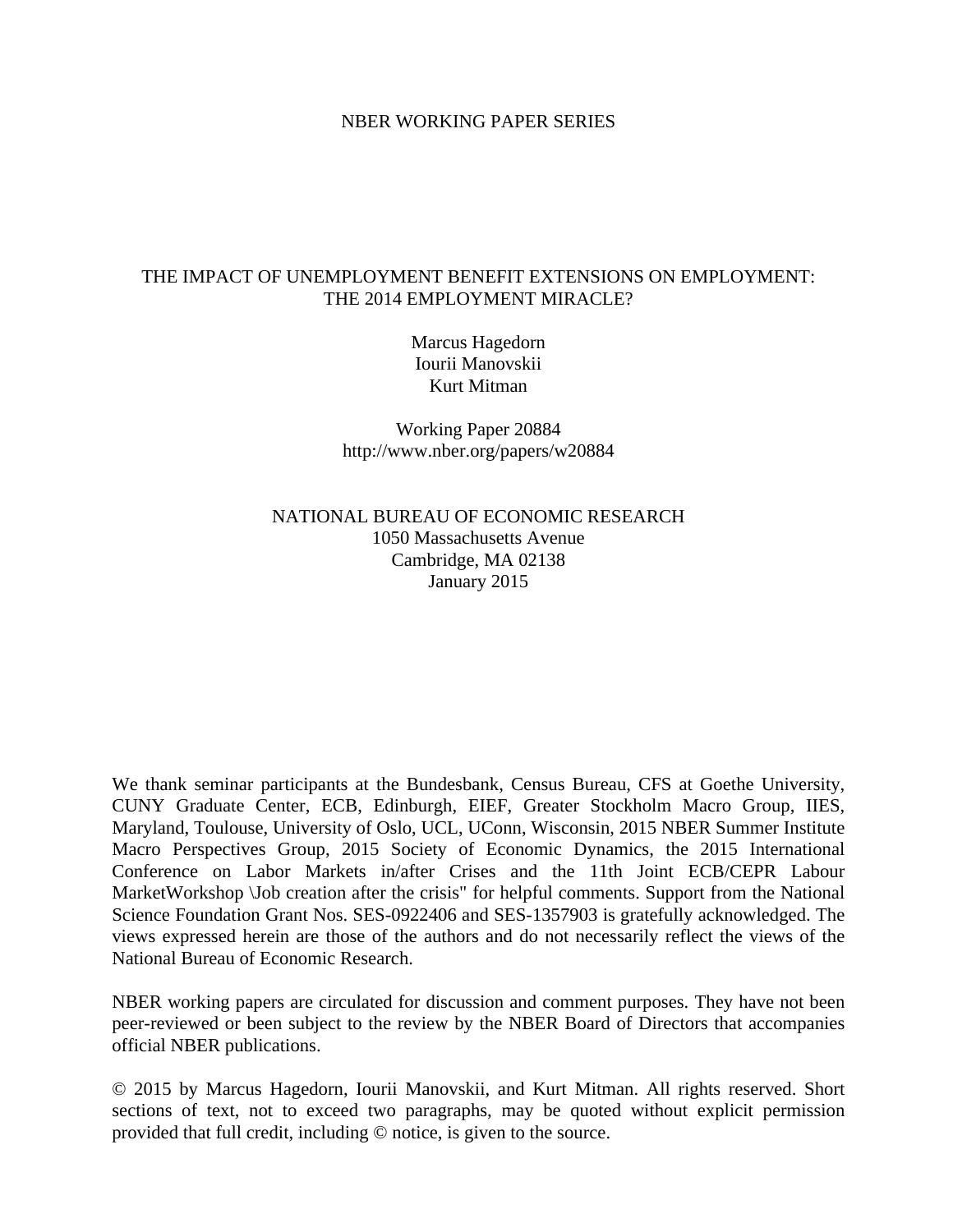The Impact of Unemployment Benefit Extensions on Employment: The 2014 Employment Miracle? Marcus Hagedorn, Iourii Manovskii, and Kurt Mitman NBER Working Paper No. 20884 January 2015, Revised May 2016 JEL No. E24,J63,J64,J65

#### **ABSTRACT**

We measure the aggregate effect of unemployment benefit duration on employment and the labor force. We exploit the variation induced by Congress' failure in December 2013 to reauthorize the unprecedented benefit extensions introduced during the Great Recession. Federal benefit extensions that ranged from 0 to 47 weeks across U.S. states were abruptly cut to zero. To achieve identification we use the fact that this policy change was exogenous to cross-sectional differences across U.S. states and we exploit a policy discontinuity at state borders. Our baseline estimates reveal that a 1% drop in benefit duration leads to a statistically significant increase of employment by 0.019 log points. In levels, 2.1 million individuals secured employment in 2014 due to the benefit cut. More than 1.1 million of these workers would not have participated in the labor market had benefit extensions been reauthorized.

Marcus Hagedorn Department of Economics, University of Oslo, Box 1095 Blindern, 0317 Oslo, Norway marcus.hagedorn@econ.uio.no

Iourii Manovskii Department of Economics University of Pennsylvania 160 McNeil Building 3718 Locust Walk Philadelphia, PA 19104 and NBER manovski@econ.upenn.edu Kurt Mitman Institute for International Economic Studies Stockholm University 106 91 Stockholm **SWEDEN** kurt.mitman@iies.su.se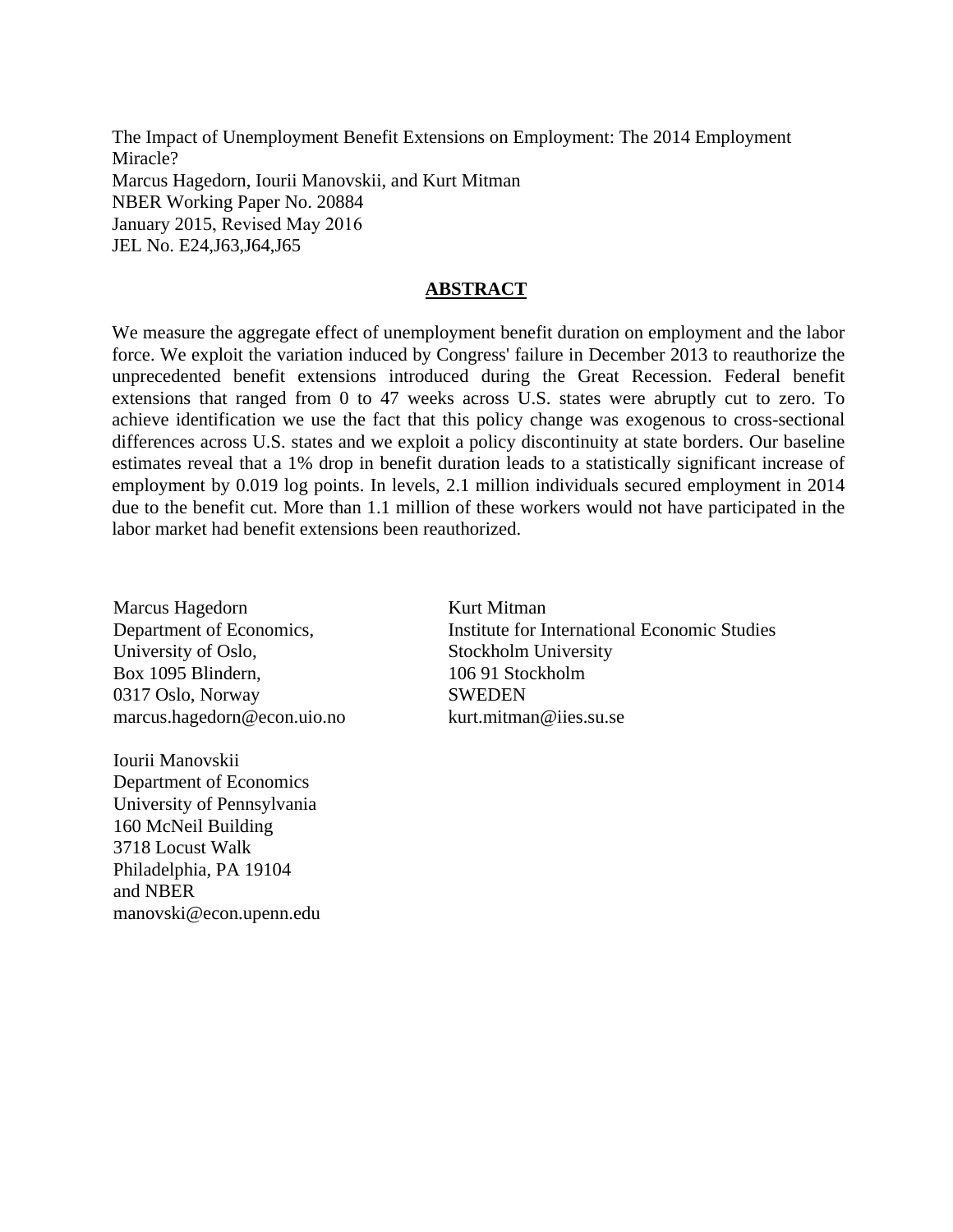### 1 Introduction

Our objective in this paper is to assess the impacts of unemployment benefit extensions on the labor force and employment. Measuring the magnitude of these effects is manifestly important for understanding the economic consequences of this widely used policy instrument. Yet, the existing literature provides little information on the size, let alone the sign of these effects. In the theoretical literature the effect of benefit extensions on employment is generally ambiguous. Basic decision theory suggests that some unemployed may increase their search effort in response to a cut in benefits, while others, who were mainly searching to qualify for benefits, might drop out of the labor force once losing eligibility, leading to offsetting effects on employment. Equilibrium job search theory typically implies a positive effect of a cut in benefit duration on job creation. This makes it easier for the unemployed to find jobs and might induce those previously out-of-labor force to rejoin the labor force, leading to an increase in employment with an ambiguous effect on unemployment since the number of job vacancies and the number of searchers increases at the same time. The empirical micro literature has focused almost exclusively on measuring the effects of benefit eligibility on the search effort of unemployed workers – a focus that is too narrow to infer the total impact of benefit duration on employment. The estimates in the quantitative macro literature vary widely depending on the value of parameters which are notoriously difficult to identify. Moreover, the literature generally ignores the effect of policies on participation decisions of those out-of-the-labor force, which limits their ability to measure the total effect on employment. Indeed, in the data the flow from non-participation into employment accounts for over 60% of all transitions into employment.

We propose to sidestep these difficulties by directly measuring the employment and labor force impacts of a large nationwide cut in benefit duration in December 2013. The attractive feature of this quasi-natural experiment is that its effects can be measured using standard empirical techniques that do not require imposing assumptions of a particular labor market model on the data. Specifically, we measure the impact of the December 2013 decision by Congress to terminate the Emergency Unemployment Compensation Act of 2008 (EUC08) which abruptly lowered benefit duration in all states to their regular duration of typically 26 weeks. This decision terminated an unprecedented extension of unemployment benefit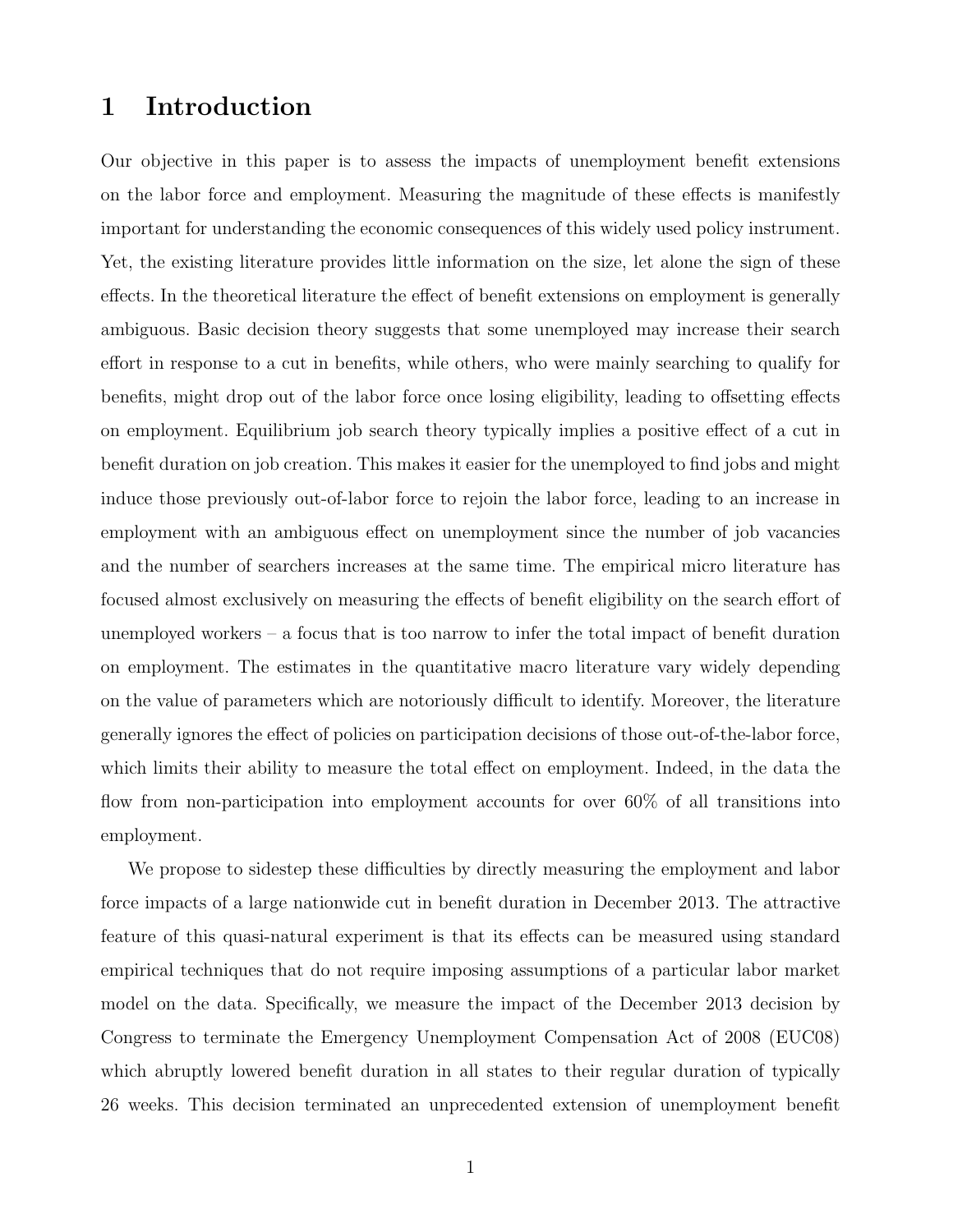durations adopted by policymakers following the onset of the Great Recession. While benefit durations began declining in some of the states starting in 2011, even by the end of 2013, right before the reform and long after the recession had ended, the average benefit duration across U.S. states stood at 53 weeks.

The decision to eliminate benefit extensions at the end of 2013 was quite controversial. Summarizing the conventional wisdom at the time, the Council of Economic Advisers and the Department of Labor (2013) predicted that 240,000 jobs would be lost in 2014 because of the negative impact on aggregate demand. Many economists voiced a concern, first articulated in Solon (1979), that without access to benefits unemployed workers will stop searching for jobs and will exit the labor force instead.

However, the U.S. labor market performance in 2014 surprised many observers (though not all, see e.g. Mulligan (2015)). Figure A-1 in the Appendix reports some basic aggregate statistics. Average employment growth was about 25% higher in 2014 than in the best of several preceding years. The employment-to-population ratio rose. The unemployment rate declined sharply. In contrast to typical predictions, the labor force participation rate suddenly halted its steady secular decline. The number of job vacancies that employers were trying to fill increased sharply.

At the national level, however, it is difficult to ascertain the extent to which these aggregate labor market developments were induced by the elimination of unemployment benefit extensions. The fact that aggregate productivity growth was slower in 2014 than in the preceding years eliminates the most prominent alternative explanation. While that can help explain the low observed wage growth in 2014, it cannot reconcile the low wage growth with the otherwise booming labor market. However, based on aggregate data alone, it appears difficult to rule out the possibility that some other aggregate shocks (coincidental with the decline in benefit duration) suddenly spurred the decisions of firms to create job vacancies and of jobless workers to accept them.

To overcome this difficulty, we take a different route in this paper. In particular, we exploit the fact that, at the end of 2013, federal unemployment benefit extensions available to workers ranged from 0 to 47 weeks across U.S. states. As the decision to abruptly eliminate all federal extensions applied to all states, it was exogenous to economic conditions of individual states. In particular, states did not choose to cut benefits based on, e.g. their employment in 2013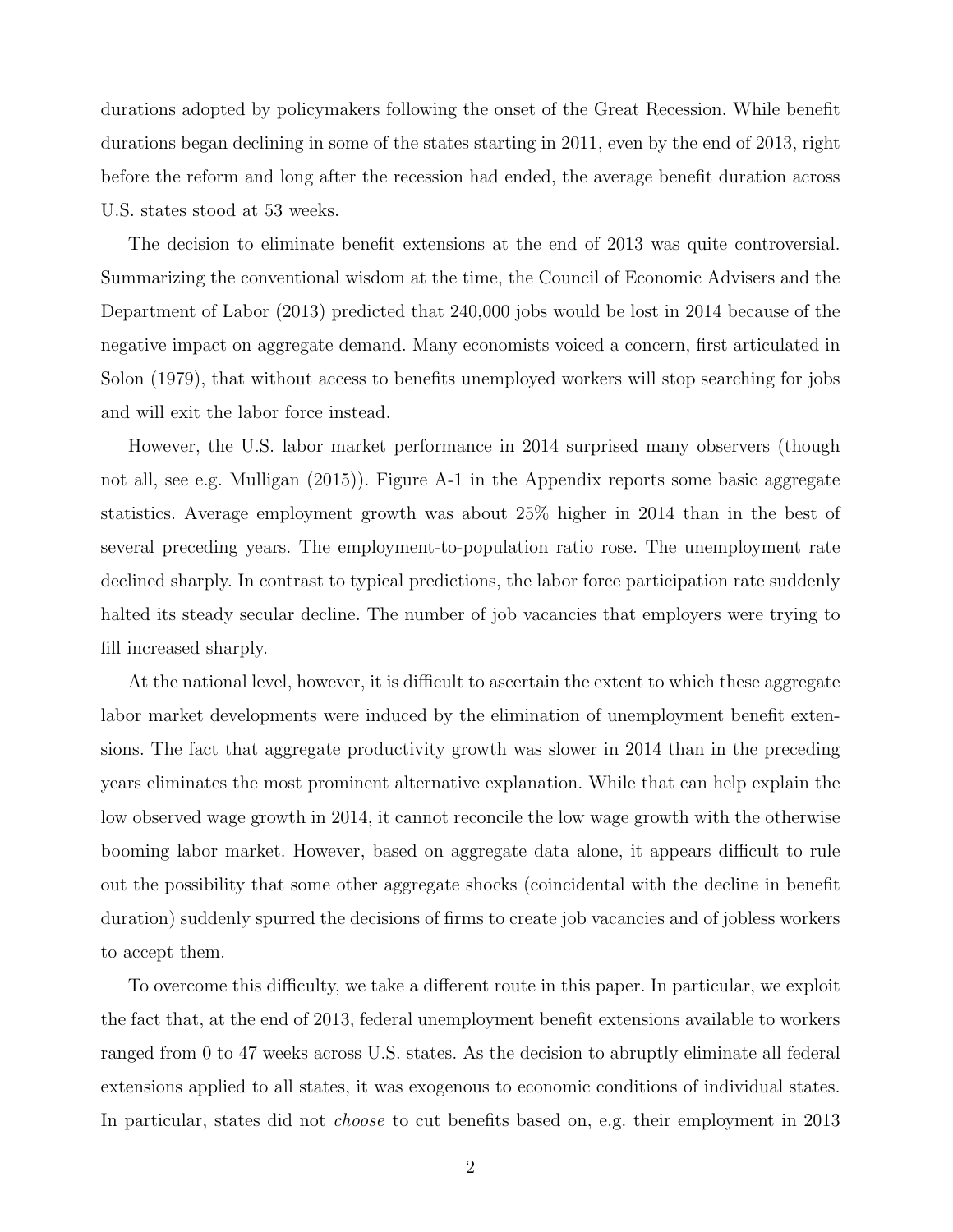or expected employment growth in 2014. This allows us to exploit the vast heterogeneity of the decline in benefit duration across states to identify the labor market implication of unemployment benefit extensions. Note, however, that the benefit durations prior to the cut, and, consequently, the magnitudes of the cut, likely depended on economic conditions in individual states. Thus, the key challenge to measuring the effect of the cut in benefit durations on employment and the labor force is the inference on labor market trends that various locations would have experienced without a cut in benefits. Much of the analysis in the paper is devoted to the modeling and measurement of these trends. However, to immediately reduce the importance of heterogenity of underlying employment trends, we focus the analysis on comparisons of labor force and employment dynamics between counties that border each other but belong to different states and thus experience different changes in benefit durations. This is helpful because, as we explain below, underlying economic fundamentals are expected to evolve more similarly across counties bordering each other than across states or randomly paired counties.

After describing the institutional features of the U.S. unemployment insurance system and the details of the policy change in December 2013, in Section 2 we provide a very basic description of patterns in the data. We find that employment growth was much higher in 2014 in the border counties that experienced a larger decline in benefit durations relative to the adjacent counties. What makes this finding even more striking is that year after year prior to 2014 the relative employment growth was lower in the high benefit counties. The abrupt reversal in the relative employment growth trend of border counties belonging to high benefit states in December 2013, right at the time when the benefit durations were cut, strongly suggests that our analysis indeed identifies the implications of this particular policy change. There were no other policy changes at the turn of 2014 that could have differentially affected states depending on their pre-reform benefit duration and had significant labor market implications.

The primary focus of the formal analysis in the paper is on measuring the counterfactual trends in labor force and employment that border counties would have experienced without a cut in benefits. We build on two distinct methodologies in the literature for doing so. The methodologies differ primarily in whether the post-reform observations are used for measuring the counterfactual employment trends. The more common approach in the macro and labor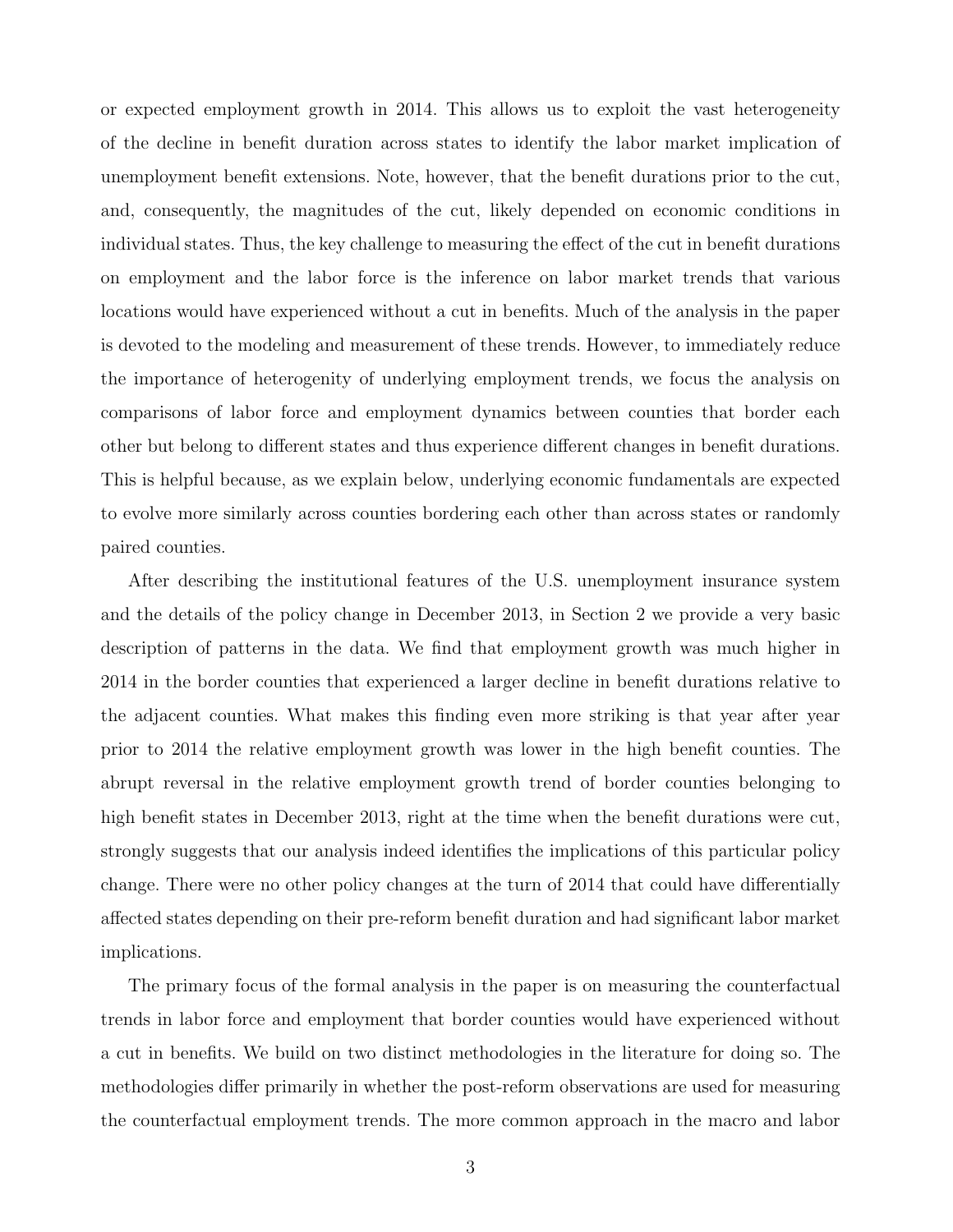literature is to use both pre- and post-reform information. We develop the associated econometric methodology for formally measuring the effects of unemployment benefit extensions in Section 3. Specifically, we consider three models of county-specific trends that differ in their flexibility and the ease of interpretation. The first one is the workhorse in the literature due to its parsimony and its reliance on easily interpretable variables. It allows for permanent (over the estimation window) differences in employment across border counties which could be induced by the differences in other policies (e.g., taxes or regulations) between the states these counties belong to. Moreover, employment in each county is allowed to follow a distinct deterministic time trend. The model also includes aggregate time effects and controls for the effects of unemployment benefit durations in the pre-reform period.

The second and third models are motivated by the economics underlying the existence of potentially heterogeneous trends across border counties. Specifically, these trends reflect the systematic response of underlying economic conditions across counties with different benefit durations to various aggregate shocks and the heterogeneity is induced by differential exposure of counties to these aggregate disturbances. For example, Holmes (1998) argued that border counties may differ in the share of manufacturing industry employment, due to different state right-to-work laws. In this case, aggregate shocks affecting the relative productivity of manufacturing industry will have a different impact on the employment in the two border counties. Similarly, foreclosure laws differ across states, implying that aggregate shocks to house prices have a different impact on the construction industry, and, say, demand for goods and services in the two border counties. This may also induce different trends in employment in the two border counties. Thus, there are numerous aggregate shocks that potentially induce different trends across border county pairs.

Motivated by this theory of trend heterogeneity, in the second model we extend the original specification to also include various measurable aggregate factors (e.g., oil prices, construction employment, etc.) and estimate county-specific loadings on these factors to capture the heterogeneous exposure of counties to these observed aggregate variables. While this specification remains very transparent, the ability of the model to identify the correct counterfactual trends depends on the selection of the appropriate aggregate factors. We bypass the need to select individual aggregate factors in the third model, although at the cost of losing interpretability of the aggregate factors. Specifically, we use a very flexible interactive effects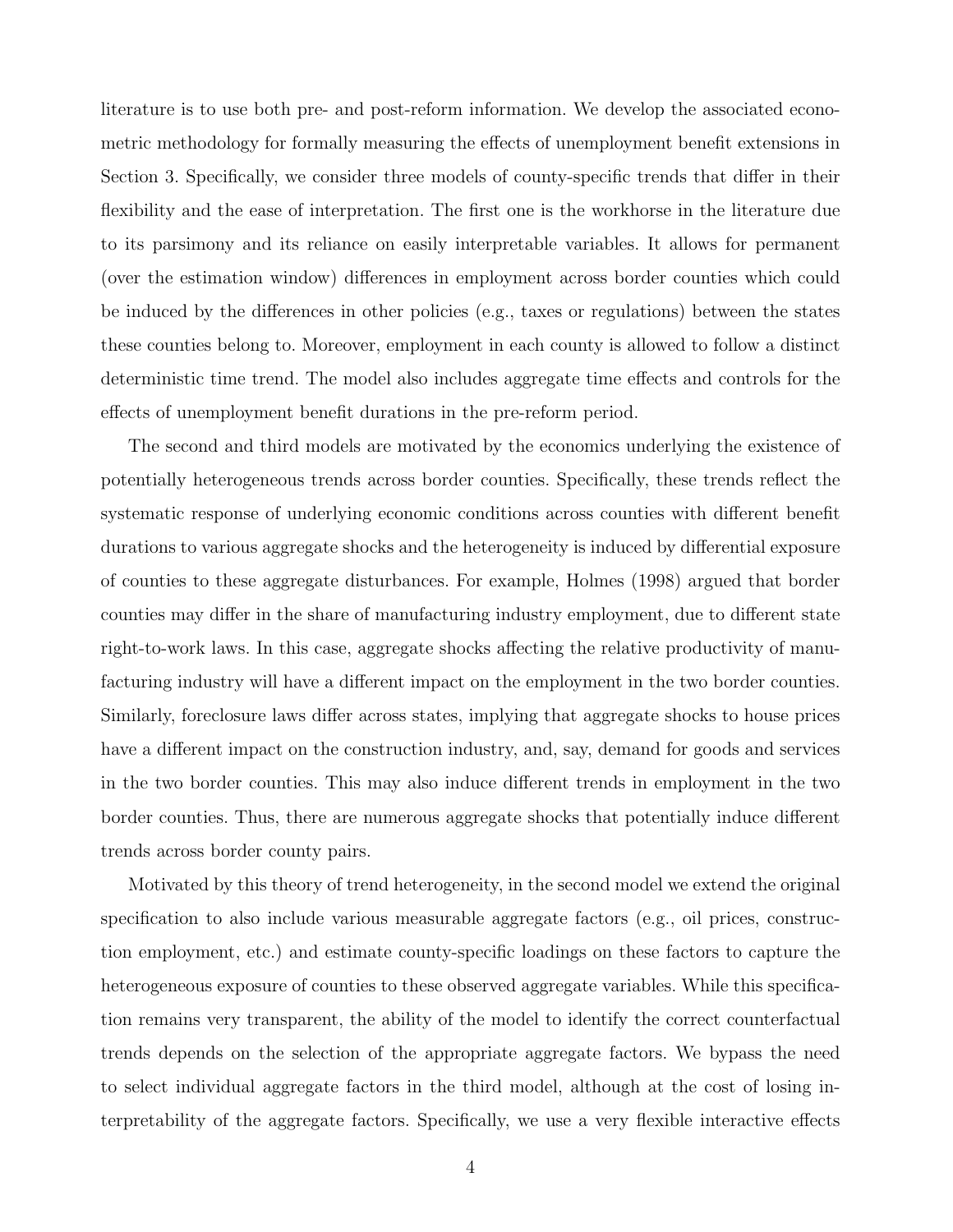specification of the county-specific trends developed in Bai (2009). The interactive effects estimator simultaneously identifies the important unobserved aggregate factors and measures their heterogeneous impacts through county-specific factor loadings. Note that because factors and loadings are simultaneously estimated, measuring of the counterfactual trends following the reform necessitates the use of the post-reform data.

The second methodological approach that we develop in Section 6 builds on the event study methodology. In this approach the employment and labor force trends across counties are estimated based on the pre-event (cut in benefit duration) information only. The estimates are used to predict the evolution of the relevant labor market variables in the absence of the unexpected cut in benefits. A comparison of the predicted values of these variables to the actually observed ones following the benefit cut reveals the effect of the change in policy. Using only the pre-event window for estimation minimizes the effect of the event itself on the estimated trends.

The results of the empirical analysis based on these two methodologies are presented and discussed in Sections 4 and 6, respectively. While there is clear variation across the four approaches we use to estimate the counterfactual employment trends across counties, overall the results are quite consistent. This happens because counterfactual employment trends in the labor force and in employment estimated using the four approaches we consider are fairly similar, and capture quite well the small differences in employment growth of neighboring counties. This allows us to conclude that, conditional on these trends, the common trend assumption is satisfied. We can therefore obtain consistent estimates of the effects of the cut in benefit durations on labor force and employment. All four specifications imply that changes in unemployment benefit duration have a large and statistically significant effect on employment: a 1 percent drop in benefit duration increases employment by 0.0144 to 0.0233 log points across specifications. Importantly, we also find that more than half of the increase in employment attributed to the cut in benefits was due to an increase in the labor force. Our analysis thus implies that, not only did the unemployed not drop out of the labor force because of losing entitlement to benefits, but instead those previously not participating in the labor market decided to enter the labor force. These effects are not unexpected in light of equilibrium labor market theory which implies an increase in job creation in response to a cut in benefit duration. The increased availability of jobs than draws non-participants into the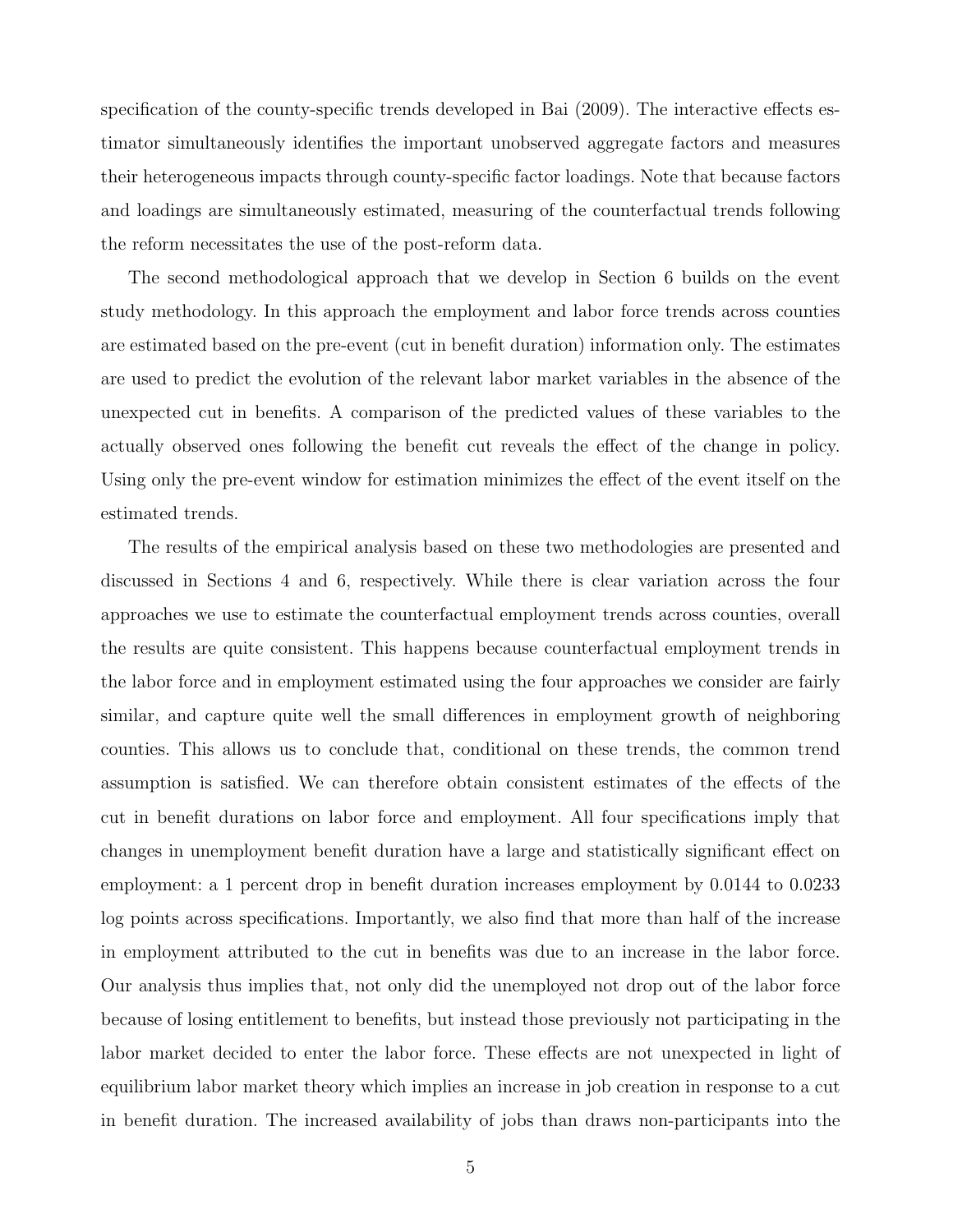labor market.<sup>1</sup>

These estimates are based on the differential response of the labor force and employment between bordering counties to changes in benefit duration. To the extent that economic activity reallocates in response to differences in benefit durations across counties, the effects of such a reallocation are reflected by our estimates. It would be desirable, however, to be able to aggregate these estimates to obtain the effect of the nation-wide change in benefit duration that precludes the possibility of reallocation of economic activity. To this end, we document that individuals do not change the location of employment in response to changes in benefits. In addition, we do not find any differential impact of benefit duration changes on employment shares of tradeable and non-tradeable sectors. Using a simple trade model with frictional labor markets, we show that these observations allow us to aggregate county-level elasticities to the nation-wide one. Empirically, we find that our estimates imply that the cut in benefit duration accounted for between 50 and 80 percent of aggregate employment growth in 2014.

As follows from the discussion above, to help guide economic theory, the joint evolution of employment and labor force in response to unemployment benefit duration changes is most informative. The only data source in the U.S. that contains both measures at the countylevel at a reasonably high frequency is the Local Area Unemployment Statistics (LAUS). Conveniently for our purposes, both variables are also consistently defined and represent the counts of individuals in different employment states at each point in time. A complementary data set that is often used to measure county-level job counts covered by the unemployment insurance system is the Quarterly Census of Employment and Wages (QCEW). In Section 5, we repeat the entire analysis using QCEW data. We find that across all four specifications that we consider, changes in unemployment benefits have a large and statistically significant effect on job counts: a 1 percent drop in benefit duration increases the number of jobs by 0.010 to 0.0236 log points. The point estimates for the increase in the number of jobs is somewhat smaller than the estimate of the effect on employment. This might indicate that a cut in benefits leads to an increase in the number of full-time jobs at the expense of part-time jobs.<sup>2</sup>

<sup>&</sup>lt;sup>1</sup>The theoretical prediction that an increase in job availability draws non-participants into the labor market is the standard one in the literature. See Pissarides (2000) Ch. 7 for a textbook treatment and Krusell et al. (2015) for a modern quantitative evaluation and additional references.

<sup>&</sup>lt;sup>2</sup>This happens because QCEW counts the number of jobs while LAUS counts the number of individuals who have at least one job. Thus, for example, if a worker holding two part-time jobs secures a single full-time job, the QCEW job count would decline by one while LAUS employment would not be affected.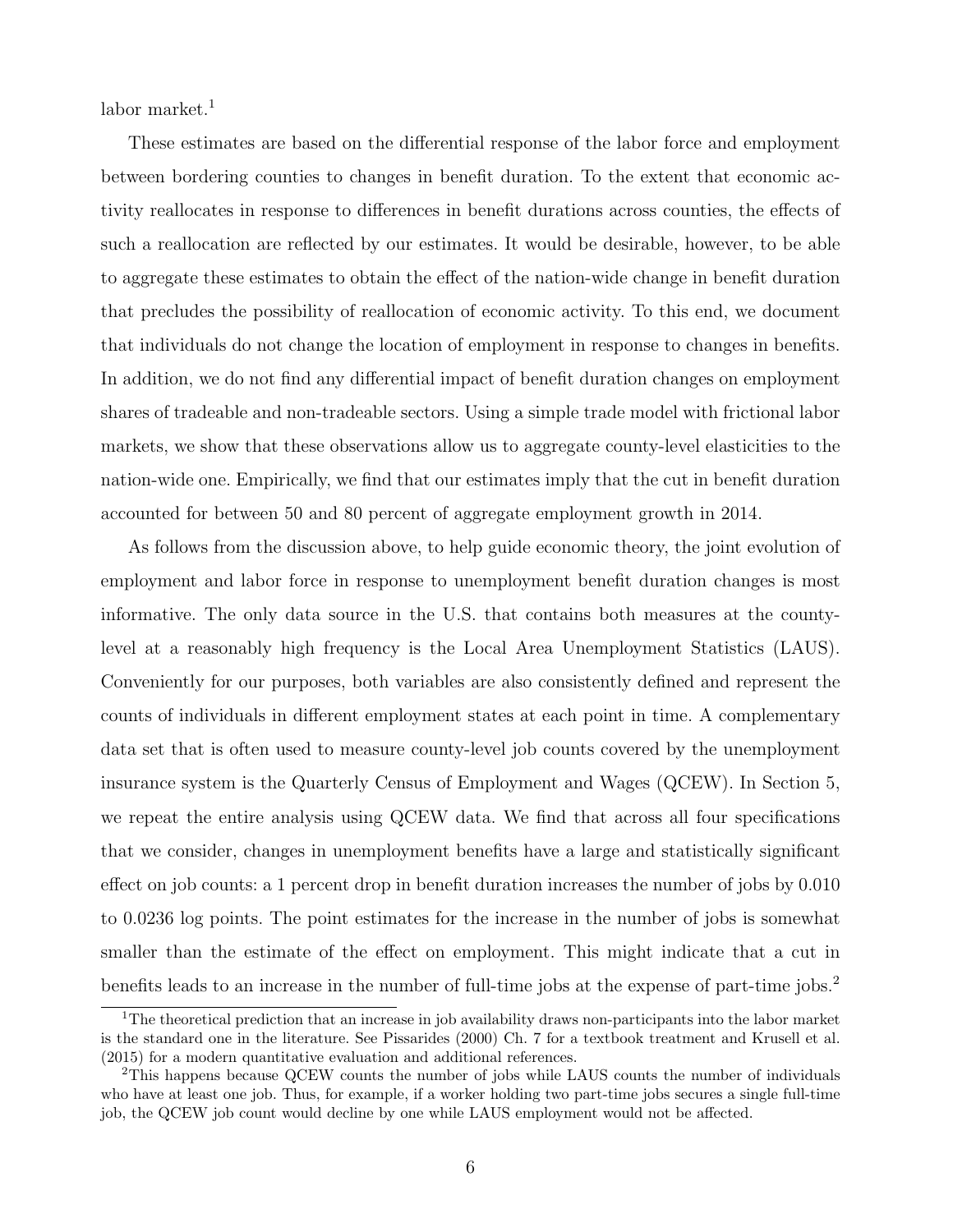This is not the only possibility, however, since the covered population also differs across the two data sets.

The only other paper to provide a direct estimate of the total impact of unemployment benefit extensions on employment is Hagedorn et al. (2013). The objective of that paper was to measure the effects of benefits on *unemployment* in a way that is consistent with the standard equilibrium labor search model and to assess whether the model provides a coherent rationalization of the joint evolution of various labor market variables in response to unemployment benefit extensions. That paper exploits multiple changes in benefits over time and space which necessitates the development of a novel structural measurement methodology that controls for agents' expectations regarding future policy changes that is consistent with the theoretical model. Our focus in this paper is instead on the measurement of the effects of a one-time permanent change in unemployment benefit extensions on employment. We exploit the variation induced by the policy reform that lends itself to the analysis using the standard tools developed by labor economists. This allows us to conduct the measurement without imposing any theoretical restrictions of a particular labor market model. Nevertheless, we compare the results in the two papers below and find that they imply a quantitatively similar negative impact of benefit extensions on employment. In addition, Mulligan (2015) computes the employment effect of the policy reform based on his measure of the change in implicit marginal tax rates on work associated with the reform and obtains a very similar aggregate employment impact to the one we find. Johnston and Mas (2015) study a similar, albeit smaller, policy reform and find a significant positive employment impact of the abrupt cut of benefit duration in Missouri in 2011. While our estimates based on the nation-wide reform have the same sign, they are two to three times smaller in magnitude than theirs.

### 2 Data and the Unemployment Insurance Reform

#### 2.1 Policy Environment

Prior to the onset of the Great Recession, unemployed workers in most states qualified for 26 weeks of unemployment compensation paid by the state in which the lost job was located.<sup>3</sup> In

<sup>&</sup>lt;sup>3</sup>Note that benefit eligibility is based on the location of employment, not the residence of the worker.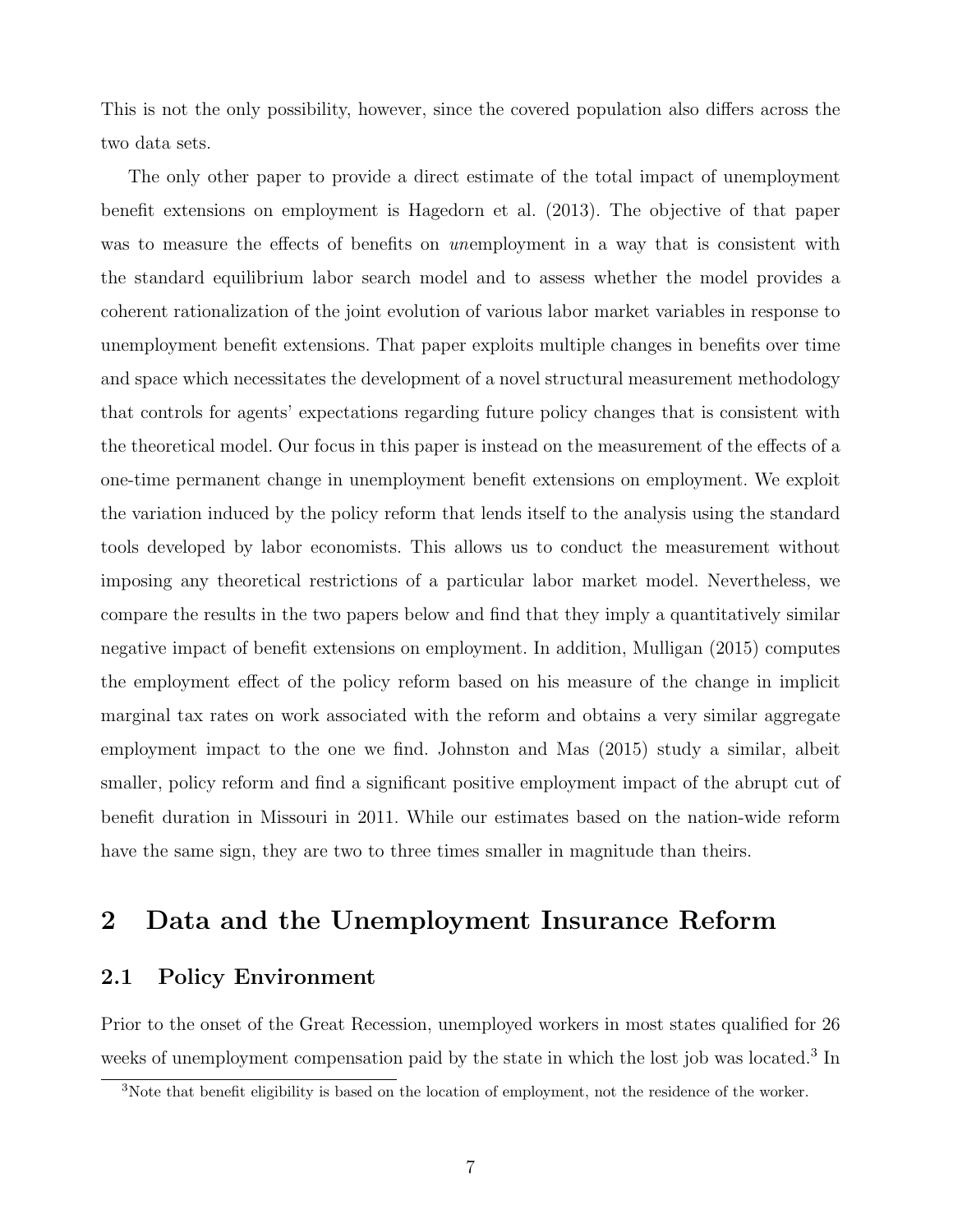response to the deterioration of labor market conditions, the federal Emergency Unemployment Compensation (EUC08) program was enacted in June 2008. The program started by allowing for an extra 13 weeks of benefits to all states and was gradually expanded to have 4 tiers, providing potentially 53 weeks of federally financed additional benefits. The availability of each tier was dependent on state unemployment rates. The EUC08 program was not originally envisioned to last for many years, but was periodically reauthorized by Congress. The last annual reauthorization took place in December 2012.

In addition, the Extended Benefits (EB) program allows for 13 or 20 weeks of extra benefits in states with elevated unemployment rates. The EB program is a joint state and federal program. The federal government pays for half of the cost, and determines a set of "triggers," related to the state insured and total unemployment rates, that the states can adopt to qualify for extended benefits. At the onset of the recession, many states chose to opt out of the program or only adopt high triggers. The American Recovery and Reinvestment Act of 2009 turned this into a federally funded program. Following this, many states joined the program and several states adopted lower triggers to qualify for the program. Most states wrote their legislation implementing their EB program in a way that provided for their participation only as long as federal government paid for 100 percent of the cost. The provision for federal financing of the EB program was reauthorized together with reauthorizations of the EUC08 program.

An important feature of the EB program is that many triggers available to the states under the federal law contain look-back provisions. In particular, the state under those triggers qualified for federal financing only if state unemployment was 110 or 120 percent (depending on a trigger) higher than in the preceding two years. In other words, the EB program could be made available under those triggers only if unemployment is rising. Consequently, starting in 2011 some states began losing eligibility for the EB program.<sup>4</sup> As total duration of available unemployment benefits began declining so did the unemployment rate resulting in some states also losing eligibility for some of the tiers of the EUC08 program.

As a result, by December 2013 there was substantial heterogeneity in the actual unemployment benefit durations across U.S. states. As Table 1 shows, 3 states had 73 weeks of benefits available, 20 states had 61-63 weeks, 9 states had 54-57 weeks, 18 states had 40-49

<sup>&</sup>lt;sup>4</sup>To mitigate this effect, the federal government temporarily gave states an option of using a three year look-back period.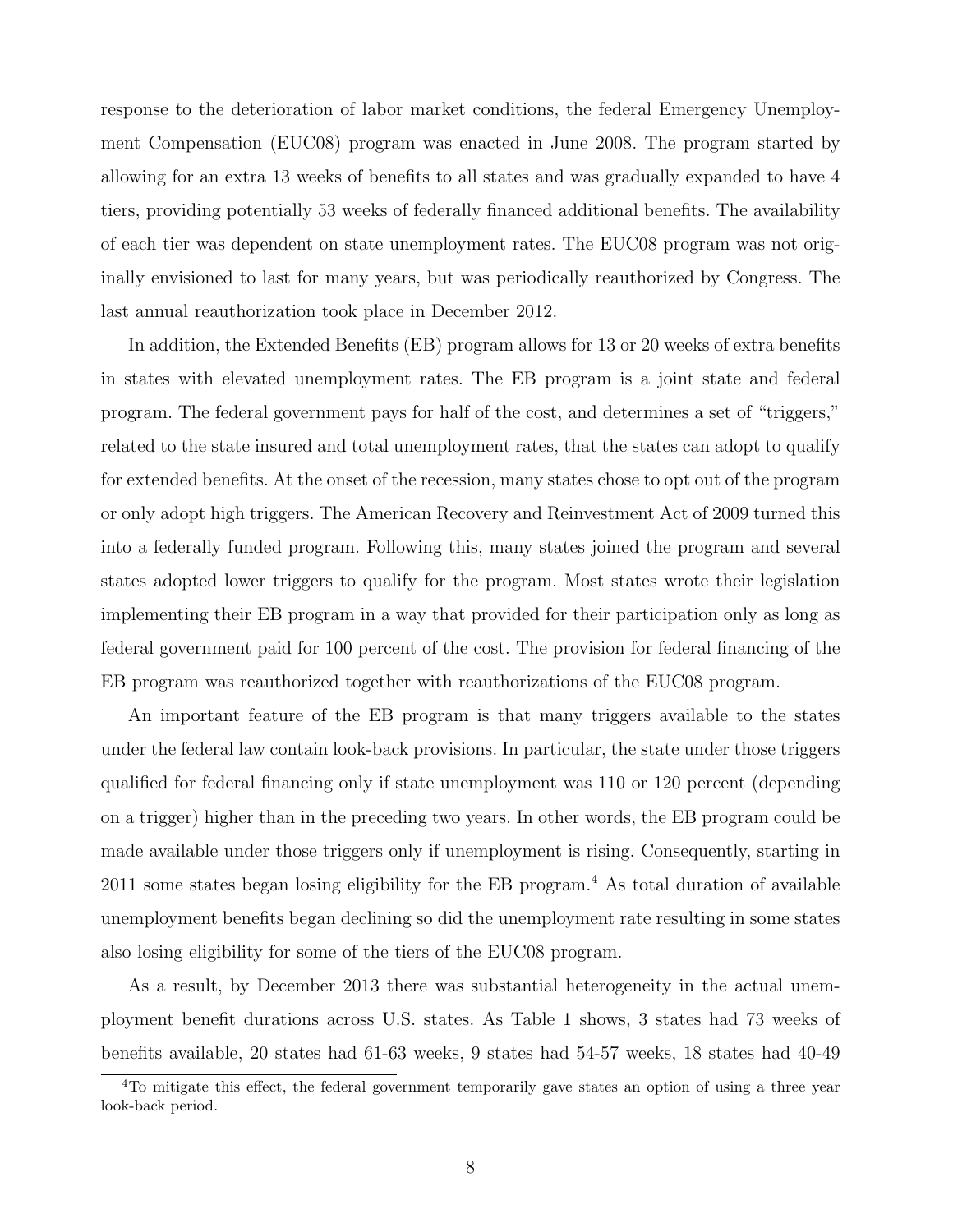weeks, and one state had 19 weeks. These data on unemployment benefit durations in each state is based on trigger reports provided by the Department of Labor. These reports contain detailed information for each of the states regarding the eligibility and activation status of the EB program and different tiers of the EUC08 program.<sup>5</sup>

In December 2013, Congress chose not reauthorize the EUC08 program. As there is no "phase-out" period for EUC08 payments, all EUC08 payments ceased abruptly in all states when the program ended. Specifically, individuals who exhausted regular state unemployment compensation after December 21, 2013 (December 22, 2013 in NY) were no longer eligible for EUC08. For unemployed individuals already participating in the EUC08 program, the last payable week of EUC08 benefits was the week ending December 28, 2013 (December 29, 2013 in  $NY)^6$ .

From the moment the unemployment benefit extensions came to an end in December 2013, newly unemployed individuals could only qualify for the regular state unemployment compensation for a duration of 26 weeks in most states. Some states had less than 26 weeks available in 2014, including Arkansas (25), Florida (16), Georgia (18), Kansas (20), Michigan (20), Missouri (20), North Carolina (19) and South Carolina (20). Two states – Massachusetts (30) and Montana (28) – offered more generous benefit durations. Thus, the average benefit duration across states dropped from 53 to 25 weeks in December 2013.

An important property of the decision not to renew benefit extensions in December 2013 is that it applied to all states, regardless of their economic conditions. In particular, the states could not choose whether to be treated by this reform, for example, based on their employment in 2013 or expected employment growth in 2014. The fact that the policy change was exogenous from the point of view of an individual state, allows for a relatively straightforward identification of its labor market impact. This contrasts sharply with the gradual decline in benefit durations in many states since 2011. While those declines could have had significant labor market implications, those policy changes were endogenous to a state's labor market conditions, making the identification of the effects of policies challenging.

While from the outset, the federal unemployment benefit extension program was under-

<sup>5</sup>See http://ows.doleta.gov/unemploy/trigger/ for trigger reports on the EB program and http://ows.doleta.gov/unemploy/euc\_trigger/ for reports on the EUC08 program.

 $6$ All states had triggered off the EB program by the end of 2012, so no states were offering extended benefits under this program in December 2013.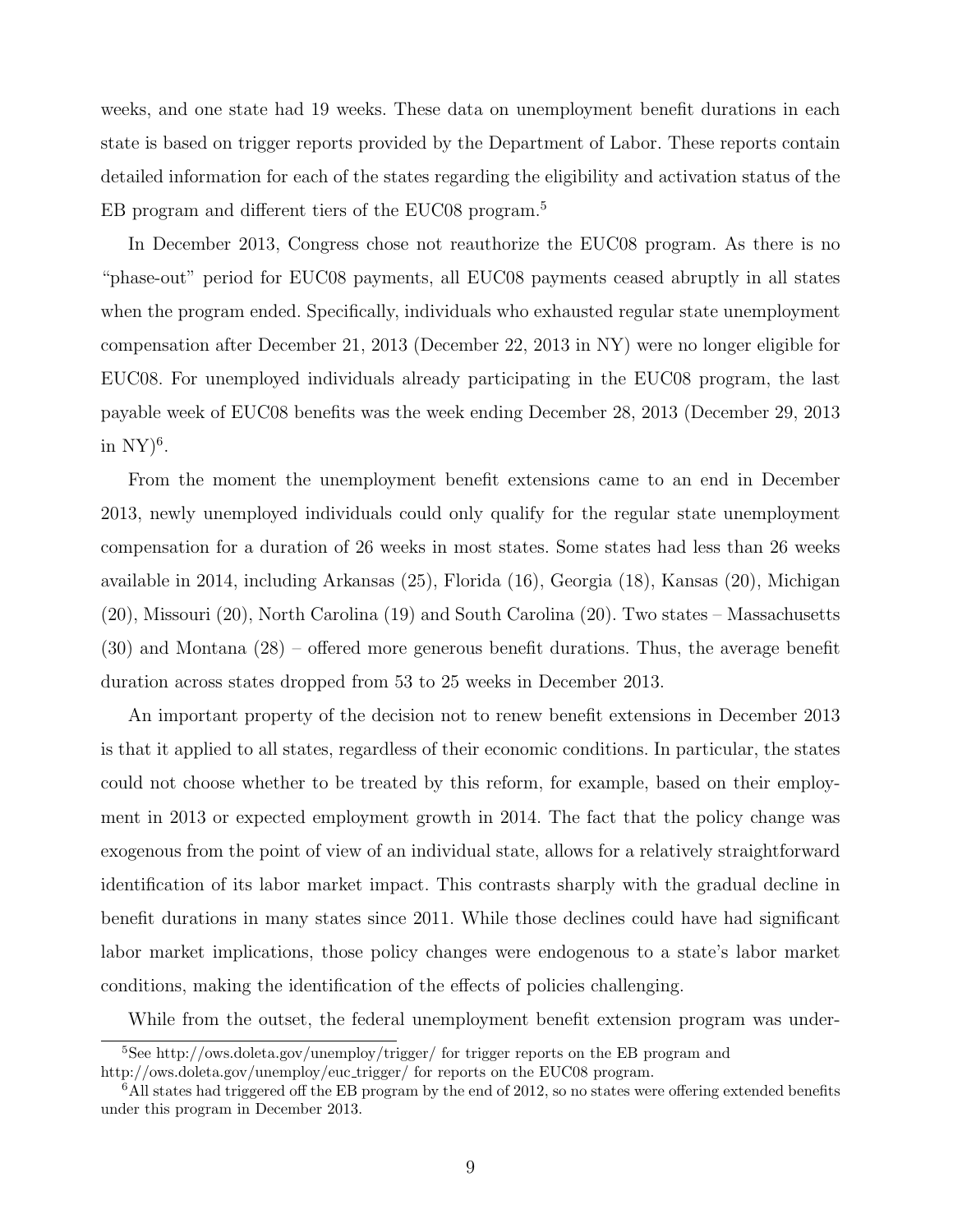| Weeks of Benefits | states                                                                                                                                                                                                       |
|-------------------|--------------------------------------------------------------------------------------------------------------------------------------------------------------------------------------------------------------|
| 73 weeks          | Illinois, Nevada, Rhode Island                                                                                                                                                                               |
| 63 weeks          | Alaska, Arizona, California, Connecticut, Delaware, DC,<br>Indiana, Kentucky, Louisiana, Maryland, Massachusetts,<br>Mississippi, New Jersey, New York, Ohio, Oregon,<br>Pennsylvania, Tennessee, Washington |
| 61 weeks          | Arkansas                                                                                                                                                                                                     |
| 57 weeks          | Michigan                                                                                                                                                                                                     |
| 54 weeks          | Alabama, Colorado, Idaho, Maine, New Mexico,<br>Texas, West Virginia, Wisconsin                                                                                                                              |
| 49 weeks          | Missouri, South Carolina                                                                                                                                                                                     |
| 44 weeks          | Georgia                                                                                                                                                                                                      |
| 40 weeks          | Florida, Hawaii, Iowa, Kansas, Minnesota, Montana, Nebraska,<br>New Hampshire, North Dakota, Oklahoma, South Dakota,<br>Utah, Vermont, Virginia, Wyoming                                                     |
| 19 weeks          | North Carolina                                                                                                                                                                                               |

Table 1: Benefit Duration across States in December 2013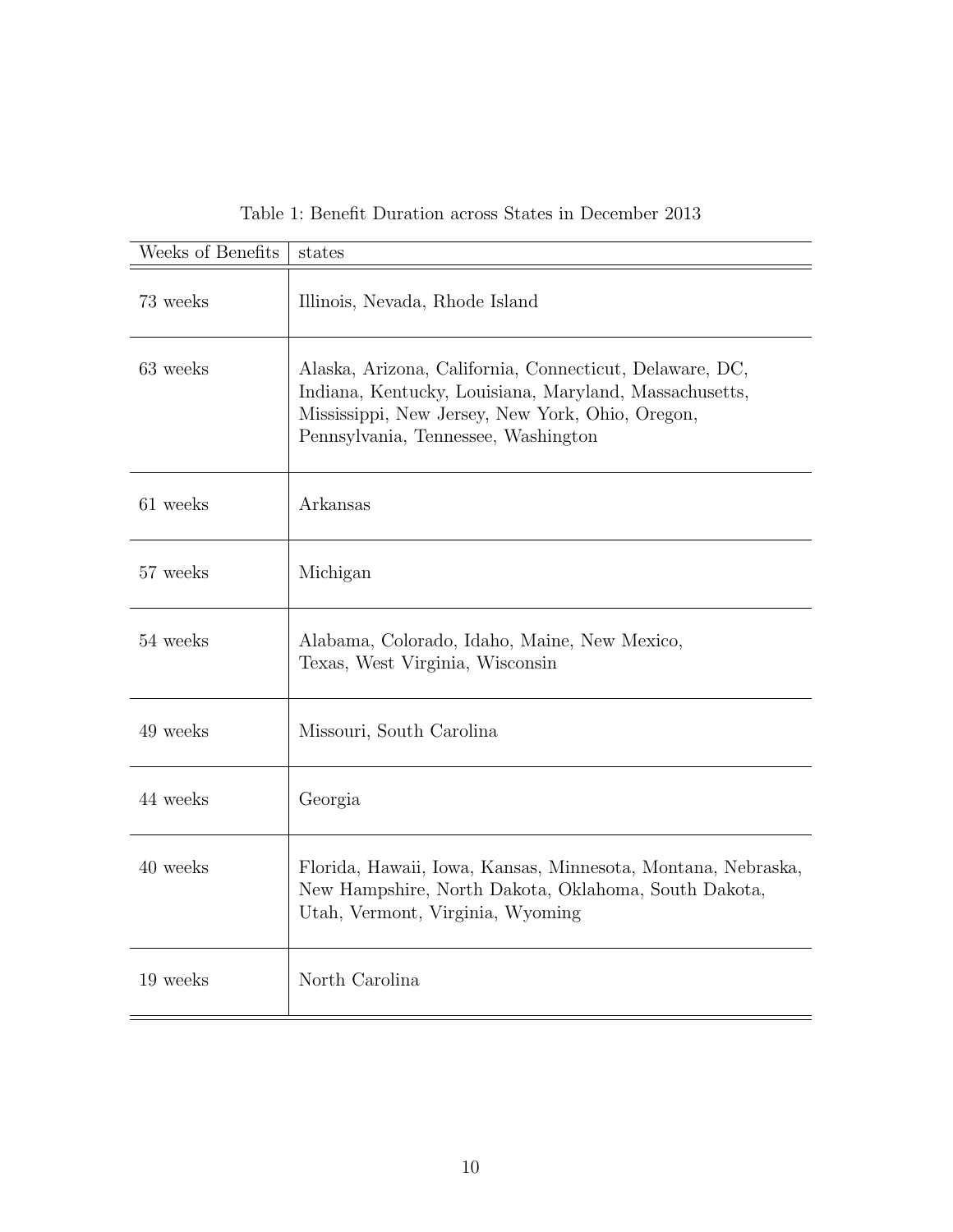stood to be temporary, the decision to stop the program came largely as a surprise. Indeed, by December 2013 the program had been re-authorized a dozen of times. By that time it had paid benefits for a record 66 months, over two years longer than any prior discretionary benefit extension program. However, the U.S. unemployment rate was higher and the long-term unemployment rate was at least twice as high as it was at the expiration of every previous unemployment benefit extension program. Moreover, the Council of Economic Advisors, the Congressional Budget Office and others argued forcefully for the reauthorization on the grounds that EUC08 is among policies with "the largest effects on output and employment per dollar of budgetary cost." In light of this, few expected Congress to terminate the program in December 2013. Even following Congress' decision, there was likely some uncertainty regarding the finality of the program throughout the first half of 2014. For example, on April 7, 2014, the Senate narrowly approved a bipartisan bill that would have restored (retroactively to December 2013) federal funding for extended unemployment benefits. The bill faced a determined opposition in the House of Representatives, which refused to hold a vote on it. Note that, to the extent that economic agents were able to forecast the expiration of unemployment benefit extensions prior to December 2013 and adjusted their actions accordingly, and to the extent that they were uncertain about the possibility of the extensions being re-authorized at some point in 2014, our estimates will provide a lower bound on the effects of the policy change.

#### 2.2 A First Look at the Data

As a first step in exploring whether this exogenous policy change helps account for some of the observed rise in employment, we compare the evolution of employment in a sample of county pairs that belong to different states and share a border, implying that many of the counties within pairs had different benefit durations in December 2013. There are 1,175 such border county pairs for which we have complete data (807 of which consisted of counties with different benefit durations in December 2013). County-level data on employment and the labor force are from the Local Area Unemployment Statistics (LAUS) provided by the Bureau of Labor Statistics.<sup>7</sup>

<sup>7</sup> ftp://ftp.bls.gov/pub/time.series/la/. Data accessed March 6, 2015. It is theoretically possible that the BLS estimation procedures to some extent impute county-level employment and labor force using their state-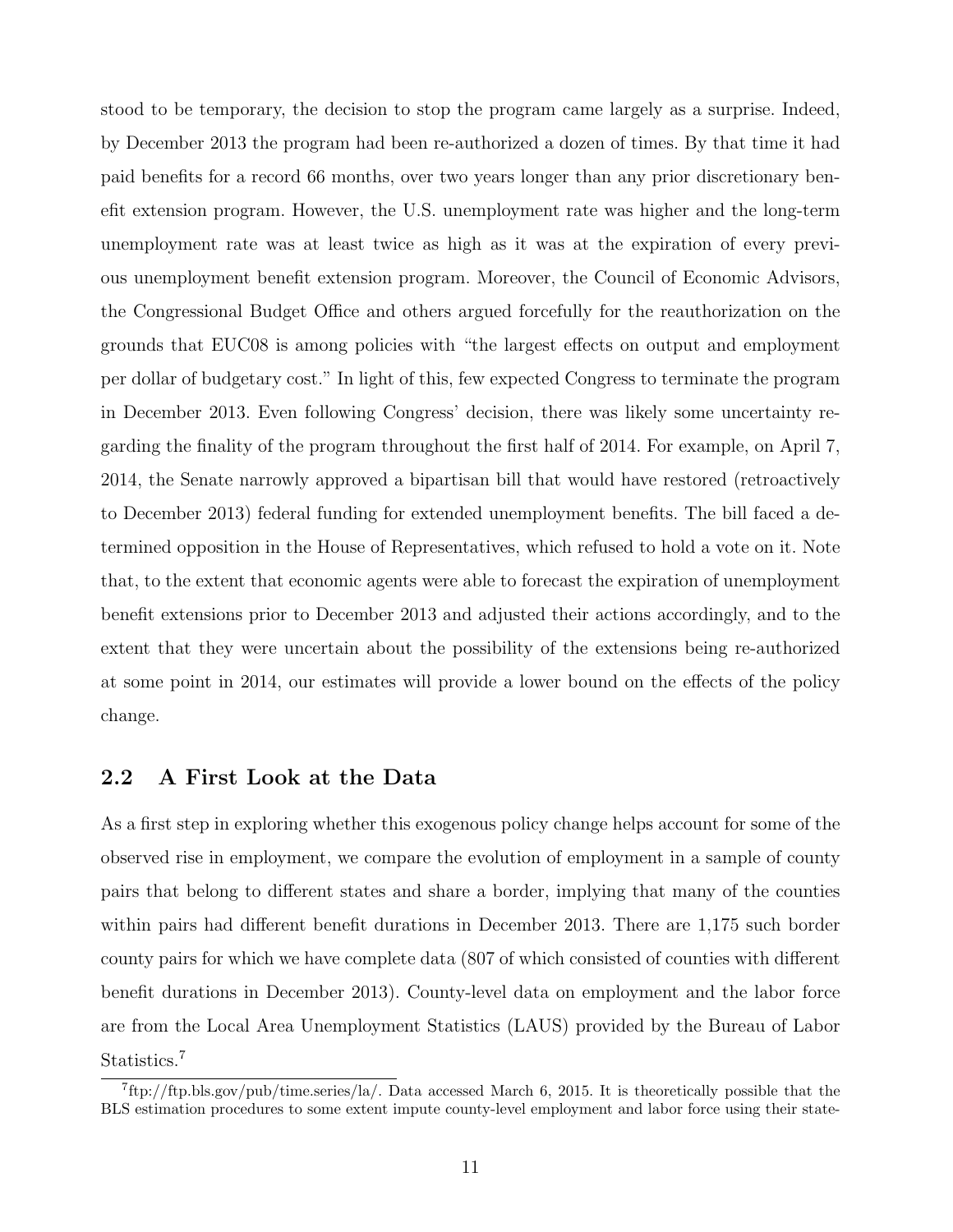

Figure 1: Difference of employment and labor force between high and low benefit border counties (benefit differences measured in December 2013). Vertical line indicates EUC expiration.

Figure 1 shows the average difference in quarterly employment and labor force across all border counties from 2010 to 2014, where the county which had higher benefits in December 2013 is first. For example, Fairfax County, Virginia had 40 weeks of benefits available in December 2013, whereas it's border county in Maryland, Montgomery County, had 63 weeks of benefits available. Thus, in every period the figure would reflect the employment rate in Montgomery County minus the employment rate in Fairfax County. The series represents the average of such differences among all border county pairs.

Figure 1 indicates that after a long period of relative employment and labor force losses, the high benefit counties experienced a sharp relative employment and labor force gain in 2014. To verify that this pattern is unique to 2014 and is not an artifact of our assignment of counties to the two groups based on benefit duration in December 2013, we repeat the experiment in every quarter since 2010 by constructing the difference in employment and in the labor force across border counties based on the duration of benefits in that quarter. To simplify the presentation of the results, we summarize each resulting figure by one point in Figure 2. Specifically, each point represents the difference between high and low benefit border counties in the difference in employment or labor force in the year following that quarter and

level values. This has no material impact on the analysis in this paper since the policy change was exogenous to cross-sectional differences across U.S. states. In addition, our formal analysis includes estimating counterfactual employment trends for each county that are allowed to capture the potential residual impact of state-level trends.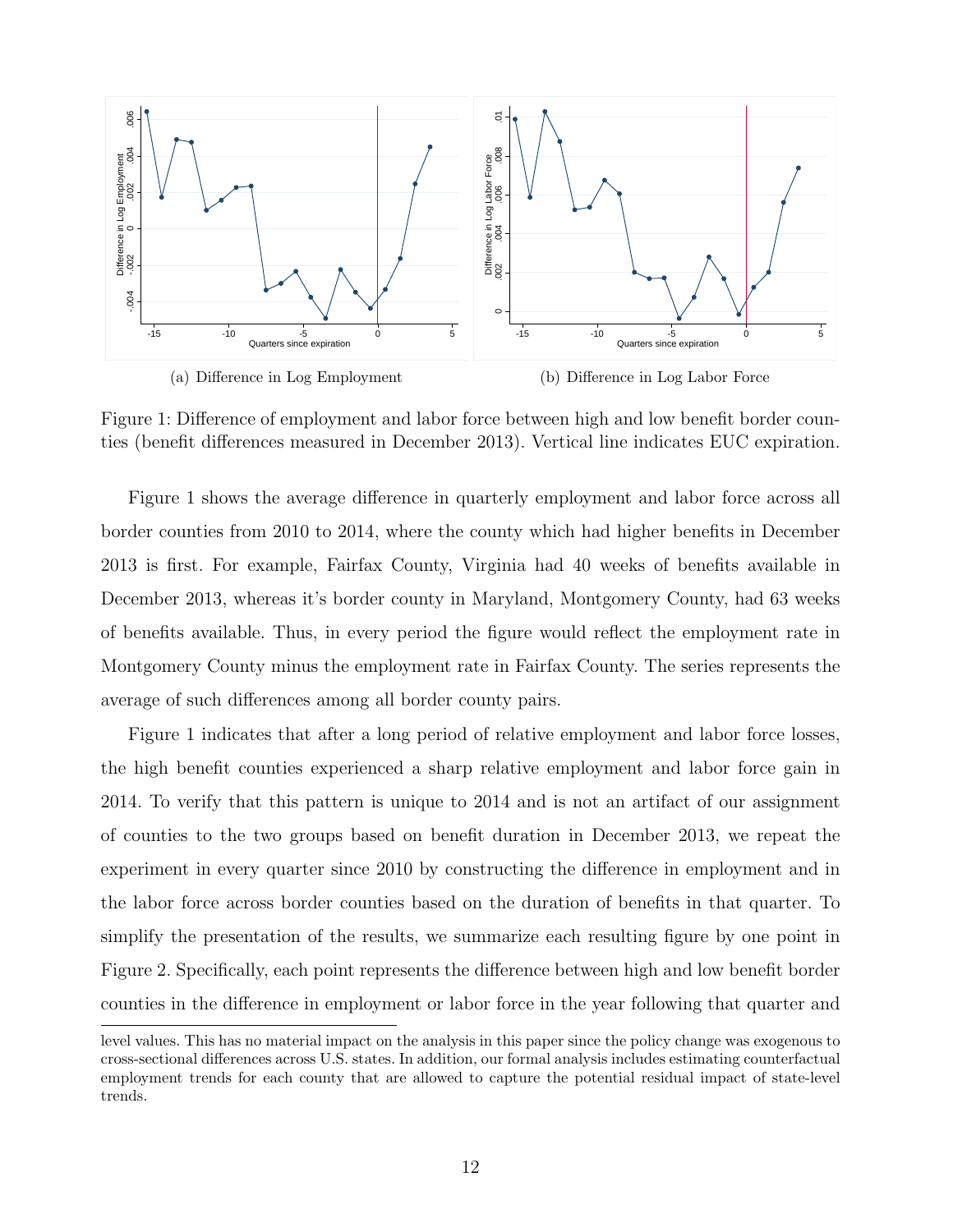

Figure 2: Difference between high and low benefit border counties (benefit differences defined in the corresponding quarter) of the difference in employment and labor force growth in the year after and year before the corresponding quarter. Points to the right of the dashed line include data post EUC expiration.

the year preceding it. Note, that points to the right of the dashed line include data post-EUC expiration. They imply that the fast growth of relative employment and labor force in counties that had high benefit duration in December 2013 is a unique development. For example, the high benefit duration counties in December 2012 did not experience a faster employment growth in 2013 relative to their lower benefit duration counterparts. To put this differently, the actual reform in December 2013 was followed by a fast recovery of relative employment in counties with high benefit durations just before the reform. Performing "placebo" reforms in any other quarter of the sample does not indicate fast growth of employment among counties with high benefit durations on the eve of the placebo reform.<sup>8</sup>

The idea of identification of the effect of benefit duration on employment is simple. The decision to cut benefit duration was exogenous from the point of view of every individual county but the magnitude of the cut depended on the duration of benefits in December 2013. A county with high benefit duration experienced a larger cut than a county with already low benefit duration. We then compare the difference in employment across the two counties

 ${}^{8}$ It is interesting to note the abrupt changes in 2012/Q1 in the series in Figures 1 and 2. There was a significant cut in benefit durations in that quarter with durations falling more in the counties that by December 2013 had lower duration than their counterparts across the state border. Contemporaneously, counties that experienced larger cuts in benefits in 2012/Q1 tended to have higher benefits than their paired border counties. Thus, both figures suggest higher employment growth in counties that experienced cut in benefits in 2012/Q1, although we are not exploiting that variation for identification in this paper.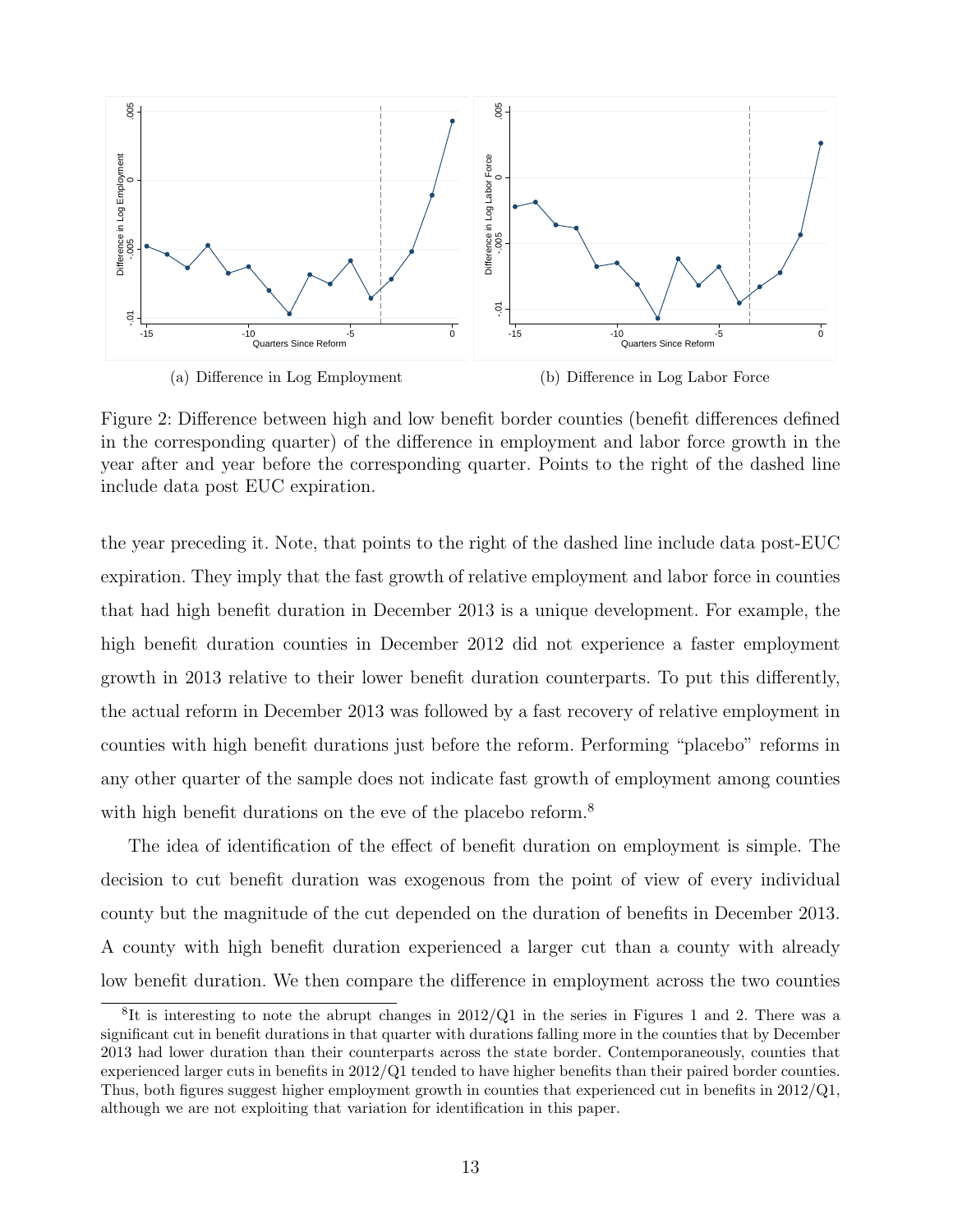before the reform (benefit duration cut in December 2013) to the difference in employment after the reform. In contrast to a standard diff-in-diff analysis where a control group is not treated, all counties are treated here but at a different intensity. The county with high benefits prior to the reform in December 2013 experiences a larger reduction in benefit duration and thus a larger treatment than the neighboring county with low duration which is treated at a lower intensity. We refer to the first county as the treated one and to the latter one as the control one whenever such an analogy to the standard diff-in-diff methodology clarifies our approach. Conducting this comparison of treatment and control counties for all county pairs in the data provides an estimate of the employment effect induced by the benefit reduction.

The typical diff-in-diff logic implies that permanent differences in the level of employment between two neighboring counties are not a concern. Even if these differences are related to the different benefit duration levels in the past, the double differencing eliminates such differences in the level of employment. However, to obtain an unbiased estimate, it is required that the benefit duration in December 2013 was unrelated to a preexisting trend in employment that continued in 2014. To clarify this potential concern with an example, suppose that counties with high benefit duration in December 2013 had a positive employment trend in 2013 that would had continued in 2014 even without the benefit duration cut. In this case, the analysis would yield an upward biased estimate of the effect of benefit duration, since the employment gain in 2014 would be fully attributed to the benefit cut, whereas it is partly the result of a continuing trend. In contrast, if the control county with low benefit duration prior to the reform had the same trend in employment as the treated neighboring county with high benefit duration (common trend assumption), there would be no systematic difference in employment between the counties in the absence of a reform. In this case one can attribute the difference in employment in 2014 to the reform.

Note that our strategy of comparing neighboring counties from different states instead of some arbitrary counties or states (with different benefits) makes the common trend assumption a fairly reasonable one. As the median border county has only one half of one percent of its state's employment, it seems plausible that changes in employment trends in most individual counties are unlikely to induce unemployment policy changes determined at the state level. This is not a necessary condition, however. More importantly, neighboring locations separated by a state border share the same geography, climate, access to transportation, agglomeration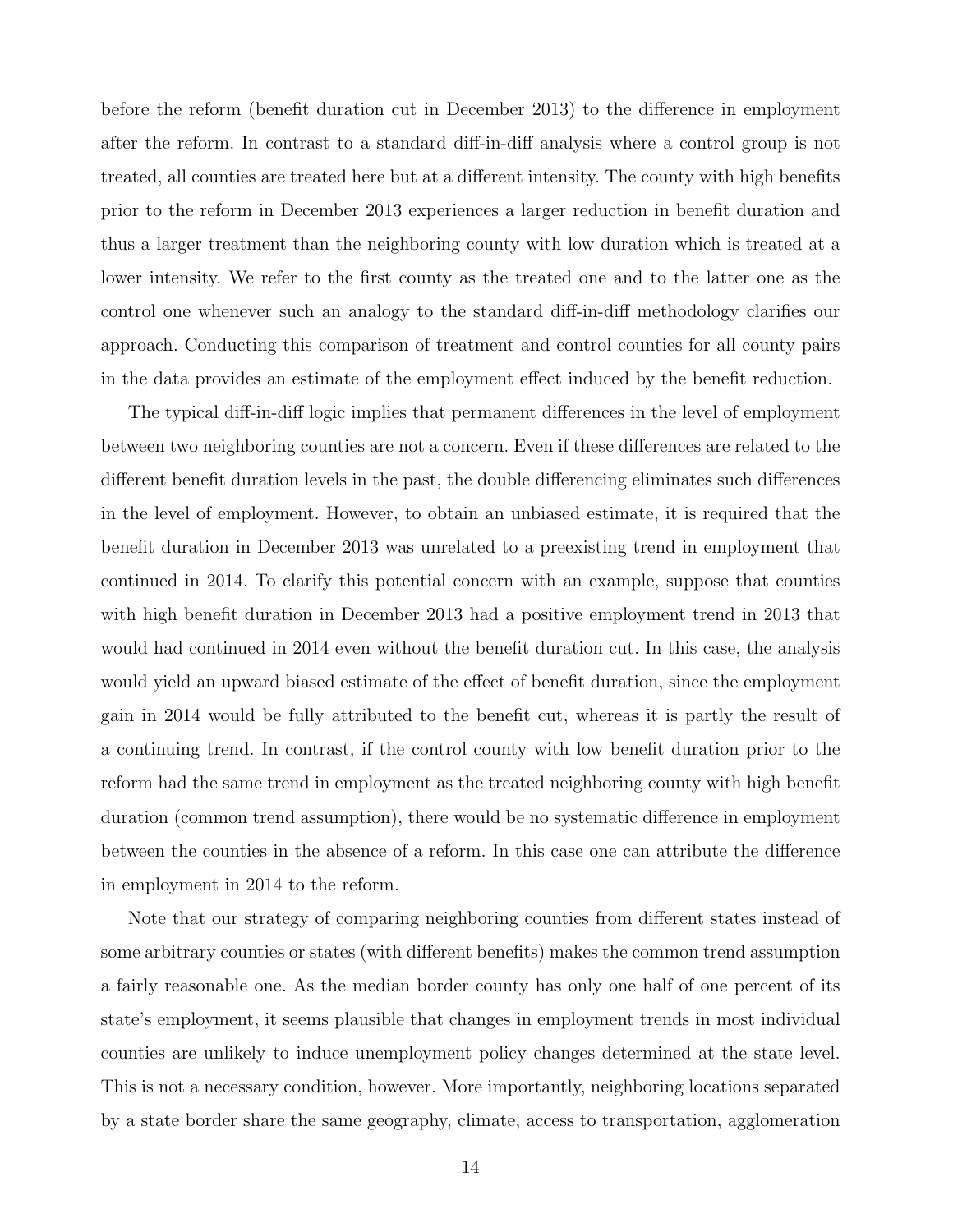benefits, access to specialized labor and supplies, etc. Moreover, Hagedorn et al. (2013) provide evidence that economic shocks do not stop when reaching a state border but tend to propagate smoothly in space. This implies that the underlying economic fundamentals are expected to evolve relatively similarly across counties bordering each other. The key feature that sets border counties apart is the difference in policies on the two sides of the border (unemployment benefit policies are set at the state level and apply to all counties within a state). These observations imply that absent state policy differences, the employment trends induced by fundamental economic shocks are expected to be similar across border counties in the same pair.

Thus, we begin our exploration of basic patterns in the data by simply assuming that the difference in benefit levels across two neighboring counties (determined at the state level) is not correlated with the difference in employment trends across the two counties. We considerably weaken this assumption in the formal analysis in subsequent Sections of the paper. Note that even the strong assumption underlying our exploration in this Section is much weaker than in existing work based on the border-county methodology as the policy change at the end of 2013 was exogenous to cross-sectional differences across U.S. states.

Following this logic, a sudden reversal of fortune experienced in 2014 by high benefit counties, evident in Figure 1, suggests that the cut in benefits led to a substantial increase in employment. After a long period of relative employment losses, the high benefit counties experienced a relative average employment gain of 0.50 percent in 2014. As the average benefit duration before the policy change was 56.7 weeks in the high benefit counties and 47.6 weeks in the low benefit counties, the implied total employment gain from cutting benefits from an average level of 53 weeks to 25 weeks equals:

$$
\frac{53 - 25}{56.7 - 47.6} 0.50\% = 1.5\%.
$$
 (1)

Thus, ignoring (for now) the potential aggregation issues, this simple calculation suggests a large increase in employment due to the cut in benefit durations. Similarly, for the labor force:

$$
\frac{53 - 25}{56.7 - 47.6} 0.43\% = 1.3\%.
$$
 (2)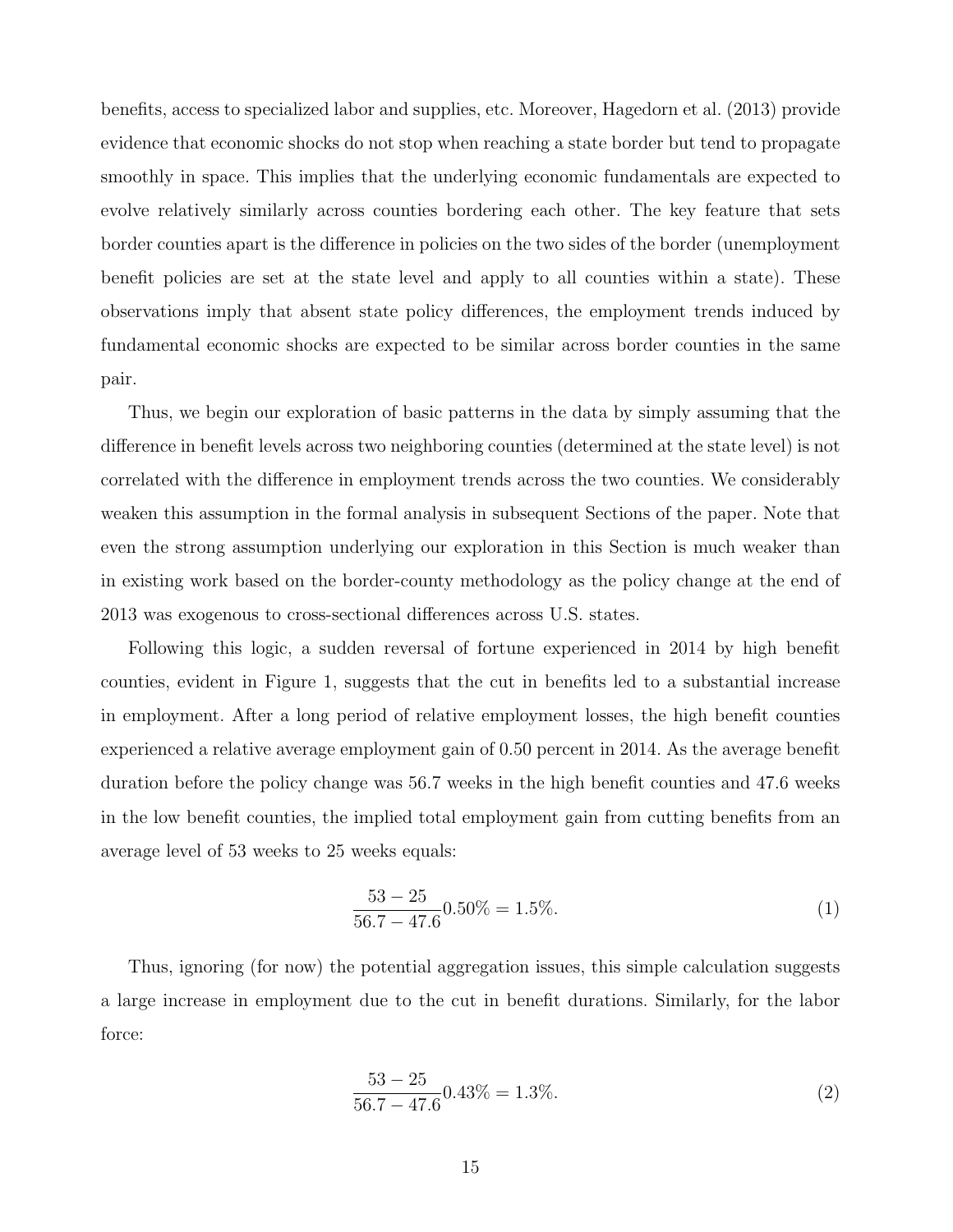

(a) Difference in Log Employment Residuals

(b) Difference in Log Labor Force Residuals

Figure 3: Difference of residual employment and labor force between high and low benefit border counties (benefit differences measured in December 2013). Residuals constructed by removing fixed effects, linear time trends, and seasonality from the data for each county estimated on  $2010/Q1-2013/Q4$  period. Vertical line indicates EUC expiration.

In what follows we relax the common trend assumption underlying this simple experiment and allow for the possibility that unobserved trends could have led to high employment growth in border counties belonging to high benefit duration states even in the absence of the change in benefit durations. Specifically, we perform a more sophisticated econometric analysis that includes the estimation of the difference in trends between border counties in each pair.

To provide a simple visual verification that even the least flexible model of a trend ensures that the residual common trend assumption is satisfied, consider Figure 3, which plots the average difference in residuals between high and low benefit counties (as measured in December 2013) obtained by regressing over the 2010–2013 period county employment or labor force on a linear time trend, county fixed effects, and quarter dummies to remove seasonality. The residuals are close to zero through the end of  $2013$  — indicating the lack of important residual trends in the data (we will nevertheless use much more flexible models of trends below to guarantee this). Taking into account these linear trends, however, does not overturn our observations made based on Figure 1. Using the same estimates to construct the residuals in 2014 we observe, consistent with our previous reasoning, large positive residuals following the reform, indicating that the evolution of labor force and employment in 2014 was not the result of pre-existing trends.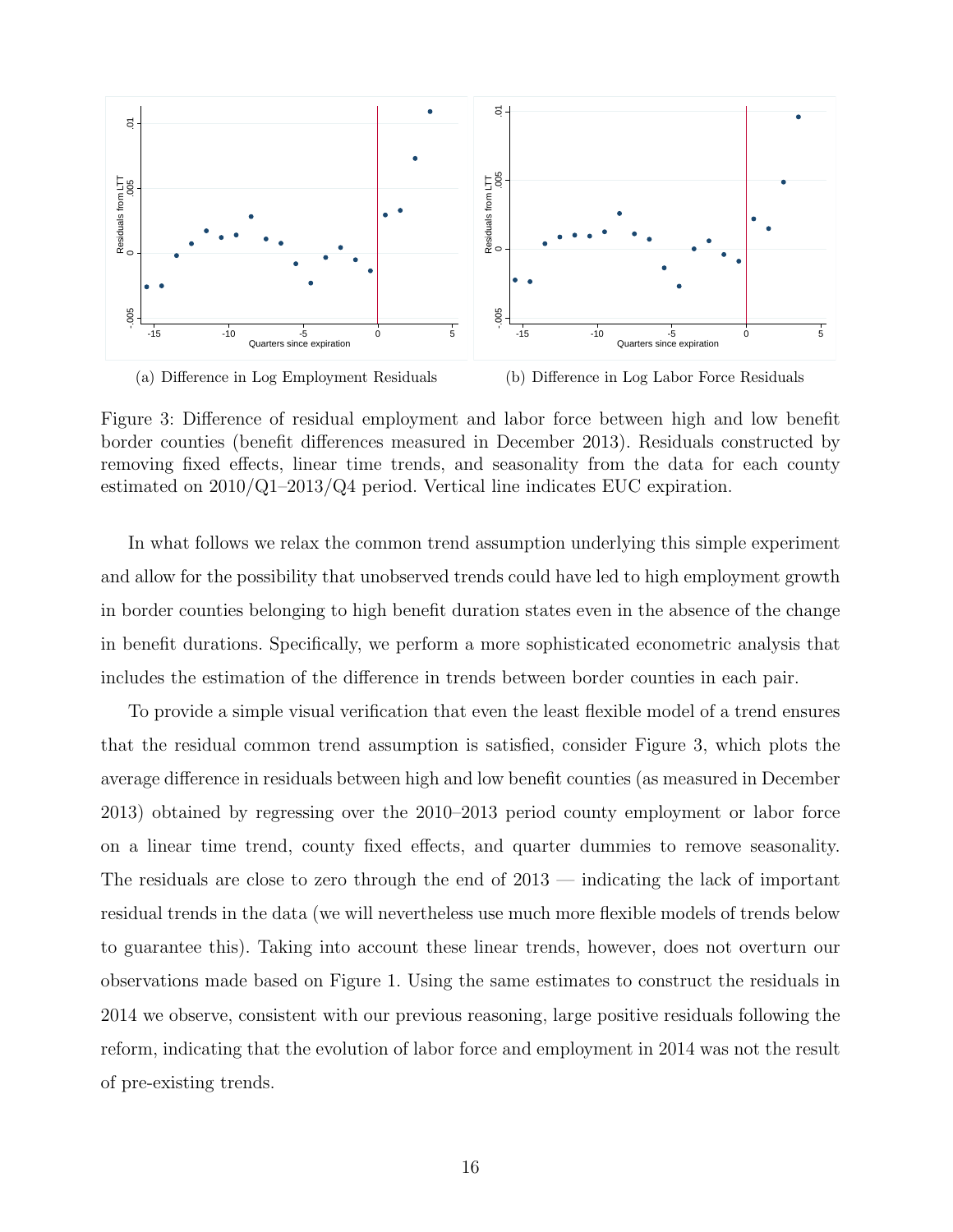### 3 Empirical Methodology I

In this Section we describe the common methodology in the macro and labor literature for measuring the effect of the reform.<sup>9</sup> This approach utilizes both pre- and post-reform information to measure the counterfactual trends in the labor force and employment that border counties would have experienced without a cut in benefits. We develop three distinct models of county-specific trends that differ in their flexibility and the ease of interpretation. Estimating these models reveals the effect of benefit duration on the difference in labor force or employment between border counties. At the end of this Section we show how these estimates can be aggregated to obtain an effect of the nation-wide change in benefit duration.

#### 3.1 Core of the Empirical Specification

Our objective is to measure the effect of the cut of benefit durations in December 2013 on employment. The effect of this particular policy change on log employment  $e_{i,t}$  in county i in calendar quarter t is captured by the coefficient  $\alpha$  in the regression equation

$$
e_{i,t} = \alpha \mathcal{I}_{t \ge 2013/Q4} b_{i,t} + \epsilon_{i,t},\tag{3}
$$

where  $\mathcal{I}_{t\geq 2013/Q4}$  is one for the policy change period starting in 2013/Q4 and is zero otherwise,  $b_{i,t}$  is measured as the logarithm of available benefit duration, and the residual error term  $\epsilon_{i,t}$  contains all other determinants of employment in county i at time t. Below we develop alternative specifications of the stochastic process  $\epsilon_{i,t}$ , which include allowing for county fixed effects, county specific time trends, a very general factor model structure, etc. Estimating this process, e.g. a county specific time trend, requires to use data (on employment) prior to 2013/Q4. To ensure a consistent estimate of the trend, the specification then also has to control for the logarithm of benefit durations prior to  $2013/Q4$ , of course, with a different coefficient  $\kappa$ , as the coefficient of interest  $\alpha$  measures the effect of the 2014 exogenous policy change:

$$
e_{i,t} = \kappa \mathcal{I}_{t \le 2013/Q3} b_{p,t} + \alpha \mathcal{I}_{t \ge 2013/Q4} b_{i,t} + \epsilon_{i,t}.
$$
\n
$$
\tag{4}
$$

<sup>&</sup>lt;sup>9</sup>We apply an alternative methodology – the event study analysis – that uses only pre-reform data to estimate the counterfactual trends in Section 6.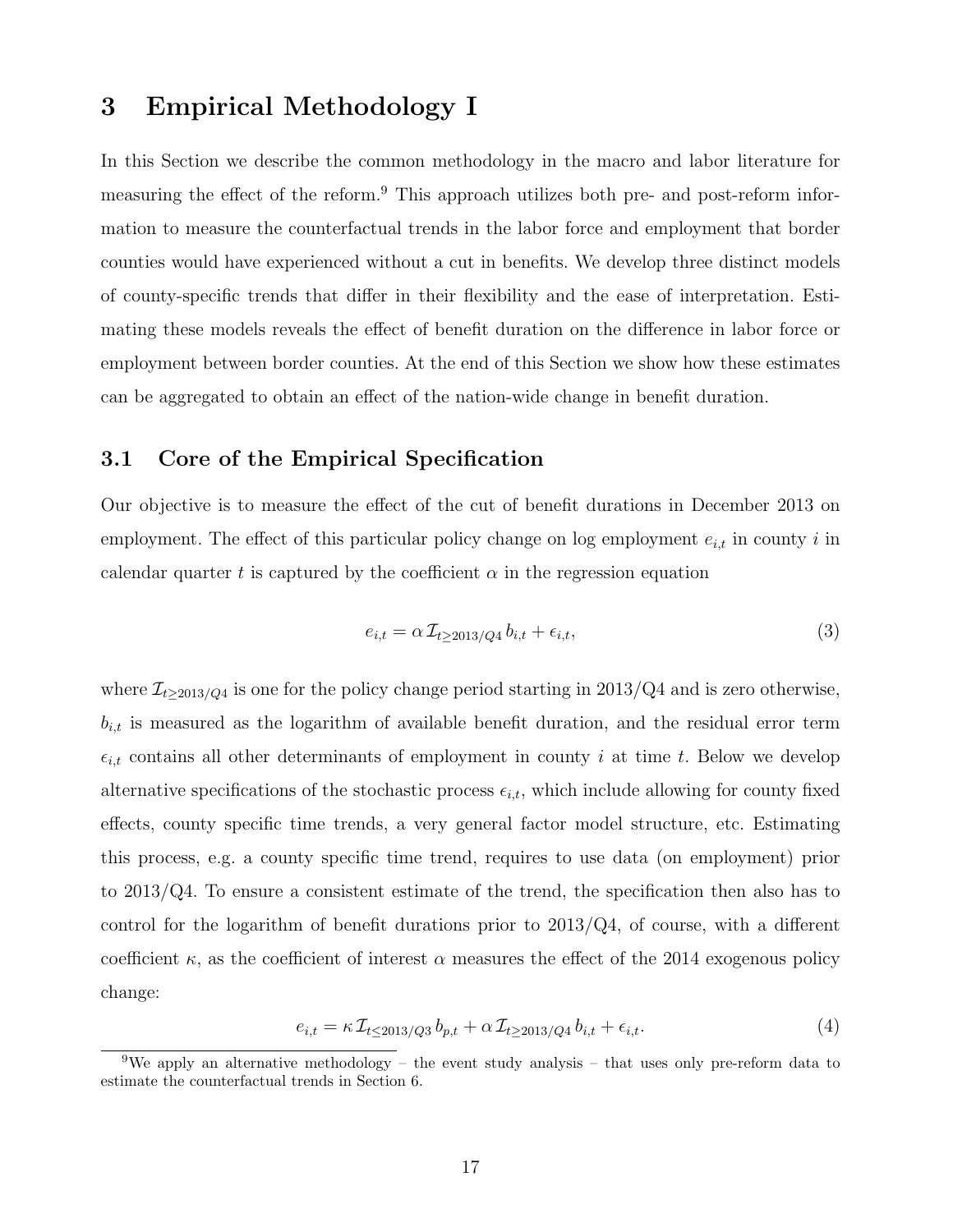As explained above, we consider the difference in employment of a pair  $p$  of counties  $i$  and j which border each other but belong to different states. For each border-county pair  $p$ , we difference Equation  $(4)$  between the two border counties i and j:

$$
\Delta e_{p,t} = \kappa \mathcal{I}_{t \le 2013/Q3} \Delta b_{p,t} + \alpha \mathcal{I}_{t \ge 2013/Q4} \Delta b_{p,t} + \Delta \epsilon_{p,t},\tag{5}
$$

where  $\Delta$  is the difference operator over counties in the same pair. More specifically, if counties i and j are in the same border-county pair p, then  $\Delta e_{p,t} = e_{p,i,t} - e_{p,j,t}$  and  $\Delta b_{p,t} = b_{p,i,t} - b_{p,j,t}$ .

This is the core specification we use throughout this section of the paper. We augment it with different models of the stochastic process  $\epsilon_{i,t}$  that we develop next. It is important to keep in mind that the effects of shocks or policies that affect these counties symmetrically are differenced out since our estimates are based on the differences across border counties.

#### 3.2 Baseline Empirical Model and Identification

Our benchmark specification represents the standard approach in the literature, which allows for permanent and temporary differences in employment  $e$  across counties caused by, e.g., permanent differences in tax policies across states they belong to and it also contains county specific employment trends. In addition, we control for aggregate time effects:

$$
\epsilon_{i,t} = \gamma_i t + \phi_i + \delta_t + \nu_{i,t},\tag{6}
$$

where  $\gamma_i$  is the county specific time trend of county i,  $\phi_i$  is a county fixed effect and  $\delta_t$  is a time dummy. Differencing the error term across counties in the same pair, we obtain

$$
\Delta_p \epsilon_{p,t} = \gamma_i t - \gamma_j t + \phi_i - \phi_j + \Delta_p \nu_{p,t}.
$$
\n<sup>(7)</sup>

Our baseline specification can then be written as

$$
\Delta e_{p=(i,j),t} = \kappa \mathcal{I}_{t \le 2013/Q3} \Delta b_{p,t} + \alpha \mathcal{I}_{t \ge 2013/Q4} \Delta b_{p,t} + \gamma_i t - \gamma_j t + \phi_i - \phi_j + \nu_{p,t}.
$$
 (8)

Note that since we have several years of pre-reform data we can identify a pair-specific trend,  $10$ 

<sup>&</sup>lt;sup>10</sup>Note that we estimate trends and fixed effects at the county level and refer to the difference across counties within a pair of those trends as "pair-specific" trend.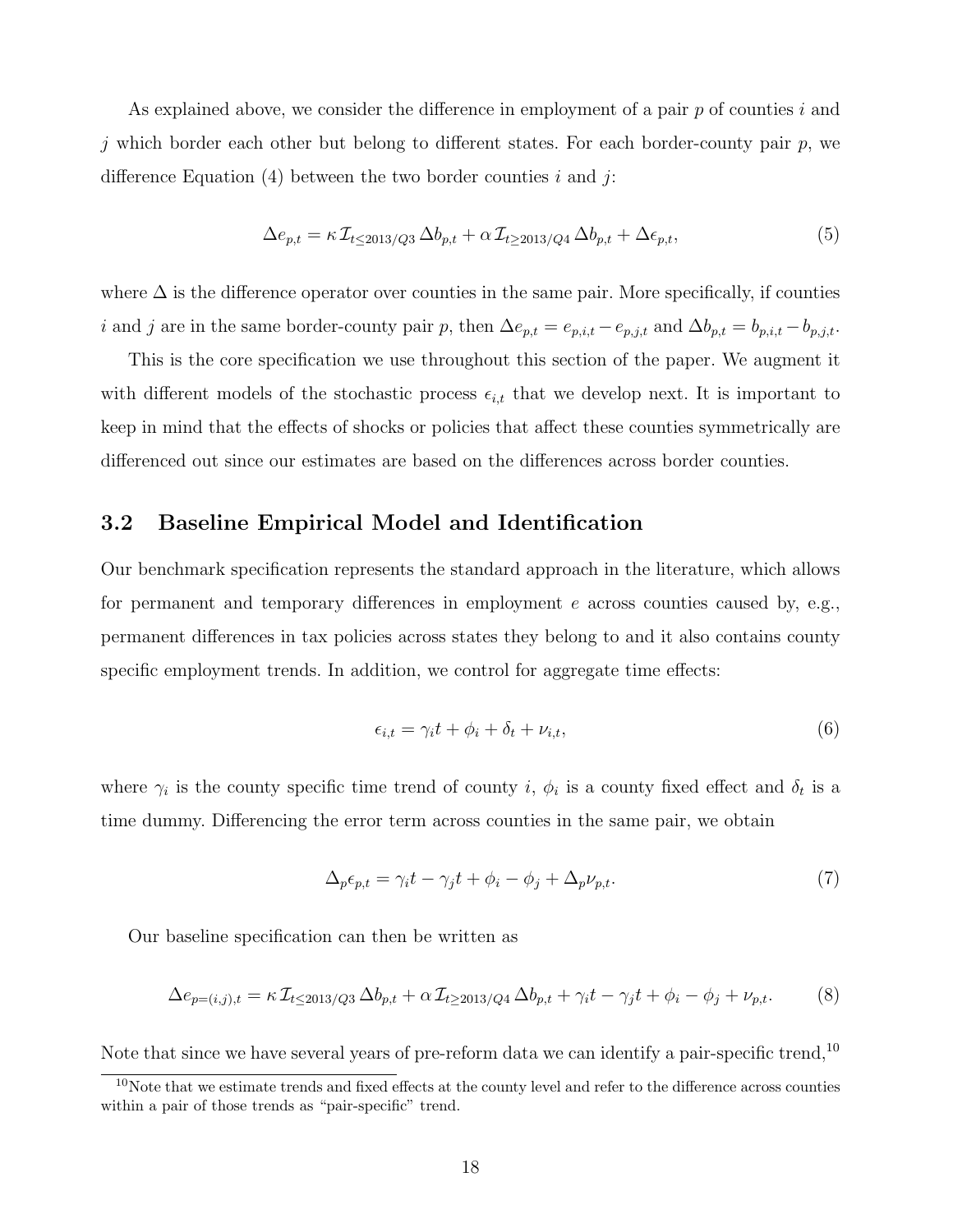which would not be possible if we had only one pre-reform and one post-reform observation for every county pair. This data-rich environment thus allows us to precisely estimate the pre-existing trend implying that differences in trend employment do not bias our results. The identification assumption for the effects of benefits on employment is thus conditional on the pair-specific trend, the pair-specific fixed effect and the time effect:

$$
Corr(\mathcal{I}_{t \ge 2013/Q4} \Delta b_{p,t}, \nu_{p,t}) = 0.
$$
\n
$$
(9)
$$

As in any difference-in-differences analysis, the parameter of interest  $\alpha$  is identified off the change in benefits when EUC08 expires. The expiration of benefits is exogenous with respect to cross-sectional differences in county employment. To understand what assumption (9) rules out, imagine for a moment that our dataset contained just two counties  $i$  and  $j$  in a pair  $p$ where county i has higher benefits at the end of 2013 than county j. In this case our estimate would not recover the true effect of benefits on employment if county i would have had higher employment growth (relative to the estimated trends) than county  $j$  even in the absence of the benefit cut. In this case we would attribute some of the differences in employment growth to the cut in benefits although not all of the employment differences are related to benefits.

However, our dataset contains not just one county pair but 1,175 of such pairs. The identifying assumption then rules out that the higher benefit counties would have had on average higher employment growth in the absence of the policy reform and does not rule it out for every individual pair. It is important to recognize that this assumption is conditional on using pair-specific trends to remove differences in trends between counties in a pair. The figures in Section 2.2 above lend support to the identifying assumption as, prior to the policy change, high benefit counties did not show on average faster employment growth than their low benefit counterparts in the border pair. Instead, one clearly sees a sudden rise in employment growth just when benefits were cut at the turn of 2014, but no sign of recovering, say, mechanically due to mean reversion, prior to the benefit expiration. Moreover, as discussed above, with the exception of the expiration of EUC08, there were no policy changes or other developments that could have plausibly induced the co-movement between the size of the benefit cut and the subsequent employment growth across border counties. Finally, it is also important to note that to violate the identifying assumption, the higher average employment growth in the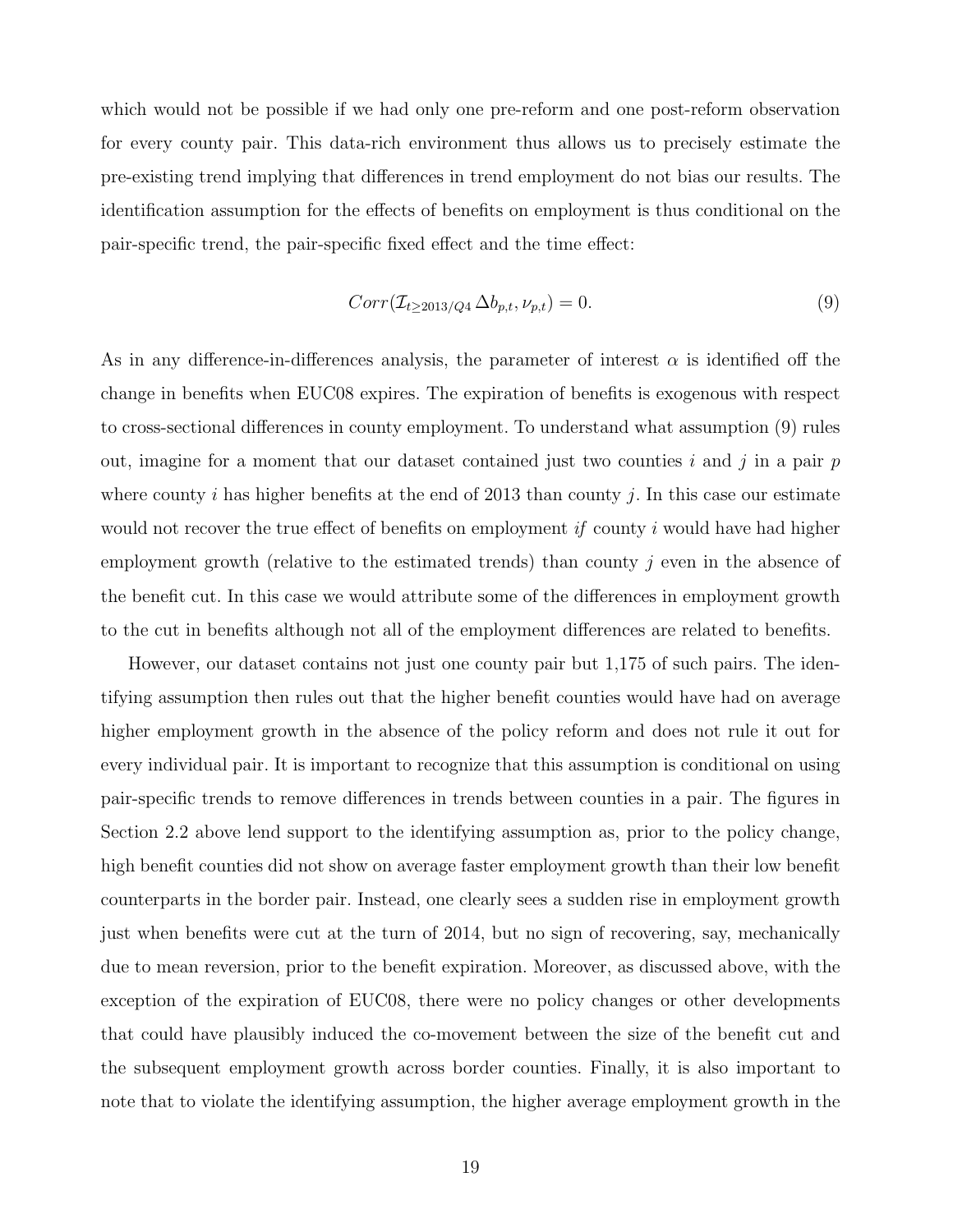higher benefit counties in the absence of the experiment would have to be purely mechanical and not behavioral since counties and states could not select into the experiment based on their employment in December 2013 nor on their expected employment growth in 2014. That means, that the exogeneity of the program rules out a version of a behavioral Ashenfelter's "dip."

#### 3.3 Factor Models

An alternative modeling strategy for heterogeneous county-level employment trends formalizes the insight that these trends are induced by the differences in exposure of counties to various common aggregate disturbances. The differences in exposure may arise due to, e.g., differences in sectoral composition, which may themselves be a consequence of heterogeneity in the host of other state- and county-level policies. We therefore decompose the error term in Equation (5) as

$$
\Delta \epsilon_{p,t} = (\lambda_i' - \lambda_j') F_t + \nu_{p,t}, \qquad (10)
$$

where  $\lambda_i, \lambda_i$  ( $r \times 1$ ) are vectors of county-specific factor loadings and  $F_t$  ( $r \times 1$ ) is a vector of time-specific common factors. Note that this general notation nests additive county-level fixed effects, county-specific time trends, and aggregate time effects.<sup>11</sup> Our baseline specification can then be written as

$$
\Delta e_{p,t} = \alpha \mathcal{I}_{t \ge 2013/Q4} \Delta b_{p,t} + (\lambda_i' - \lambda_j') F_t + \nu_{p,t}.
$$
\n(11)

What remains to be done is to specify the aggregate factors. To this aim we pursue two approaches.

#### 3.3.1 Latent Factors Model

The first approach treats the factors as being unobserved so that both the factors and factor loadings are parameters to be estimated. Specifically, we use an interactive-effects estimator that was shown in Bai (2009) to achieve consistency and proper inference in a panel data

<sup>11</sup>Suppose there are two factors in  $F_t = \begin{bmatrix} 1 \\ 1 \end{bmatrix}$  $\xi_t$ (among others) with associated loadings  $\lambda_i = \begin{bmatrix} \psi_i \\ 1 \end{bmatrix}$ 1 ,  $\lambda_j = \begin{bmatrix} \psi_j \\ 1 \end{bmatrix}$ 1 , yielding  $\Delta \epsilon_{p,t} = (\lambda_i' - \lambda_j')F_t + \nu_{p,t} = \psi_i - \psi_j + \xi_t + \nu_{p,t}$ , i.e., county fixed effects and a time effect.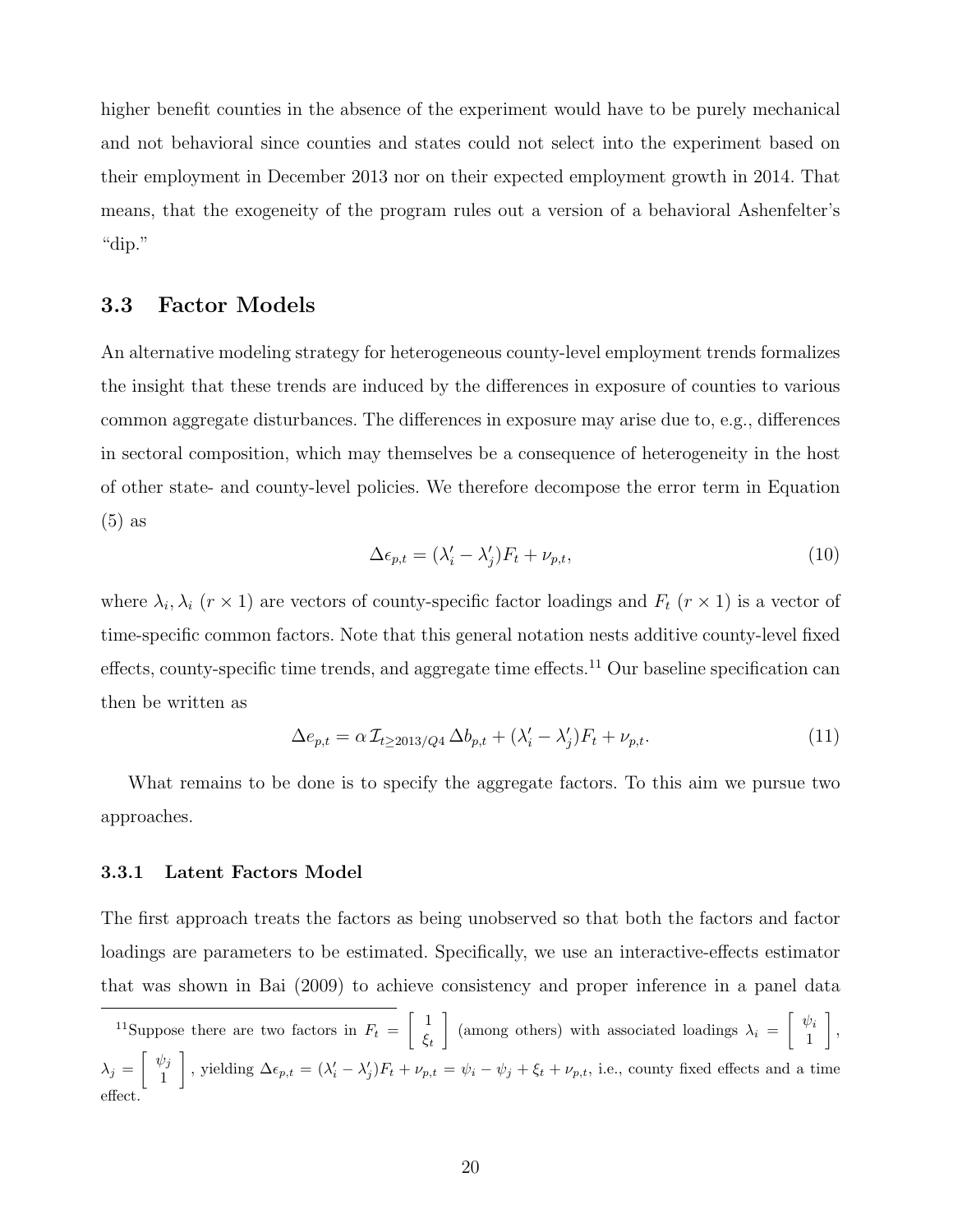context, such as ours. $^{12}$ 

Note that the interactive effects model, in addition to additive time and county fixed effects, allows for a very flexible model of the heterogeneous time trends at the county level. To implement this estimator, we need to specify the number of factors. Bai and Ng (2002) have shown that the number of factors in pure factor models can be consistently estimated based on the information criterion approach. Bai (2009) shows that their argument can be adapted to panel data models with interactive fixed effects (see Appendix I).

Note that since this estimator involves estimating the values of aggregate factors in every period, to predict counterfactual trends it is necessary to use the post-reform data in estimation. The factor loadings, however, are mainly identified from the period before the reform in 2013/Q4 as our estimation sample starts in 2005/Q1.

The flexibility of this modeling approach comes at the cost of not being able to assign a clear economic interpretation to estimated factors. To the extent that we are only interested in an unbiased estimate of the effects of benefit on employment only, however, the interpretability of estimated factors is not a relevant concern.

#### 3.3.2 "Natural" Factors Model

While the latent factor approach is very flexible, the selection of factors is based on statistical rather than economic considerations. To provide a more economically grounded model, we consider a hybrid of the previous two models:

$$
\epsilon_{i,t} = \gamma_i t + \phi_i + \delta_t + \lambda_i' F_t + \nu_{i,t}.
$$
\n(12)

The key difference to the latent factor models is that now we select a set of observed aggregate factors to include in  $F_t$  that economic analysis suggests are important in inducing heterogeneous trends across counties. Thus, with the appropriate selection of the aggregate factors, this specification approaches the flexibility of the latent factor model while inheriting the transparency of the baseline specification.

 $12$ Gobillon and Magnac (2015) establish the superior performance of the interactive effects estimator relative to alternatives methods.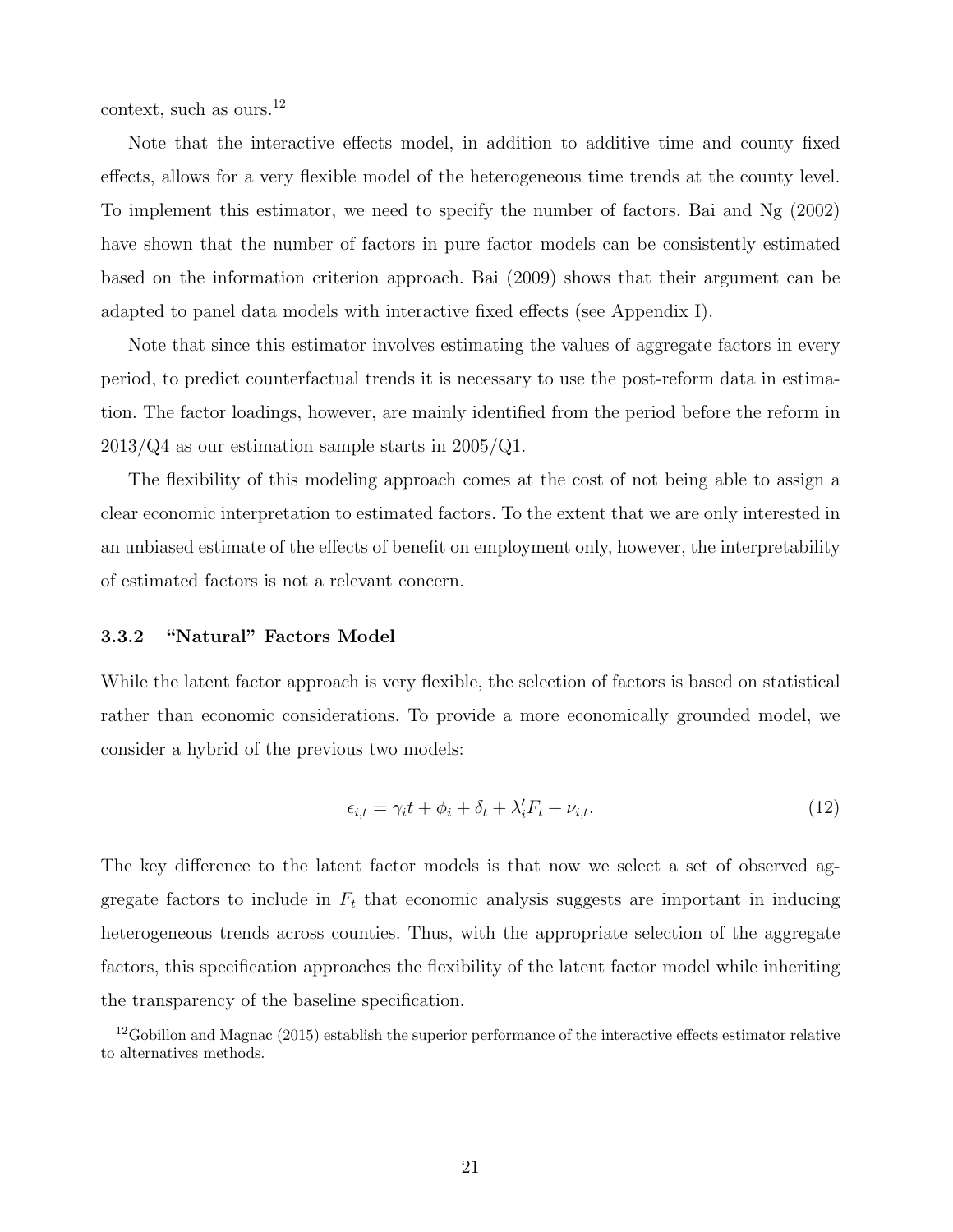#### 3.4 Aggregation of Local Employment Effects

Our estimate of the effect of unemployment benefit extensions on employment is based on the difference across border counties. It is desirable to be able to use the resulting coefficient to predict the effect of a nation-wide extension. A potential concern is that when some states extend benefits more than others, economic activity may reallocate to states with, say, lower benefits. This reallocation is picked up by our estimates but will be absent when the policy is changed everywhere. Our results in Section 4.2.1 below alleviate such concerns. First, we find large negative effects of unemployment benefit extensions on employment in sectors commonly considered non-tradable and thus not subject to reallocation. Second, we find that unemployed workers do not change the strategy of which county to look for work in response to changes in benefits. Building on these insights, we show in Appendix II that we can use the estimates obtained at the county level to compute the change in US employment due to the cut in benefits in a model where each county is an open economy in the (closed) US economy and the labor market in each county is governed by a Mortensen-Pissarides search and matching model. Each county produces (and consumes) a nontradable and a tradable good. Both sectors, the one producing the tradable good and the one producing the nontradable one, operate in the same labor market and are subject to the same labor market frictions. We then show that our elasticity for the employment response at the county level can be used at the aggregate level as well.

Specifically, due to the absence of reallocation and mobility caused by a change in benefits we can estimate Equation (5) in the data and recover the coefficient of interest  $\alpha$  and use it to compute the percentage increase in U.S. employment in 2014 that is caused by the cancellation of extended benefits as

$$
\pi^{E} = \alpha \sum_{\text{All U.S. states } s} (b_s^{2014} - b_s^{2013}) \frac{E_s^{2013}}{E_{US}^{2013}},\tag{13}
$$

where  $b_s^{2013}$  denotes the logarithm of the number of weeks of benefits available in state s in December 2013 (just prior to the policy change),  $b_s^{2014}$  is the logarithm of the number of weeks of benefits available in state s in 2014,  $E_s^{2013}$  is employment in state s in December 2013 and  $E_{US}^{2013}$  is aggregate U.S. employment in December 2013. The corresponding gain in the total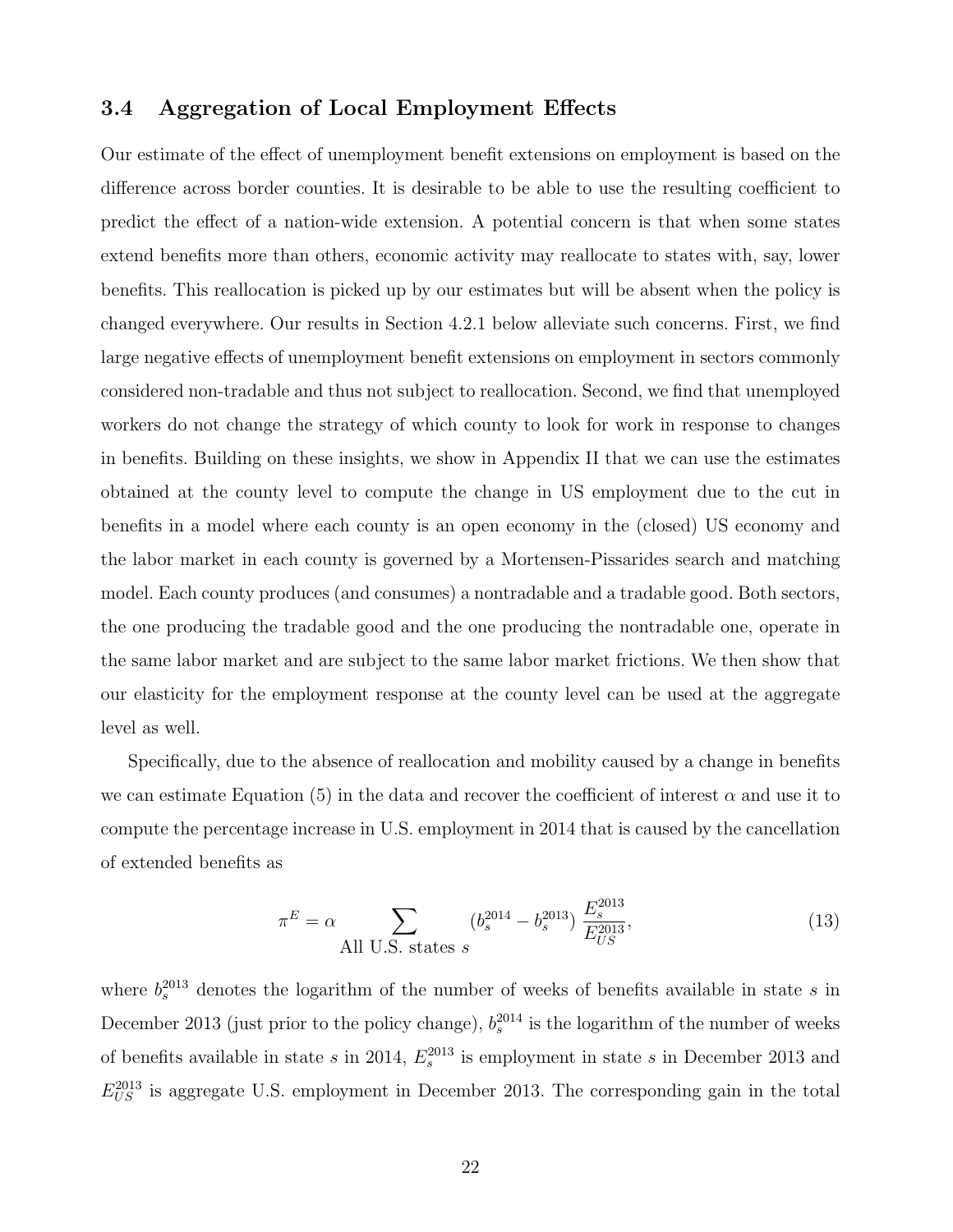number of employed then equals

$$
\Delta^E = \frac{\pi^E \times E_{US}^{2014}}{1 + \pi^E},\tag{14}
$$

where  $E_{US}^{2014}$  refers to U.S. employment in December 2014.

Estimating Equation (5) but replacing the difference in the log of the number of employed in the border county pair on the left hand side with the corresponding difference in the log of the number of labor force participants allows as to compute the effect of the cut in benefits on the labor force. Using the analogues to Equations (13) and (14), we can then measure the percentage increase in the labor force  $\pi^L$  and the increase in the number of labor force participants  $\Delta^L$  as a consequence of the policy reform.

#### 3.5 Placebo Reform Analysis

In addition to measuring the effects of the actual cut in benefit duration in December 2013, we also re-estimate each empirical model in the paper to assess the effects of a placebo reform. Specifically, we counterfactually assume that benefit durations were cut nationwide starting in the second quarter of 2010. We choose this date for the placebo reform for two reasons. First, there were no actual cuts in benefit duration in 2010, meaning that the counterfactual reform was a true placebo. Second, the second quarter of 2010 represented a turning point in the dynamics of aggregate unemployment, which declined significantly for the first time since the onset of the Great Recession.<sup>13</sup>

The objective of estimating the effects of the counterfactual placebo reform is to verify whether the turning point of employment dynamics in 2013/2014 of high relative to low benefit countries was indeed caused to a large degree by the exogenous cut in benefits in December 2013 as opposed to being the result of an employment adjustment which would have happened anyway and with the simultaneous cut in benefit durations being a pure coincidence. To the extent that the analysis of a placebo reform reveals that the employment in high benefit counties did not grow faster (or indeed grew even slower) than in their border counties in lower benefit duration states, it strengthens the case that the co-movement of the benefit cuts

<sup>&</sup>lt;sup>13</sup>In practice, we found that performing the placebo experiment at other points in time leads to the same conclusions.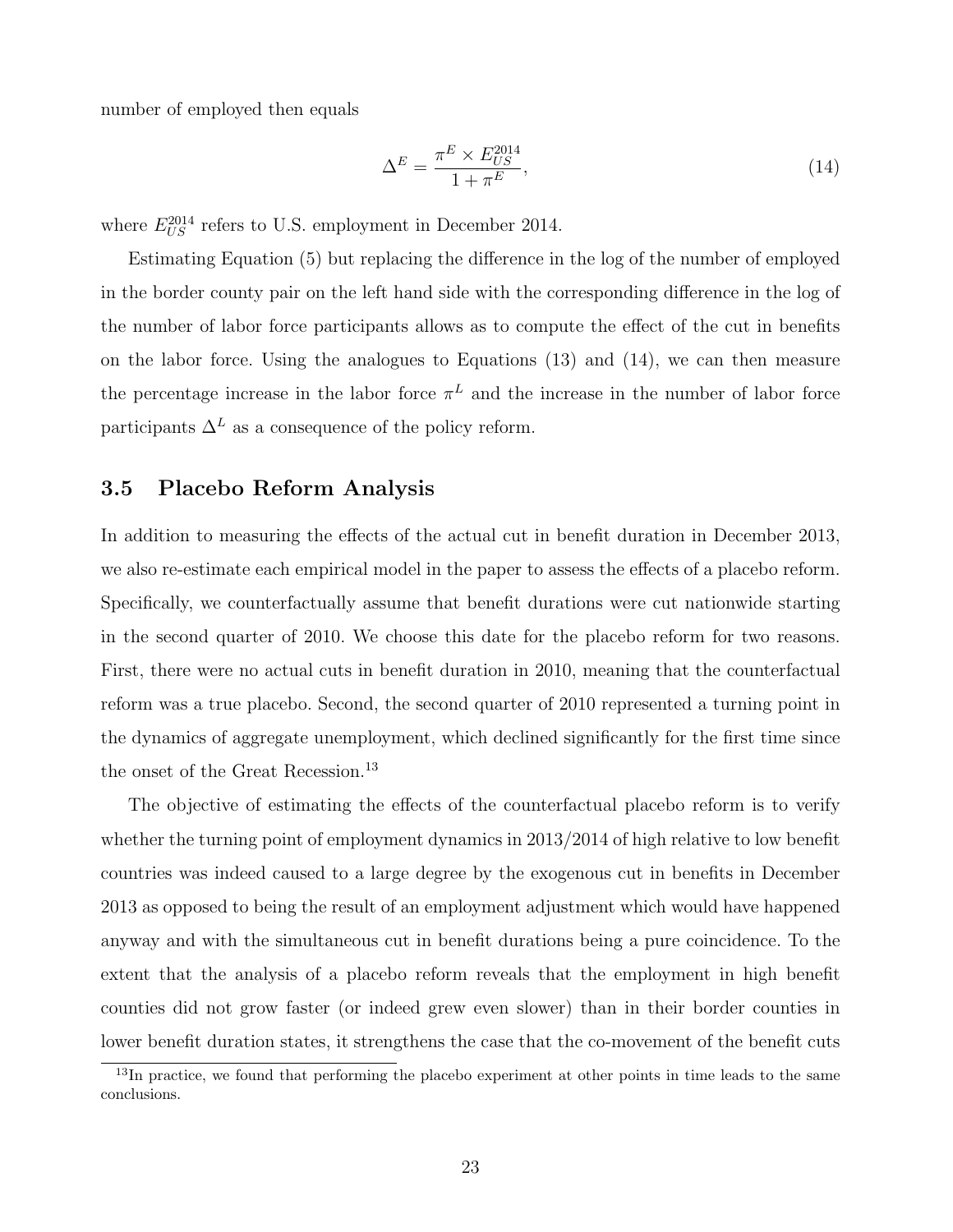|                   | Actual Reform      |                    | Placebo Reform  |                 |
|-------------------|--------------------|--------------------|-----------------|-----------------|
|                   | Employment         | Labor Force        | Employment      | Labor Force     |
| Weeks of Benefits | $-1.90$<br>(0.000) | $-0.86$<br>(0.000) | 1.72<br>(0.050) | 2.68<br>(0.000) |

Table 2: Unemployment Benefit Extensions, Employment, and Labor Force. Benchmark Specification.

Note - All coefficients are multiplied by 100. Bold font denotes significance at a 95% level based on bootstrapped p-values in parentheses.

and the 2014 employment boom was not coincidental.

# 4 Unemployment Benefit Extensions, Employment and Labor Force

#### 4.1 Empirical Methodology I, Specification I - Baseline. Findings.

Table 2 contains the results of the estimation of the effect of unemployment benefit duration on employment using the baseline specification in Equation (8) for the period 2010–2014. We find that changes in unemployment benefits have a large and statistically significant<sup>14</sup> effect on employment: a 1 percent drop in benefit duration increases employment by 0.019 log point.<sup>15</sup> We can also use Equation (8) with labor force on the left hand side to estimate the percentage change in the labor force attributable to the cancellation of policy. Estimating this equation, we find that a 1 percent drop in benefit duration increases the labor force by 0.0086 log points.

The results of estimating the effects of a placebo reform are very different. They indicate that without the actual cut in benefit duration, employment and the labor force in high benefit counties grew significantly slower than in the lower benefit duration counties across the state border. Inspecting Figure 2 makes this finding not very surprising as there is only one turning point in the dynamics of relative employment and labor force between border counties in 2014 but not in earlier years. We conclude that both in 2010 and 2014 high benefit counties did not experience higher employment growth than low benefit counties for reasons unrelated to

 $14$ To take into account the potential correlation in the residuals, standard errors in this and other specification in the paper are computed using block-bootstrap following Bertrand et al. (2004).

<sup>&</sup>lt;sup>15</sup>This is slightly larger but comparable to the corresponding effect estimated in Hagedorn et al. (2013).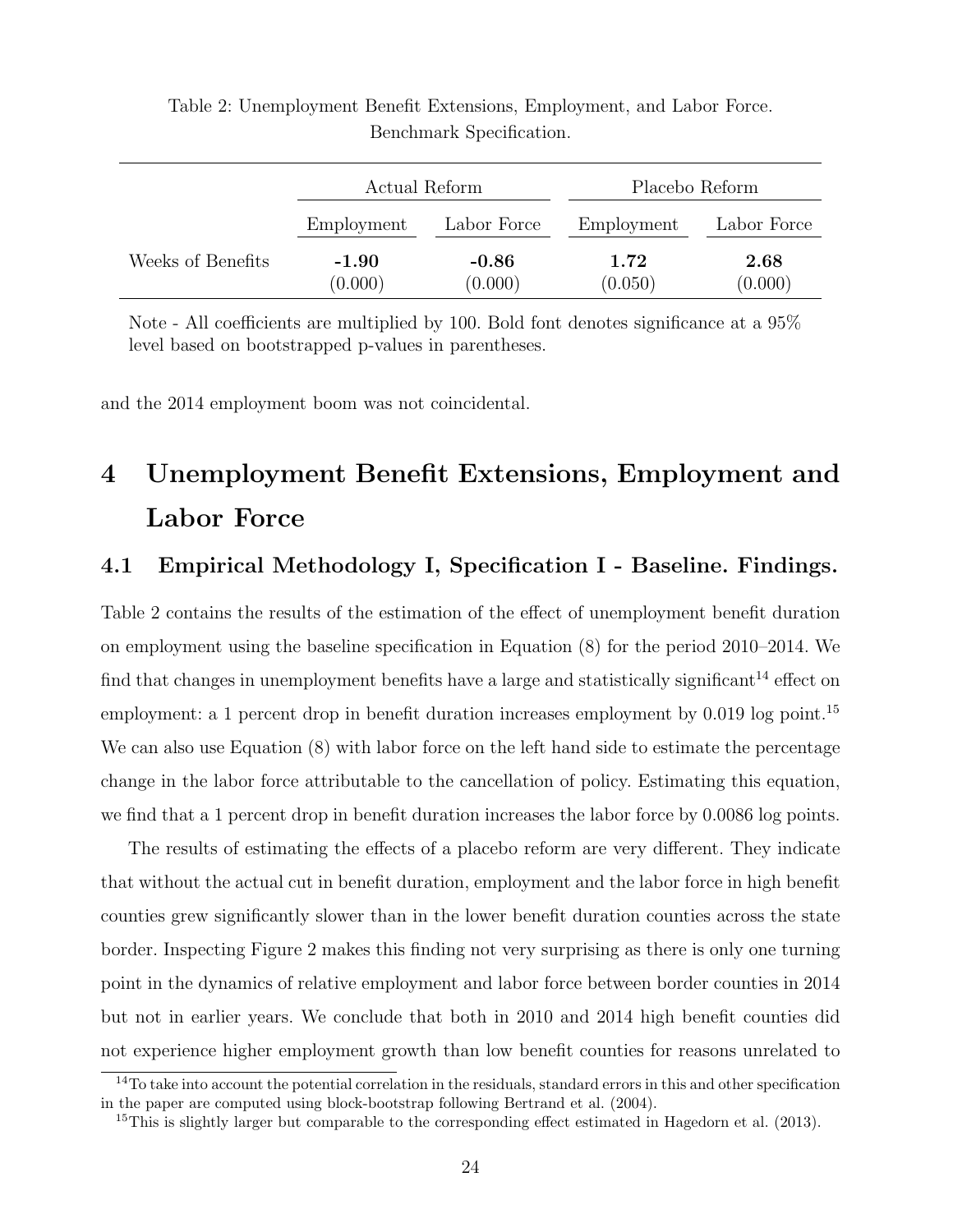benefits. The difference between 2010 and 2014, however, is that in 2014 benefits were cut whereas in 2010 such a cut did not happen. As a result, we find an employment boom in 2014 but not in the placebo reform.<sup>16</sup>

#### 4.2 Implications for Aggregate Employment and Labor Force

#### 4.2.1 Evidence on Reallocation and Mobility

As discussed above, the degree to which one can rely exclusively on our local estimates of the effects of unemployment benefit extensions to predict the effects of a nation-wide extensions depends on whether local benefit extensions induce a spatial reallocation of economic activity. In this section we document the extent of such reallocation.

If the local change in employment was driven to an important degree by reallocation, we would expect that benefit extensions have a larger effect on the tradable sector, which can reallocate, than on the non-tradable, which can reallocate to a much lesser degree. Thus, if there is substantial reallocation of economic activity in response to local changes in benefit duration, we would expect to find an increase in the ratio of employment in non-tradable to tradable sectors in the relatively high benefit duration counties. To assess this possibility, we apply our border-county empirical methodology to measure the change in employment in sectors producing output that is plausibly non-tradable across states, such as retail or food services, to the change in employment in tradable sectors. We find that a rise in benefit duration has no significant effect (a coefficient of -0.00267 with a p-value of 0.23) on the relative employment in the two sectors, implying that the null hypothesis of no reallocation induced by benefit extensions cannot be rejected in the data.

In addition, Hagedorn et al. (2015) use the Nielsen Consumer Panel Data to measure the responsiveness of cross state border shopping to changes in unemployment benefit generosity. Their results indicate that this effect is also negligible.

<sup>16</sup>Our motivation for considering border counties as a unit of analysis was the fact that these locations are relatively small and share common exposure to aggregate shocks which makes it more likely that the common trend assumption is satisfied. While we include all border county pairs in the analysis, we can also select subsets of border counties where this is even more likely to be the case. This does not alter the results, however. For example, restricting the sample to only small counties that account for less than 15% of their state's employment yields coefficients of -1.95 and -0.86 for employment and labor force, respectively. Similarly, limiting the analysis only to closely integrated counties in the same Core-Base Statistical Area yelds respective estimated coefficients of -2.08 and -1.42. Despite smaller samples, the coefficients remain highly statistically significant.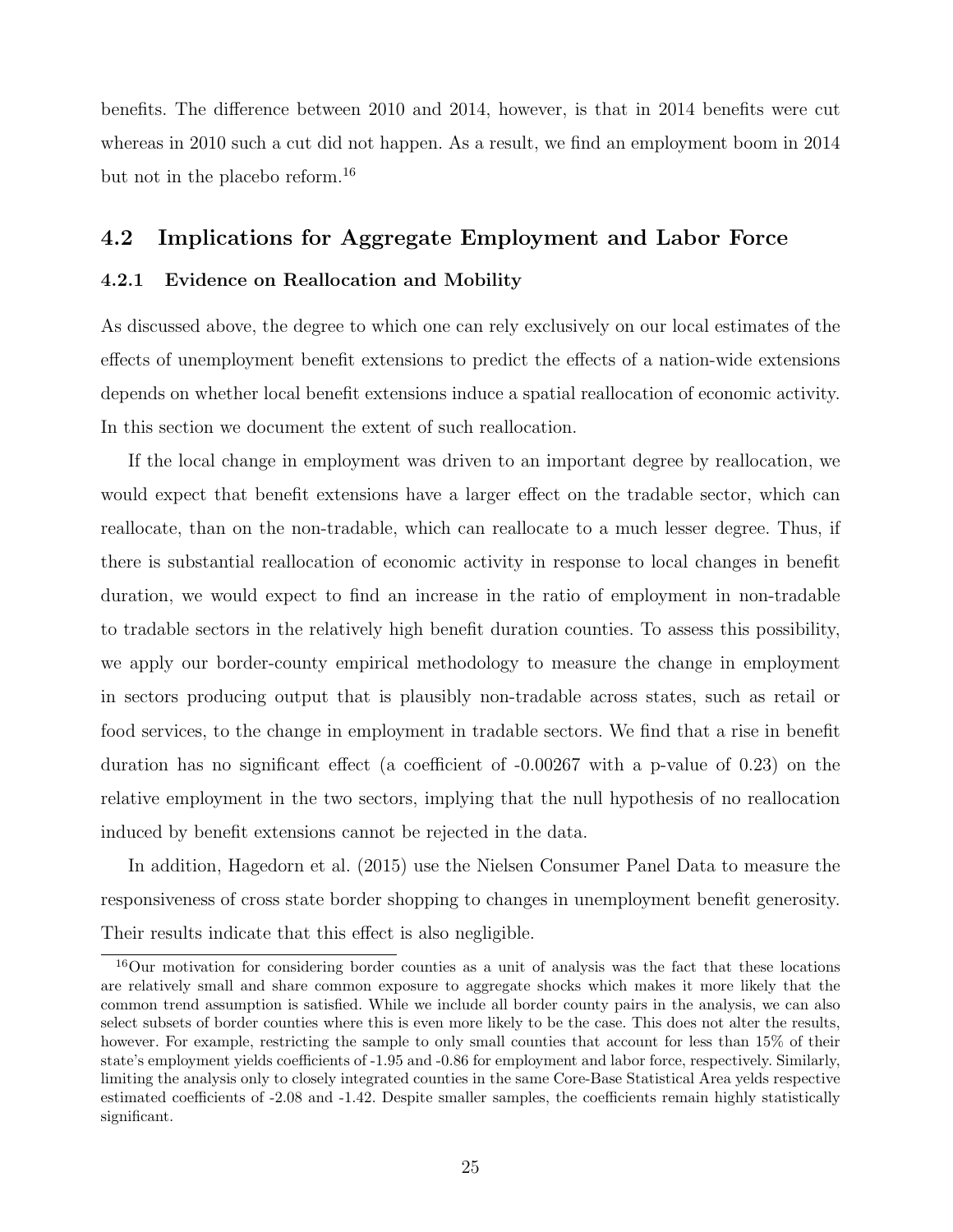Another potential reallocation effect arises because households may live in different states than where they work. Note that this type of worker reallocation would bias even our local estimates if the households systematically change their job search behavior in response to changes in unemployment benefits. For example, suppose households search in states with less generous benefits to take advantage of a higher job-finding rate. As county employment is measured based on the place of residence and not on the basis of the location of the job, our estimate of the effect of benefit extensions on employment would be biased downwards, since households residing in high benefit counties would face a higher job-finding rate, which would translate into higher employment in their county of residence (despite them actually working in the neighboring county). To investigate whether this is the case, we use direct empirical evidence on where people work relative to where they live. Specifically, we use data from the American Community Survey (ACS) from 2005-2013. The ACS is an annual 1% survey of households in the United States conducted by the Census Bureau. The survey contains information on the county of residence of households and the state of employment. The survey is representative at the Public Use Micro Area level - a statistical area that has roughly 100,000 residents (and thus also for counties with more than 100,000 residents). We compute the share of households in border counties who work in the neighboring state. We can then examine how this share of cross state border workers responds to changes in benefits across states. Using the difference-in-difference estimator, we find a very small and statistically insignificant coefficient on weeks of benefits available of 0.0107 (p-value 0.219). This evidence implies that workers' search behavior does not respond significantly to changes in local unemployment benefit duration.

#### 4.2.2 Aggregate Implications of Baseline Empirical Results

The foregoing results that changes in benefit durations induce neither reallocation of economic activity nor worker mobility imply (using the model laid out in Appendix II) that we can rely on our estimate based on border counties to derive the implications for employment for the aggregate U.S. economy. In particular, our estimate implies that the drop in benefit duration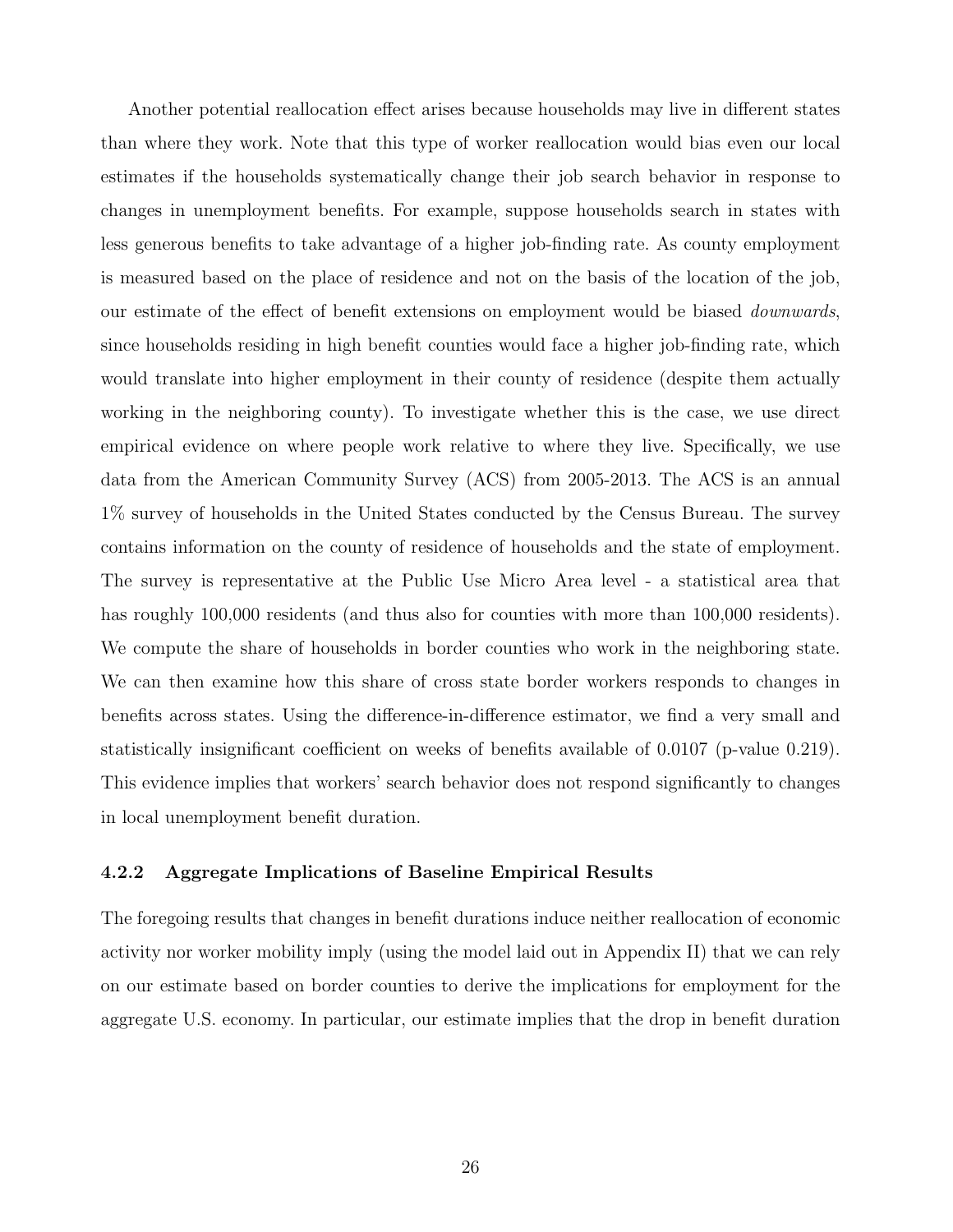led to a percentage increase in aggregate employment of

$$
\pi^{E} = \underbrace{\alpha}_{-0.0190} \underbrace{\sum_{\text{All U.S. states } s} (b_s^{2014} - b_s^{2013})}_{-0.799} \underbrace{E_s^{2013}}_{E_{US}^{2013}} = 0.015, \tag{15}
$$

that is U.S. employment increased by 1.5 percent due to the cut of benefit durations. The corresponding gain in the total number of employed then equals

$$
\Delta^{E} = \frac{0.015 \times E_{US}^{2014}}{1 + 0.015} = 2,074,100.
$$
\n(16)

Similarly, the percentage change in the size of the labor force in the U.S. due to the cancellation of benefits equals

$$
\pi^{L} = \underbrace{\alpha^{L}}_{-0.0086} \underbrace{\text{All U.S. states s}}_{-0.801} \underbrace{(b_s^{2014} - b_s^{2013})}_{-0.801} \underbrace{L_s^{2013}}_{Z_{US}^{2013}} = 0.007, \tag{17}
$$

and the corresponding increase in the size of the labor force is

$$
\Delta^{L} = \frac{\pi^{L} \times L_{US}^{2014}}{1 + \pi^{L}} = 1,119,500.
$$
\n(18)

Thus, more than half of the increase in employment was due to the increase in the labor force as a result of the reduction of benefit duration. The remaining increase corresponds to a decrease in the number of unemployed by  $954,600 = 2,074,100 - 1,119,500$ . Our analysis thus shows that the dominant impact of the benefit cut on employment was not driven by a contraction in the labor force – unemployed dropping out of the labor force because they were no longer entitled to benefits – but instead by those previously not participating in the labor market deciding to enter the labor force.

It is also interesting to note that the existing empirical literature has mainly attempted to measure the "micro" effect of unemployment benefit duration on search intensity and job acceptance decisions of individual workers. Hagedorn et al. (2014) find these effects to be very small, confirming the sentiment in the literature. Clearly, this micro effect is zero for those out-of-labor force who were entitled to benefits neither in 2013 nor in 2014. Yet, it was predominantly movements from out-of-labor force that drove the rise in employment in 2014.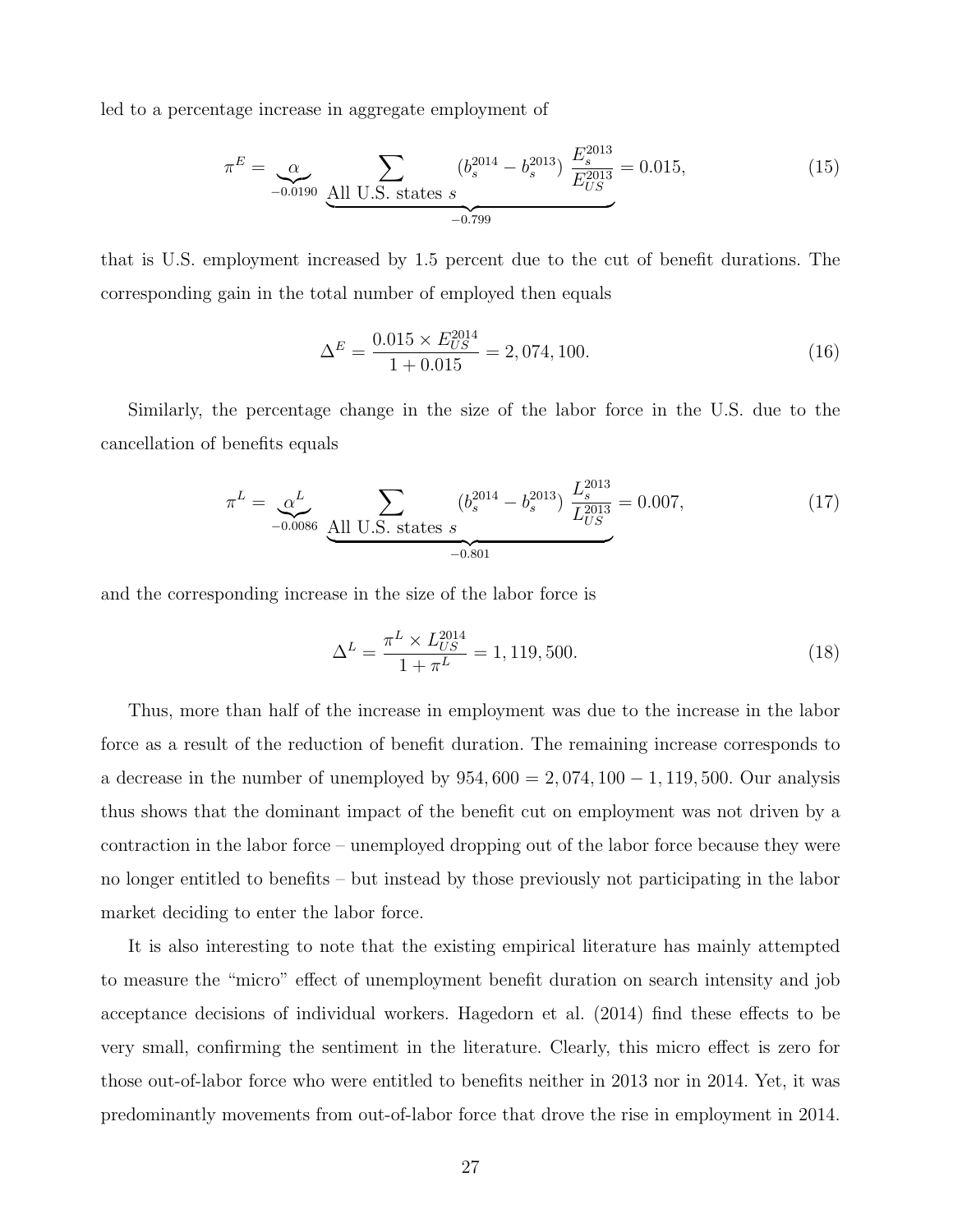|                   | Actual Reform      |                    | Placebo Reform      |                 |
|-------------------|--------------------|--------------------|---------------------|-----------------|
|                   | Employment         | Labor Force        | Employment          | Labor Force     |
| Weeks of Benefits | $-2.33$<br>(0.000) | $-1.23$<br>(0.000) | $1.22\,$<br>(0.030) | 1.94<br>(0.010) |
| Number of Factors |                    |                    |                     |                 |

Table 3: Unemployment Benefit Extensions, Employment, and Labor Force. Interactive Effects Model.

Note - All coefficients are multiplied by 100. Bold font denotes significance at a 95% level based on bootstrapped p-values in parentheses.

Presumably this happened due to a large "macro" effect of the benefit cut on job creation. It is then the availability of jobs that drew non-participants back into the labor force, as is consistent with the standard prediction of labor search models.

## 4.3 Empirical Methodology I, Specification II - Interactive Effects Model. Findings.

Table 3 contains the results of this estimation of the effect of unemployment benefit duration on employment and labor force using the interactive effects specification of the factor model in Equation (11). This is the most flexible, albeit the least transparent, model of underlying county-level employment and labor force trends that we consider.

Relative to a more restrictive baseline specification, the results of estimating this model reveal slightly larger effects of unemployment benefit durations. Specifically, the estimates imply that a 1 percent drop in benefit duration increases employment by 0.0233 log points and the labor force by 0.0123 log points. Similar to the baseline specification, these estimates also imply that more than half of the increase in employment was due to the increase in the labor force as a result of the reduction of benefit duration.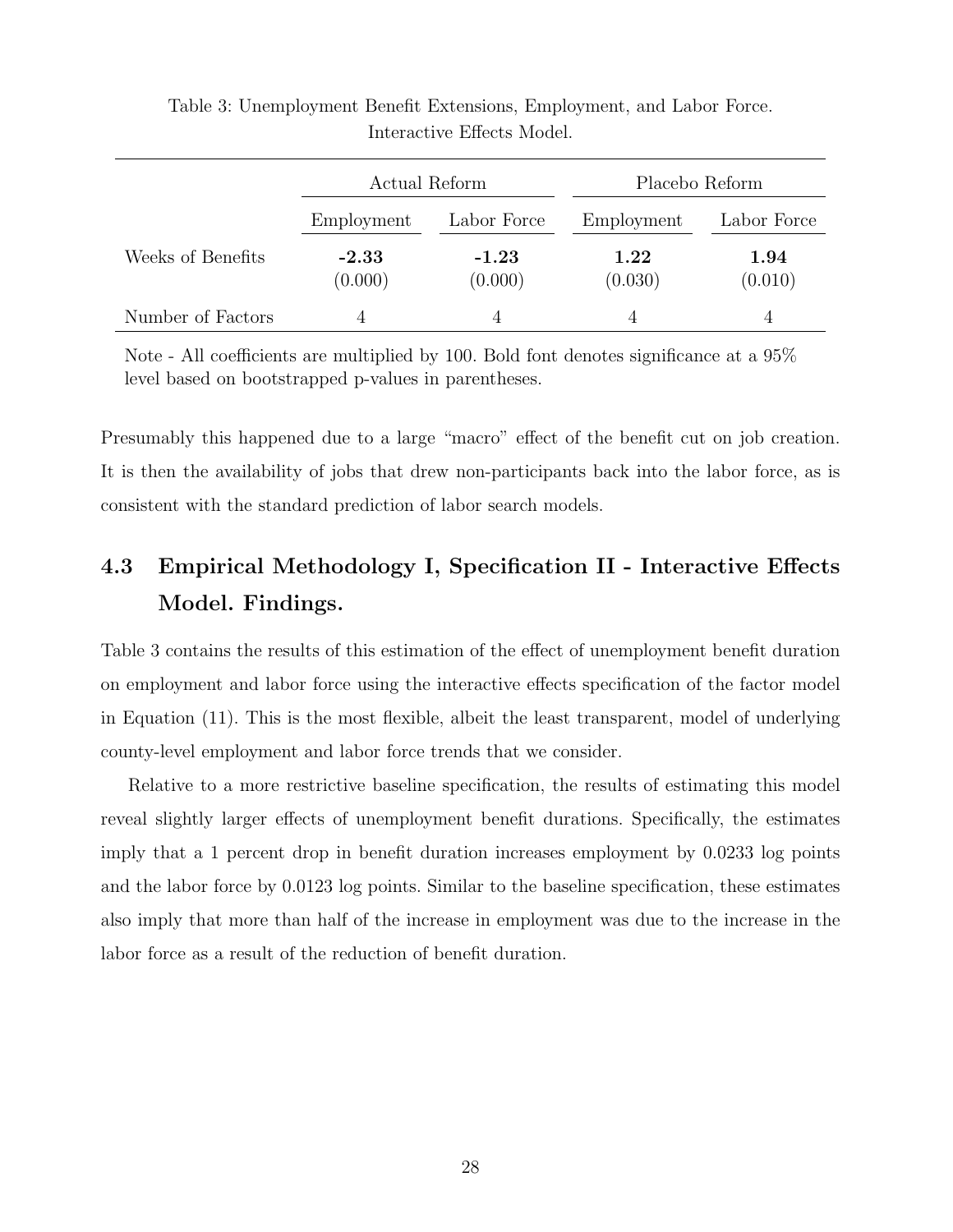|                   | Actual Reform      |                    | Placebo Reform      |                 |
|-------------------|--------------------|--------------------|---------------------|-----------------|
|                   | Employment         | Labor Force        | Employment          | Labor Force     |
| Weeks of Benefits | $-1.44$<br>(0.000) | $-0.58$<br>(0.000) | $1.38\,$<br>(0.020) | 2.27<br>(0.000) |

Table 4: Unemployment Benefit Extensions, Employment, and Labor Force. "Natural" Factors Model.

Note - All coefficients are multiplied by 100. Bold font denotes significance at a 95% level based on bootstrapped p-values in parentheses.

# 4.4 Empirical Methodology I, Specification III - "Natural" Factors Model. Findings.

We now consider the "hybrid" factor model specification where we include "natural" factors in addition to standard controls in the baseline specification such as fixed and time effect as well as pair-specific trends. We consider three aggregate time series for this purpose.<sup>17</sup> The first one represents the price of oil. There was a sharp decline in the price of oil in the second half of 2014 which likely had a heterogeneous impact on counties and the exposure of counties to the booming oil industry in 2013 might have been correlated with pre-reform benefit duration. The second series represents aggregate employment in the construction sector. The construction sector was dramatically affected by the recession with considerable spatial heterogeneity which might have been also correlated with benefit duration across states. Finally, we include an index of monetary policy. The specific series we use - the reserve balances with the Fed system - shows a clear structural break in early 2014 and might imply spatially heterogeneous impacts on the availability of credit.

Table 4 contains the results of this estimation of the effect of unemployment benefit duration on employment using the "natural" factors specification in Equation (12). Similar to the results from the two alternative specifications described above, we find that changes in unemployment benefits have a large and statistically significant effect on employment: a 1 percent drop in benefit duration increases employment by 0.0144 log point. We can again use

<sup>17</sup>All "natural" factor series ("Crude Oil Prices: West Texas Intermediate (WTI) - Cushing, Oklahoma" [DCOILWTICO], "All Employees: Construction" [USCONS], "Total Reserve Balances Maintained with Federal Reserve Banks" [RESBALNS]) retrieved from FRED, Federal Reserve Bank of St. Louis https://research.stlouisfed.org/fred2/, May 27, 2015.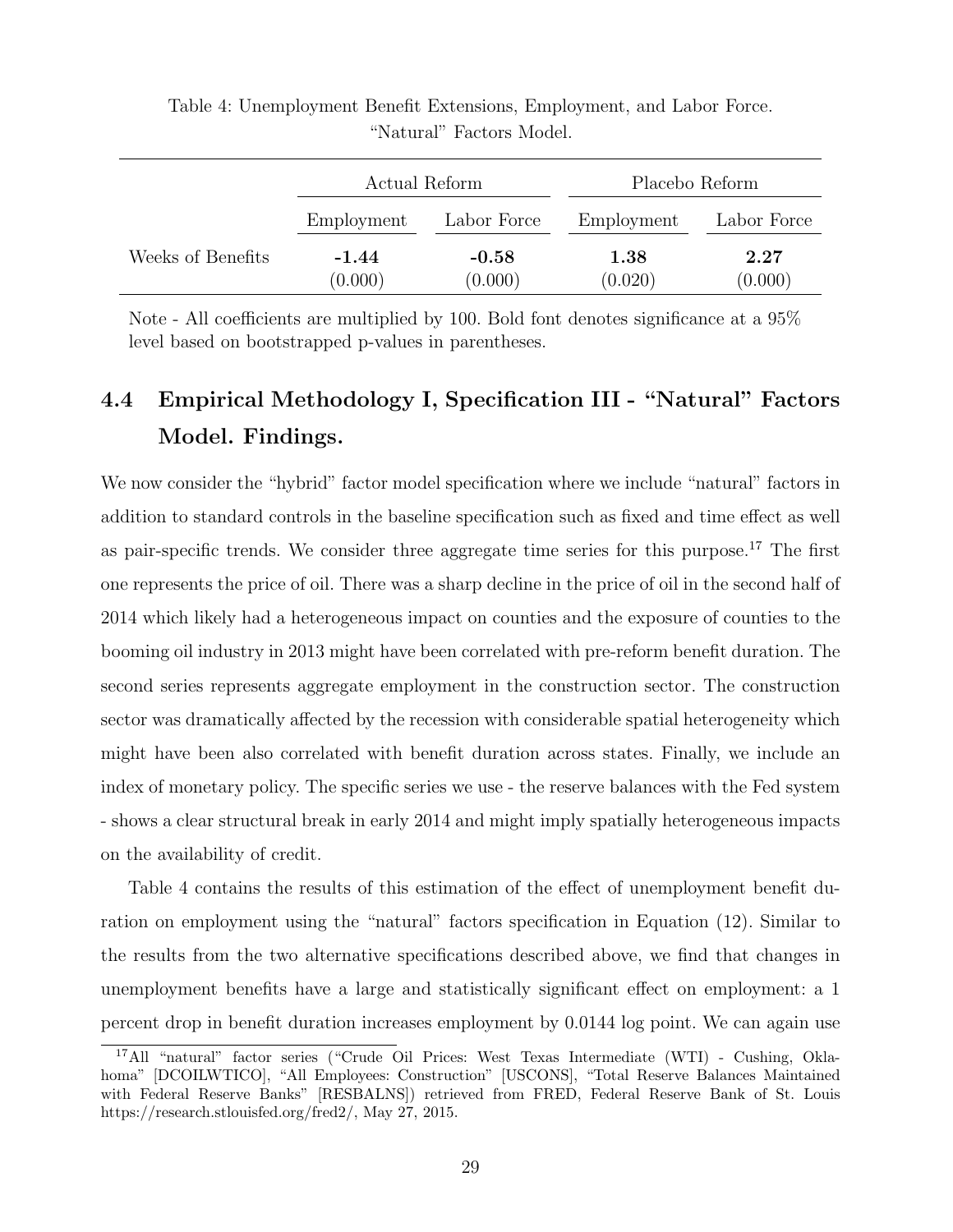Equation (12) with labor force on the left hand side to estimate the percentage change in the labor force attributable to the cancellation of policy. Estimating this equation, we find that a 1 percent drop in benefit duration increases the labor force by 0.0058 log points.

# 5 Unemployment Benefit Extensions and QCEW Payroll Employment

The traditional approach, at least in the macroeconomics literature, to measuring the aggregate effects of policies on employment, defines the latter variable as including all individuals who did any work for pay or profit during a given week. For example, when measuring the aggregate effects, the literature usually does not draw a distinction whether the increase in employment was due to more individuals becoming employees or starting their own businesses. The object of interest is the change in the total number of individuals supplying labor in the market in response to a policy change. This is the established definition of employment adopted by the Current Population Survey and it corresponds to the measure of employment used so far in this paper. The disadvantage of this measure of employment is that some components of employment have to be measured through surveys that are subject to sampling error.

A more narrow notion of employment can, however, be measured through administrative records. These data are called Quarterly Census of Employment and Wages (QCEW) and represent the count of jobs for which a paycheck subject to a UI tax was issued. Due to the nature of these data, this employment measure counts the number of jobs rather than the number of individuals with at least one job so that the same individual may be counted multiple times if he or she receives payments from multiple employers. Moreover, the data excludes most jobs not subject to the UI tax, such as self employed workers, unpaid family workers or employees of schools affiliated with religious organizations, railroad employees, etc. as well as jobs excluded for other reasons, such as employees of national security agencies.

It is well documented that these two measures of employment often diverge significantly even after accounting for the differences in coverage.<sup>18</sup> Of a particular concern to the period we study is the sharp rise in non-traditional employment, or what has become known as the

<sup>18</sup>See Hagedorn and Manovskii (2011) for the discussion and additional references.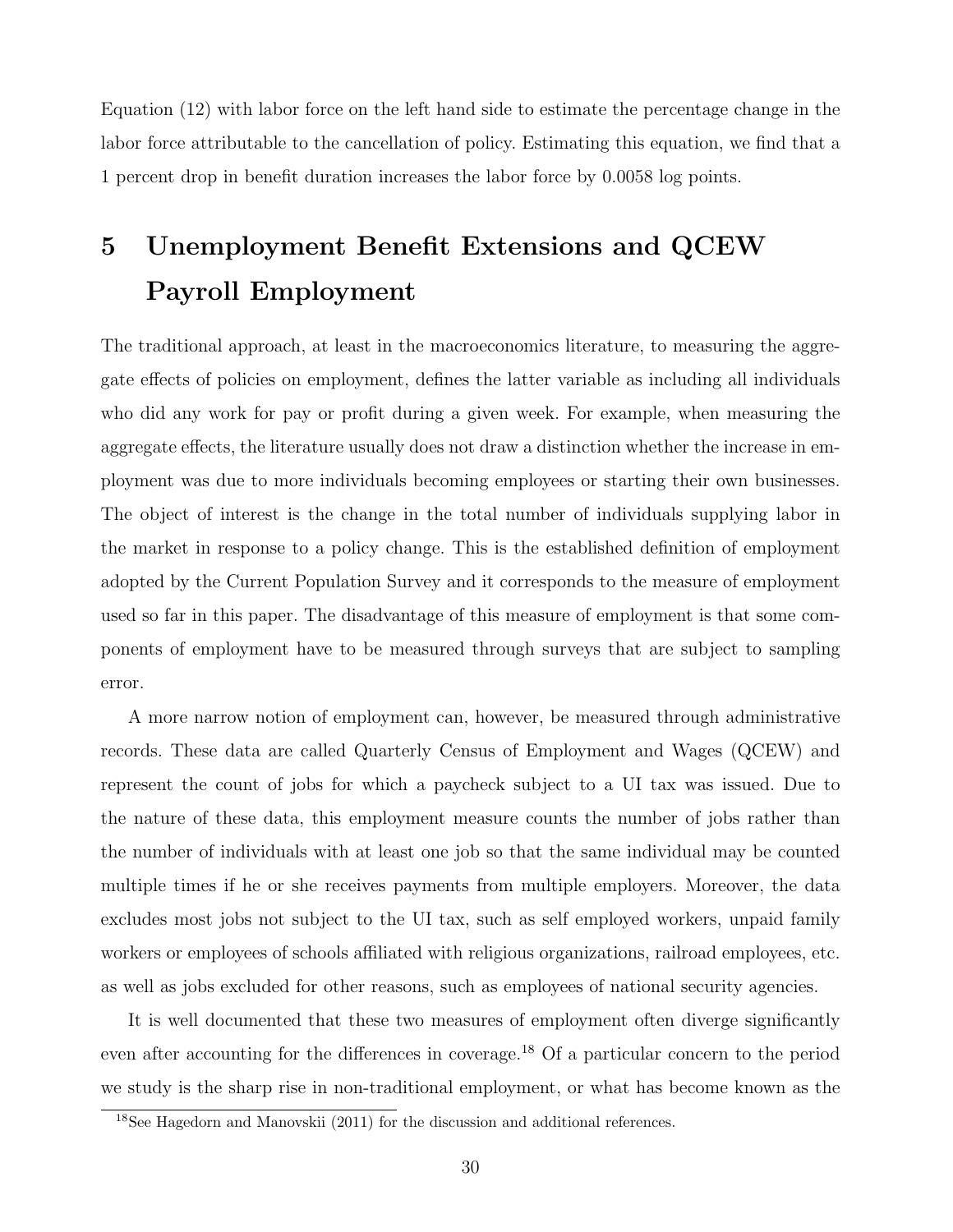| Specification       | Actual Reform      | Placebo Reform         |
|---------------------|--------------------|------------------------|
| <b>Benchmark</b>    | $-1.00$<br>(0.050) | <b>1.00</b><br>(0.030) |
| Natural Factors     | $-1.41$<br>(0.020) | 0.78<br>(0.200)        |
| Interactive Effects | $-1.21$<br>(0.030) | 1.59<br>(0.050)        |

Table 5: Unemployment Benefit Extensions and QCEW Payroll Employment

Note - All coefficients are multiplied by 100. Bold font denotes significance at a 90% level based on bootstrapped p-values in parentheses.

rise of "1099 economy" (the IRS form 1099-MISC must be submitted by all "employers" who pay someone \$600 or more a year in nonemployee compensation). Dourado and Koopman (2015) document a sharp rise in the number of these forms submitted to the IRS in recent years. For example, an Uber driver would be paid this way. He or she will be classified as being employed according to the CPS definition but will not appear in the QCEW data. An additional complication presented by this rapid ongoing change in the labor market is that an Uber driver may not even classify himself as being self-employed but to consider himself as being employed by Uber when replying to the survey. This makes it challenging to interpret the data on self-employment and to use it in conjunction with QCEW data to obtain the picture of total employment changes.

Nevertheless, as QCEW data refer to a well defined segment of employment and are not affected by the sampling error, it appears interesting to assess the effects of the cut in benefits on payroll counts as measured by the QCEW. Accordingly, we repeat the entire analysis above using these data. Table 5 contains the results. We find that these data also reveal a significant positive impact of the reduction in benefit duration on payroll employment. Specifically, across the methodologies we consider, a 1 percent drop in benefit duration significantly increases payroll counts by between 1 and 1.4 log points. These effects are slightly smaller than those obtained using the total employment measures. The foregoing discussion illustrates the difficulties in interpreting this difference. For example, it might be that non-traditional employment was particularly sensitive to the cut in benefits. Alternatively, it might be that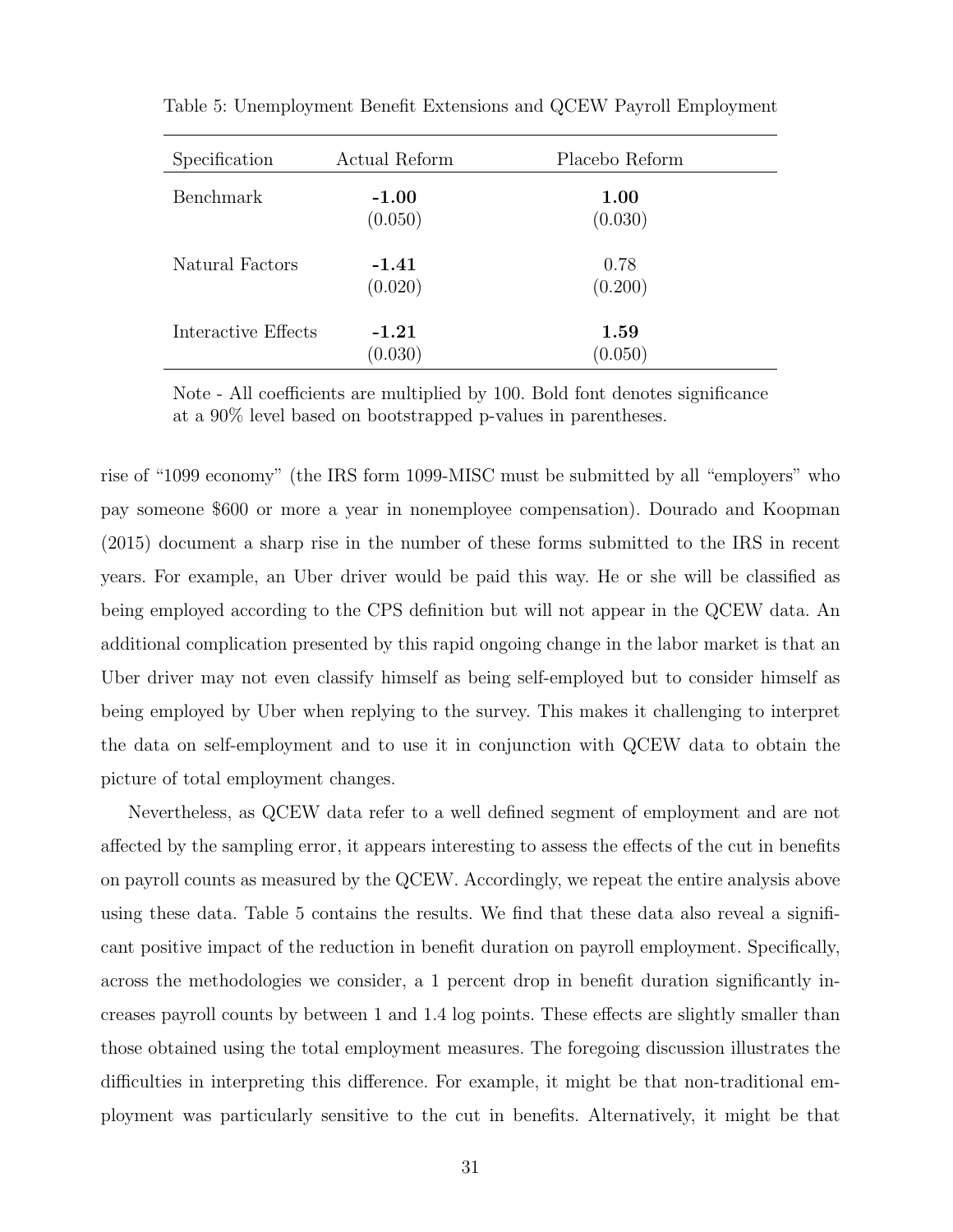holders of several part-time jobs secured full-time employment as a result of increased job availability following the EUC08 expiration which would be recorded as a decline in the number of jobs in the QCEW. To put even these smaller estimates into perspective, consider the implied aggregate employment changes using the smallest estimate based on QCEW data across all specifications we consider. This estimate implies that the drop in benefit duration led to a percentage increase in aggregate payroll employment of

$$
\pi^{E} = \underbrace{\alpha}_{-0.0100} \underbrace{\sum_{\text{All U.S. states } s} (b_s^{2014} - b_s^{2013})}_{-0.803} \underbrace{\frac{E_{QCEW,s}^{2013}}{E_{QCEW,US}^{2013}}}_{= 0.008,}
$$
\n(19)

that is U.S. payroll employment increased by 0.8 percent due to the cut of benefit durations. The corresponding gain in the total number of employed on payrolls then equals

$$
\Delta^{E} = \frac{0.008 \times E_{QCEW,US}^{2014}}{1 + 0.008} = 1,105,289.
$$
\n(20)

This accounts for 36% of the growth in payroll employment in 2014.

Estimating the effects of a placebo reform on QCEW data once again indicate that without the actual cut in benefit duration, payroll employment and the labor force in high benefit counties grew slower than in the lower benefit duration counties across the state border.

### 6 Empirical Methodology II: Event Study Analysis

A different methodological approach we use to measure the impact of the cut in benefit durations on labor force and employment is based on an event study analysis. The event study approach is widely used in economics and finance (see MacKinlay (1997) for a survey). The idea of an event analysis is simple. The normal or expected evolution of e.g. employment is estimated using data before the event. The pre-event estimate is then used to compute the "unusual" changes in employment as the deviation of the actual post-event evolution of employment from its normal behavior that would have been expected in the absence of the event. Thus, the post-event normal behavior of employment is computed using the estimates from the pre-event estimation window without conditioning on the event taking place.

In our application, the event is the cut in benefit durations at the very end of Decem-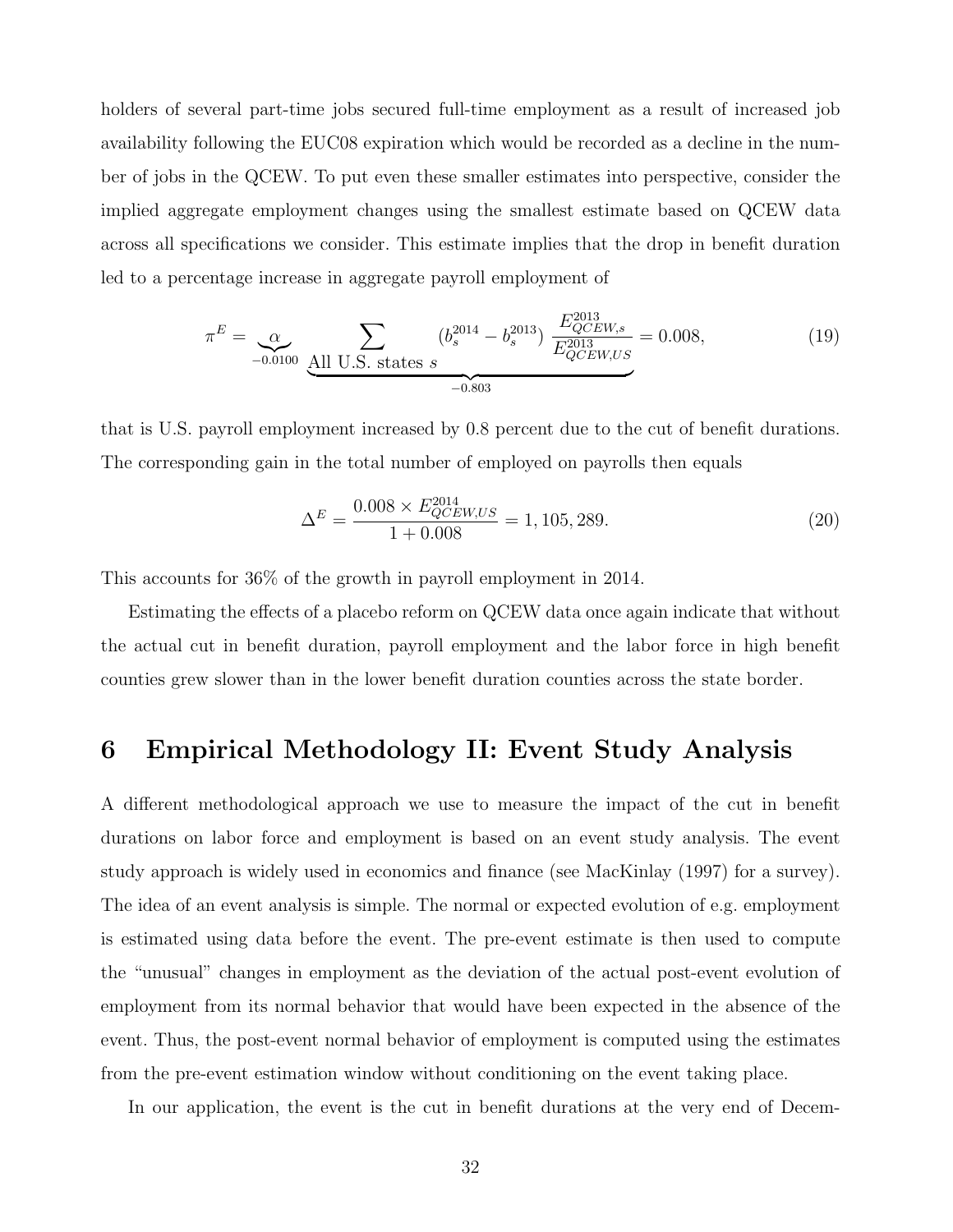ber 2013. The pre-event estimation window includes the years 2005-2013 and the post-event window is the year 2014.

The key step of the event study methodology is to choose a rich model of the normal evolution of employment that fits the pre-event data as well as possible and can be used to accurately forecast its post-event evolution. Note that in an event analysis or a forecasting analysis including (potentially) endogenous variables on the RHS is not problematic since we are not interested in the estimated coefficients but we want to use all available information to accurately predict the (counterfactual) normal evolution of employment in 2014. The only restriction is that the forecast cannot rely on post-event variables that are endogenous with respect to the event itself. Therefore, the model we use to describe the normal evolution of employment in county  $i$  prior to 2014 features a cubic time trend and 4 lags of employment:

$$
e_{i,t} = \gamma_{1i}t + \gamma_{2i}t^2 + \gamma_{3i}t^3 + \phi_i + \delta_t + \mu_1 e_{i,t-1} + \mu_2 e_{i,t-2} + \mu_3 e_{i,t-3} + \mu_4 e_{i,t-4} + \nu_{i,t}.
$$
 (21)

As before, we difference this equation between neighboring counties i and j in a pair  $p$ .

$$
\Delta_p e_{p,t} = \gamma_{1i} t - \gamma_{1j} t + \gamma_{2i} t^2 - \gamma_{2j} t^2 + \gamma_{3i} t^3 - \gamma_{3j} t^3 + \phi_i - \phi_j
$$
  
+  $\mu_1 \Delta_p e_{p,t-1} + \mu_2 \Delta_p e_{p,t-2} + \mu_3 \Delta_p e_{p,t-3} + \mu_4 \Delta_p e_{p,t-4} + \nu_{p,t}.$  (22)

Denote the parameter values of this model estimated on the pre-event window with a hat. These estimates can then be used to describe the expected evolution of the difference in employment across counties in a pair in 2014 without conditioning on the cut in benefit duration taking place:

$$
E(\Delta_p e_{p,t}) = (\hat{\gamma}_{1i} - \hat{\gamma}_{1j})t + (\hat{\gamma}_{2i} - \hat{\gamma}_{2j})t^2 + (\hat{\gamma}_{3i} - \hat{\gamma}_{3j})t^3 + (\hat{\phi}_i - \hat{\phi}_j) + \hat{\mu}_1 \Delta_p e_{p,t-1} + \hat{\mu}_2 \Delta_p e_{p,t-2} + \hat{\mu}_3 \Delta_p e_{p,t-3} + \hat{\mu}_4 \Delta_p e_{p,t-4},
$$
\n(23)

where the expected post-reform evolution of employment is computed recursively.

The unusual or unexpected component of the dynamics of the difference in border county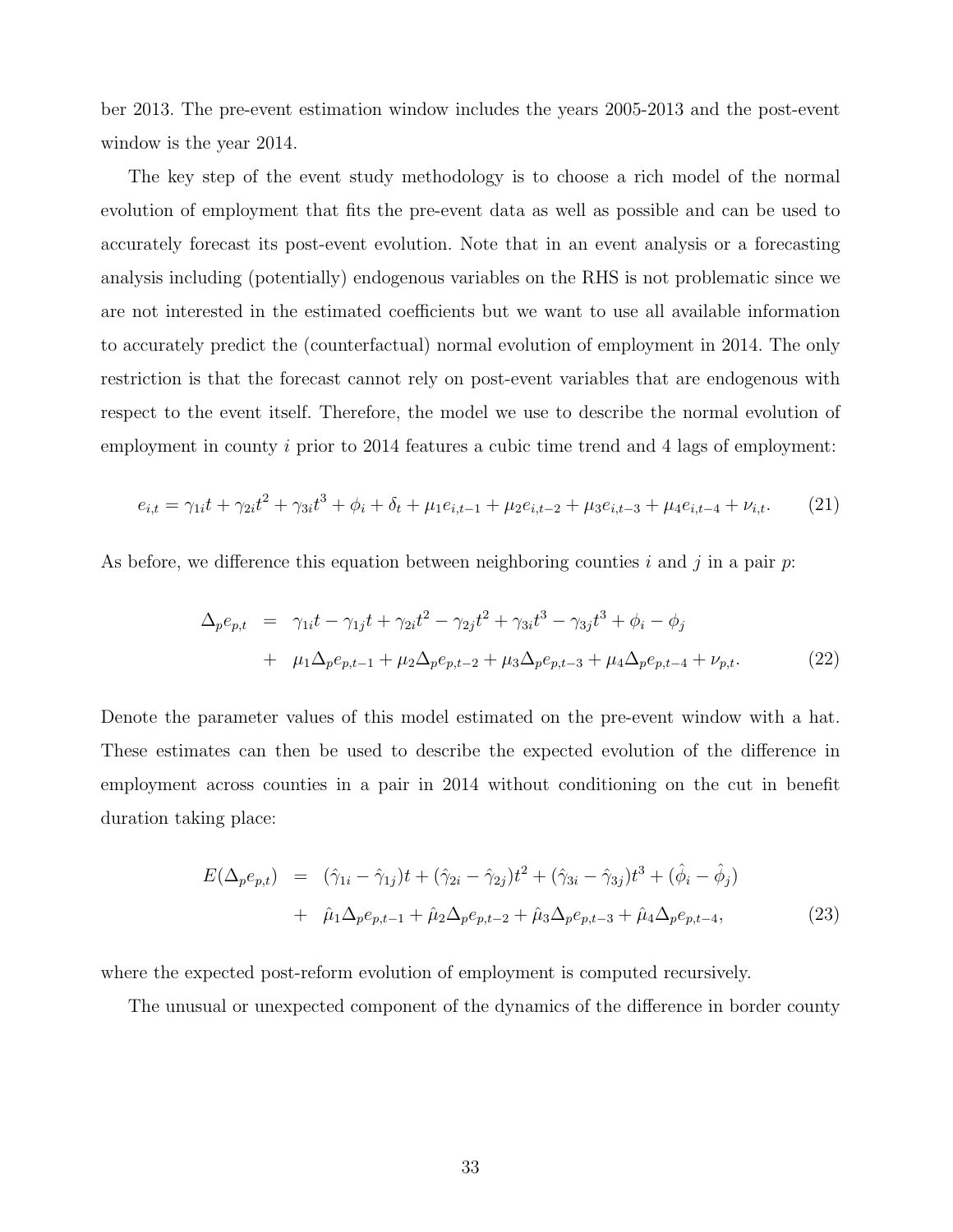|                   | LAUS Data          |                    | QCEW Data          |
|-------------------|--------------------|--------------------|--------------------|
|                   | Employment         | Labor Force        | Employment         |
| Weeks of Benefits | $-1.83$<br>(0.000) | $-1.08$<br>(0.010) | $-2.36$<br>(0.000) |

Table 6: Unemployment Benefit Extensions, Employment, and Labor Force. Event Study.

Note - All coefficients are multiplied by 100. Bold font denotes significance at a 95% level based on bootstrapped p-values in parentheses.

employment,  $\Delta_p e_{p,t}$ , at post-event date t is denoted  $\hat{\epsilon}_{p,t}^*$  and equals

$$
\begin{split}\n\hat{\epsilon}_{p,t}^{*} &= \Delta_{p}e_{p,t} - E(\Delta_{p}e_{p,t}) \\
&= \Delta_{p}e_{p,t} - \left[ (\hat{\gamma}_{1i} - \hat{\gamma}_{1j})t + (\hat{\gamma}_{2i} - \hat{\gamma}_{2j})t^{2} + (\hat{\gamma}_{3i} - \hat{\gamma}_{3j})t^{3} + (\hat{\phi}_{i} - \hat{\phi}_{j}) \right. \\
&\quad + \hat{\mu}_{1}\Delta_{p}e_{p,t-1} + \hat{\mu}_{2}\Delta_{p}e_{p,t-2} + \hat{\mu}_{3}\Delta_{p}e_{p,t-3} + \hat{\mu}_{4}\Delta_{p}e_{p,t-4} \right],\n\end{split} \tag{24}
$$

where  $\Delta_p e_{p,t}$  is the actual observed employment difference in a quarter t in 2014.

Finally, to assess the impact of the benefit duration cut on the unusual dynamics of employment in 2014, we estimate

$$
\hat{\epsilon}_{p,t}^* = \alpha (\Delta_p b_{p,t} - \Delta_p b_{p,2013/Q4}).\tag{25}
$$

As before, we compute standard errors via block bootstrap and take into account that our forecast  $\Delta_{p}e_{p,t}$  is an estimated outcome subject to forecast error.<sup>19</sup>

#### 6.1 Empirical Findings from the Event Study Analysis

Table 6 contains the results of this estimation of the effect of unemployment benefit duration on employment and the labor force using an event study methodology. Both LAUS and QCEW data imply a large positive impact of the cut in benefit duration on the respective measures of employment. Similar to the preceding findings based on different methodologies, the results

<sup>&</sup>lt;sup>19</sup>Specifically, in each bootstrap replication, to construct the county forecast  $\tilde{e}_{i,t}$ , we take the fitted value predicted by the pre-event regression,  $\hat{e}_{i,t}$  and add in forecast error (to be consistent with the magnitude of errors from the forecasting regression, we do this by sampling from the residuals of the pre-event regression in Eq. 23). We then difference across pairs to generate  $E(\Delta_p \tilde{e}_{p,t})$ .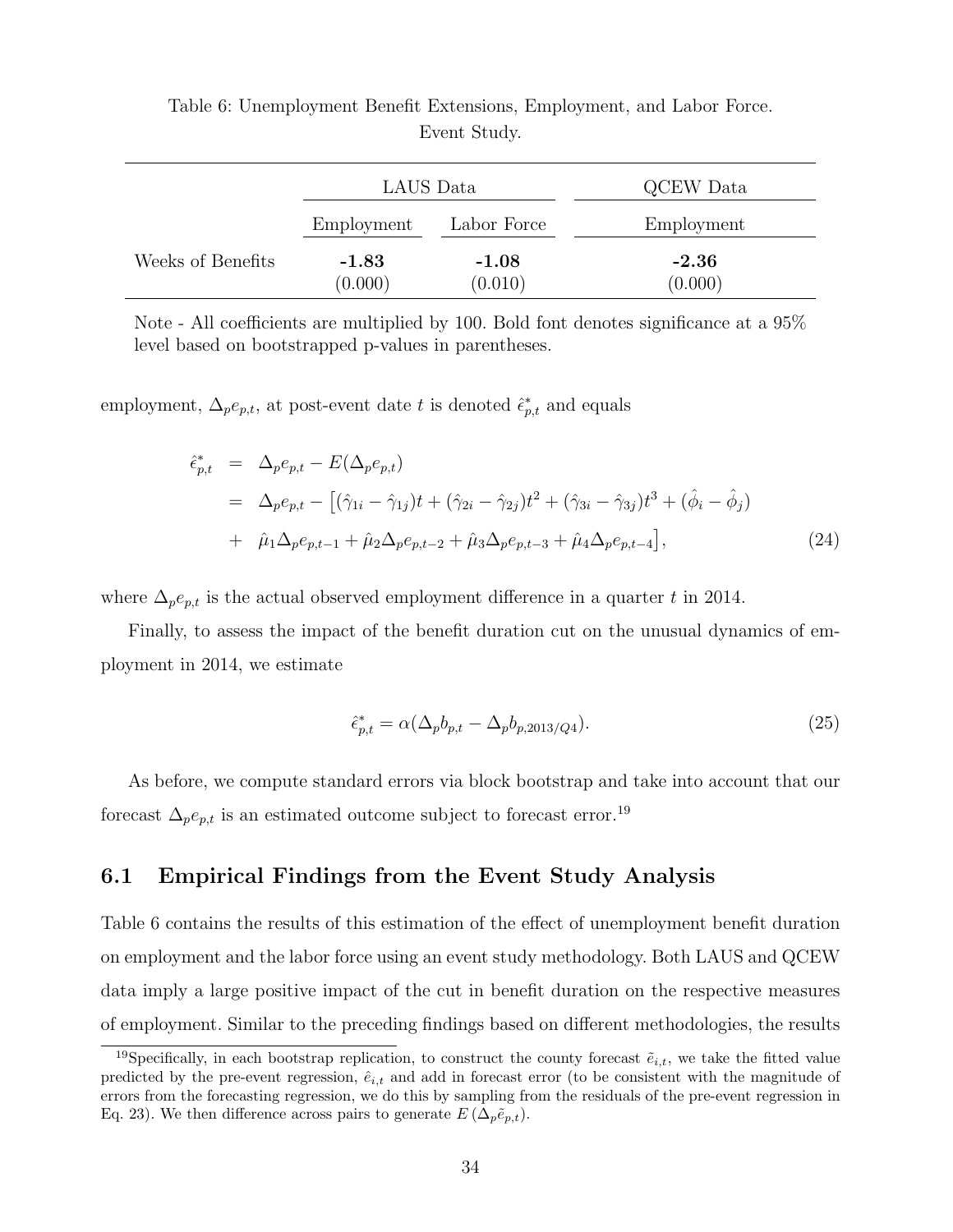of the event analysis imply that approximately one half of this increase in employment was due to the increase in the labor force as a result of the reduction in benefit duration.

### 7 Conclusion

In this paper we measure the effect of unemployment benefit extensions on employment and the labor force. We exploit the variation induced by the decision of the U.S. Congress in December of 2013 to abruptly stop all federal unemployment benefit extensions. The particular usefulness of this policy change for understanding the employment effects of benefit extensions stems from the fact that the policy change at the national level was exogenous to economic conditions of individual states.

Following the aftermath of the Great Recession, by December 2013 there was a wide heterogeneity of federally-financed durations of benefits across U.S. states, ranging from 0 to 47 weeks on top of the regular state-funded benefits with a typical duration of 26 weeks. The available benefit duration in a given state just prior to the reform was endogenous to the economic conditions of the state. Thus the key challenge to a proper inference of the effects of benefits is to ensure that the effects are not confounded by pre-existing differences in employment or labor force trends.

Our formal analysis relies on four distinct empirical strategies to account for the possible trend differences across locations. Common to all of these strategies is the focus on comparing the counties that border each other but belong to different states and are thus subject to different UI policies. This is helpful primarily because underlying trends are likely to be more similar across relatively small neighboring counties than across large states or counties that are far apart. Moreover, the state-level policies are less likely to be endogenous to economic condition of individual border counties.

The first three empirical strategies use the pre- and post-reform data to estimate preexisting trends. The strategies differ in the modeling of trends (they all allow for county level fixed effects and aggregate time effects). The baseline specification, which is the workhorse in the literature, simply controls for deterministic county level trends. The second model of trends is the latent factor (or interactive effects) model where county-level trends are assumed to be induced by different exposure of each county to various aggregate shocks. This is a very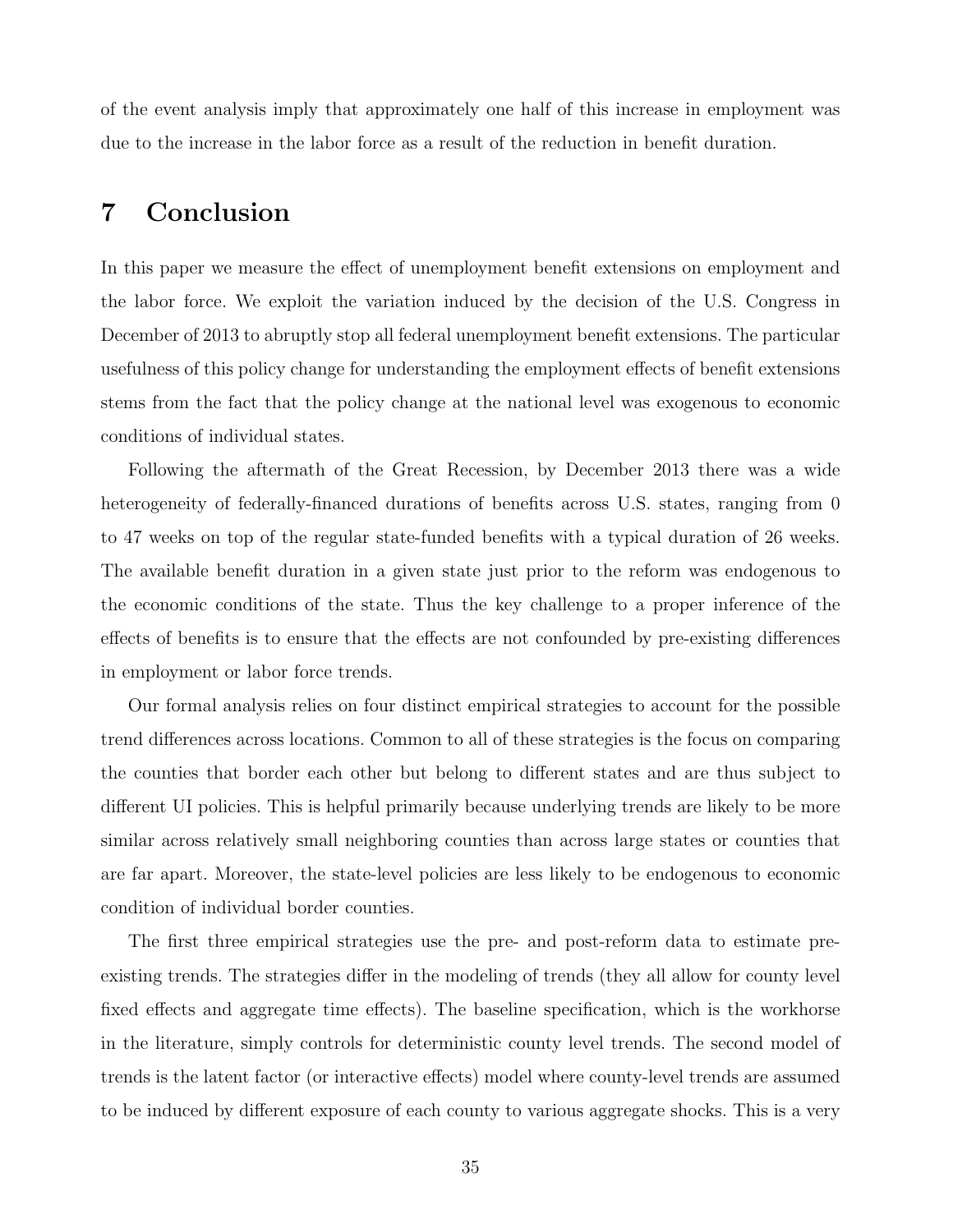flexible model of trends but the estimated aggregate factors and county-specific loadings do not have a clear economic interpretation. Consequently, the third model is a hybrid of the first two where the aggregate factors are represented by aggregate time series which are recognized drivers of the aggregate economy.

The fourth empirical strategy relies on the event study methodology where county-level employment and labor force trends are estimated on the pre-reform data only and the effects of benefits are inferred from the difference in the actual evolution of the labor force and employment following the reform from the prediction based on the pre-reform data.

A simple descriptive analysis shows a much faster employment growth in 2014 in counties that belong to high benefit states relative to their neighboring counties that belong to states with lower benefit durations prior to the reform. It also finds no evidence of mean-reversion at the level of border counties. In other words, in the absence of a change in UI policy, counties that belong to high benefit states in a given quarter are not more likely to grow faster subsequently than the neighboring counties across the state border. Moreover it illustrates that even the least flexible model of county-level trends among those we consider ensures that conditional on the estimated trends, the common trend assumption is satisfied when border counties are compared.

Applying the four formal empirical methodologies, we find that after controlling for heterogeneous county-level employment trends, changes in unemployment benefits have a large and statistically significant effect on employment: a 1 percent drop in benefit duration increases employment by 0.0144 to 0.0233 log point and labor force by 0.0058 to 0.0123 log points. These estimates are based on comparisons of border counties. While this is of direct interest for assessing the effects of local policy changes, it is also desirable to be able to use these estimates to infer the effects of a nation-wide policy change. We documents several empirical facts and provide a simple model that guides the aggregation of these effects. We find that the cut in benefit duration accounted for about 50 to 80 percent of the aggregate employment growth in 2014. Over half of the aggregate employment growth was due the increase in the labor force induced by the policy reform.

While our primary focus in the paper is on total employment and the labor force for which the only data source is the LAUS program of the BLS, we also replicate the entire analysis using the administrative payroll counts from the QCEW. As we discuss above, the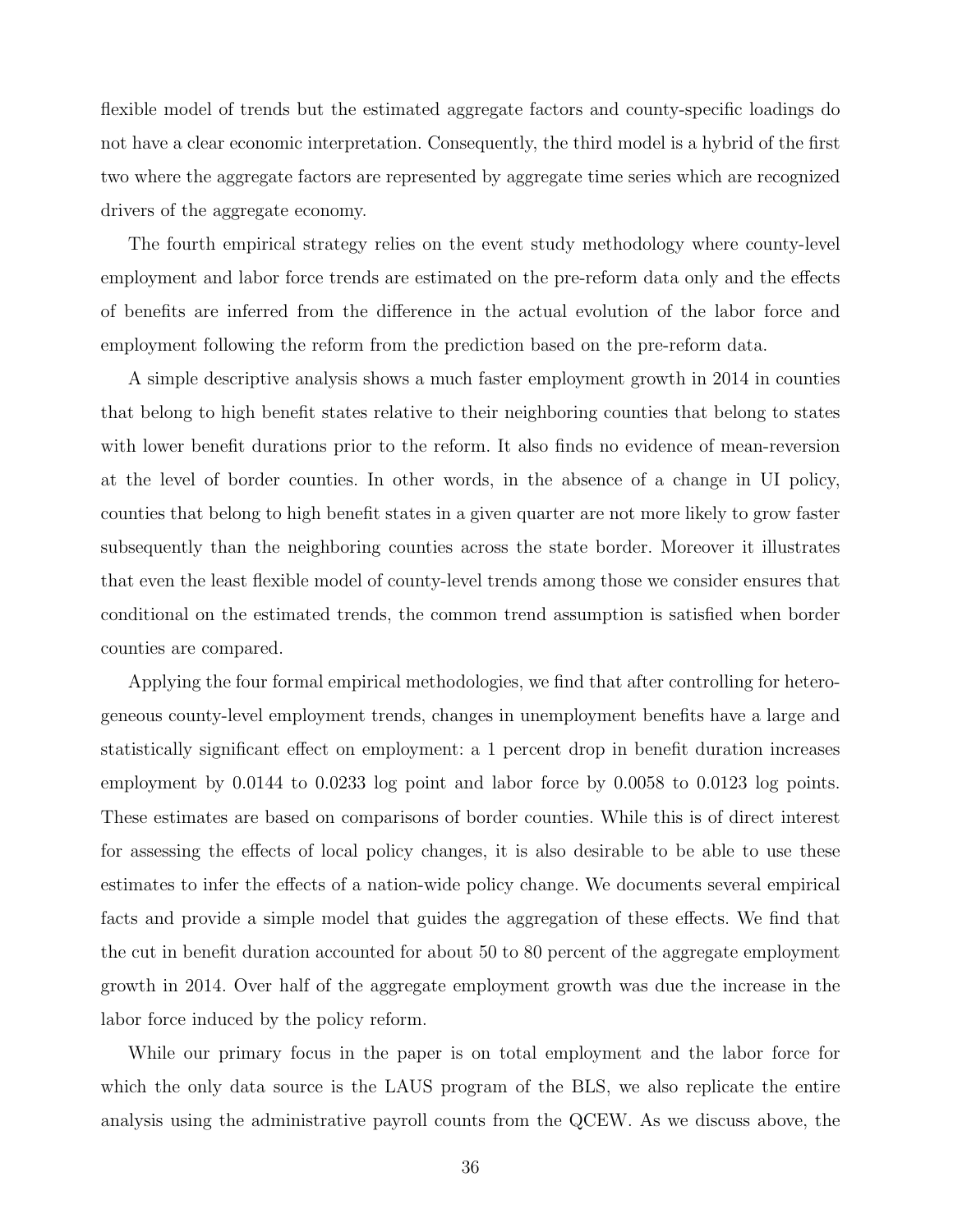

Figure 4: Implied aggregate effects of the benefit cut across methodologies and datasets. M1,S1: Benchmark (Section 4.1); M1,S2: Interactive Effects Model (Section 4.3); M1,S3: "Natural" Factors Model (Section 4.4); M2: Event Study Analysis (Section 6).

two data sets are different in terms of the notion of employment and in terms of coverage. The conclusions they lead to are nevertheless very similar. More generally, all our findings, although based on different methodologies and different data sets, point to the same conclusion that the benefit cut in 2014 lead to significant employment gains and an increase in the labor force. To highlight the similarities between them, Figure 4 collects the estimates of the aggregate employment and labor force growth in 2014 due to the policy reform across all methodologies and data sets we consider.

Our empirical approach is agnostic about the channels which cause employment and labor force participation to increase. Instead of measuring one specific channel, our objective is to measure the aggregate total effect of all potential channels at the same time, including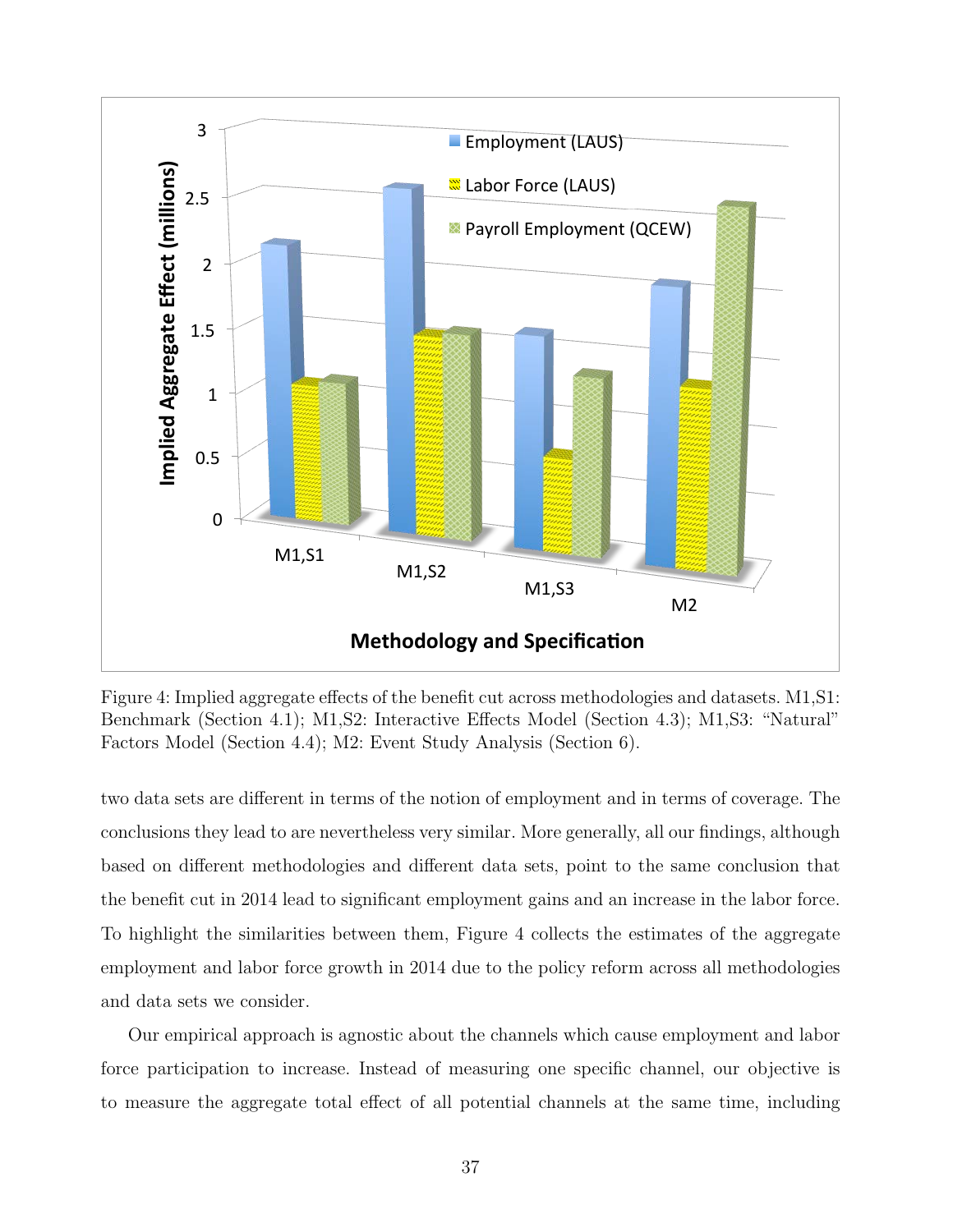equilibrium effects. In particular, our measure also includes the effect of changes in demand on employment and the labor force, while remaining agnostic about the reason for the change in demand. For example, it allows for a drop in demand (e.g. in nontradables) across counties due to the cut in benefit payments as well as an increase in demand as a result of an increase in employment which is due to the benefit cut.

While we did not impose any theoretical restrictions of a particular labor market model on our empirical analysis, the findings are consistent with the predictions of the standard equilibrium labor market search model. For example, the primary labor market effect of a cut in unemployment benefit duration in the framework of Mortensen and Pissarides (1994) is the positive impact on job creation (in such a framework Mitman and Rabinovich (2013) find a quantitatively similar effect of the expiration of benefits on employment in 2014). It is this rise in job creation that leads in equilibrium to the increase in employment. It is also consistent with standard search models that an increase in job availability draws nonparticipants (who are not eligible for benefits either before or after the reform) into the labor market leading to a positive effect on the labor force (for a textbook treatment see Chapter 7 in Pissarides (2000)), even outweighing the potentially countervailing effect of unemployed leaving the labor force after losing eligibility for benefits. Remarkably though, such aggregate labor market implications of unemployment benefit policies have been largely neglected by the empirical literature. The findings in this paper suggest that future research and policy analyses should take these aggregate implications into account.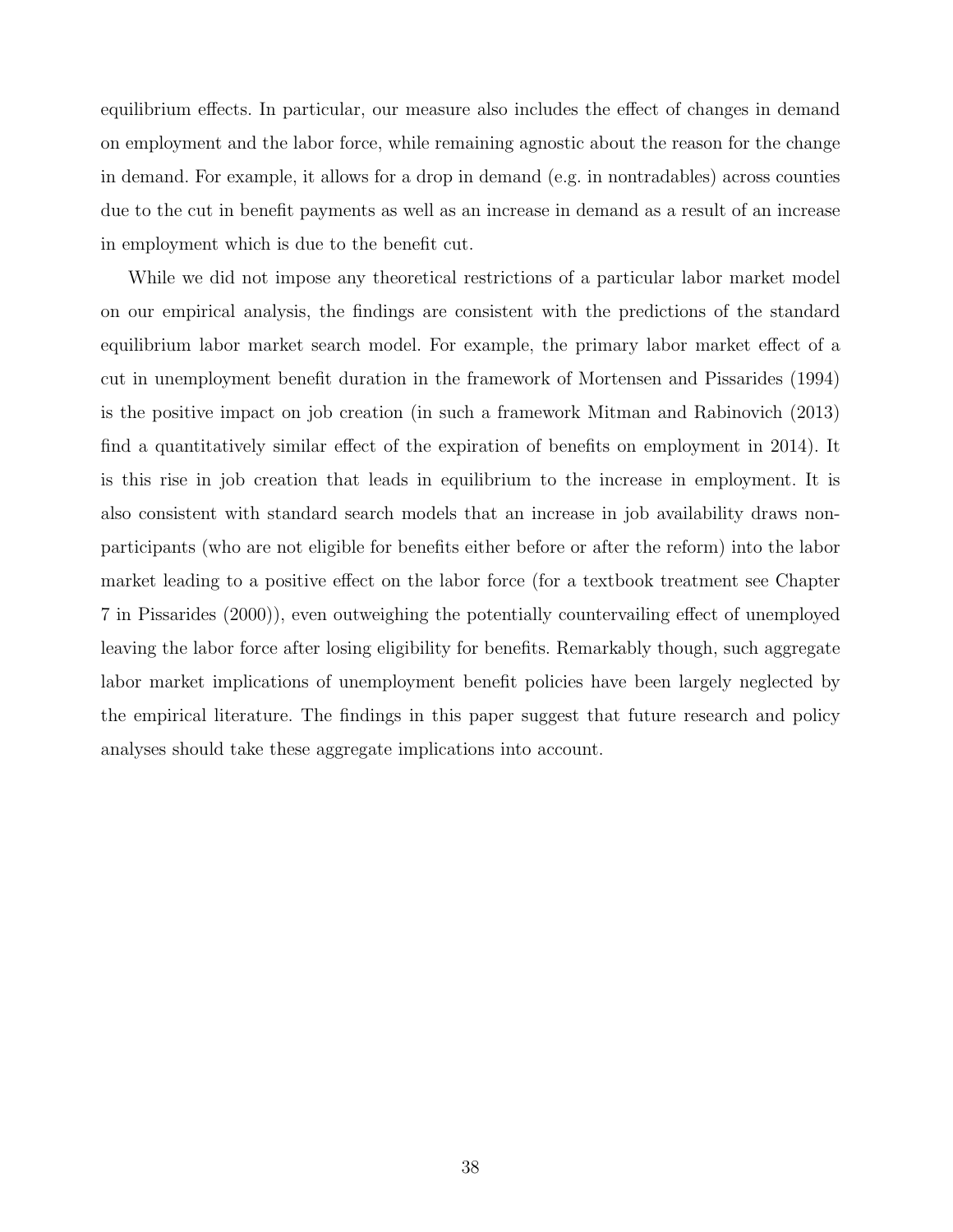### References

- BAI, J. (2009): "Panel Data Models with Interactive Fixed Effects," *Econometrica*, 77, 1229– 1279.
- Bai, J. and S. Ng (2002): "Determining the Number of Factors in Approximate Factor Models," Econometrica, 70, 191–221.
- BERTRAND, M., E. DUFLO, AND S. MULLAINATHAN (2004): "How Much Should We Trust Differences-In-Differences Estimates?" Quarterly Journal of Economics, 119, 249–275.
- Council of Economic Advisers and the Department of Labor (2013): "The Economic Benefits of Extending Unemployment Insurance," Report, The White House.
- DOURADO, E. AND C. KOOPMAN (2015): "Evaluating the Growth of the 1099 Workforce," Mercatus Center, George Mason University.
- Gobillon, L. and T. Magnac (2015): "Regional Policy Evaluation: Interactive Fixed Effects and Synthetic Controls," Review of Economics and Statistics, Forthcoming.
- HAGEDORN, M., J. HANDBURY, AND I. MANOVSKII (2015): "Demand Stimulus and Inflation: Empirical Evidence," mimeo, University of Pennsylvania.
- Hagedorn, M., F. Karahan, I. Manovskii, and K. Mitman (2013): "Unemployment Benefits and Unemployment in the Great Recession: The Role of Macro Effects," NBER Working Papers 19499, National Bureau of Economic Research, Inc.
- $(2014)$ : "Unemployment Benefits and Unemployment in the Great Recession: The Role of Micro Effects," mimeo, University of Pennsylvania.
- HAGEDORN, M. AND I. MANOVSKII (2008): "The Cyclical Behavior of Equilibrium Unemployment and Vacancies Revisited," American Economic Review, 98, 1692–1706.
- $(2011)$ : "Productivity and the Labor Market: Co-Movement over the Business Cycle," International Economic Review, 52, 603–619.
- Holmes, T. J. (1998): "The Effect of State Policies on the Location of Manufacturing: Evidence from State Borders," Journal of Political Economy, 106, 667–705.
- Johnston, A. and A. Mas (2015): "Potential Unemployment Insurance Duration and Labor Supply: The Individual and Market-Level Response to a Benefit Cut," Working paper, Princeton University.
- Krusell, P., T. Mukoyama, R. Rogerson, and A. Sahin (2015): "Gross Worker Flows over the Business Cycle," Centre for Macroeconomics (CFM) Discussion Paper 1530.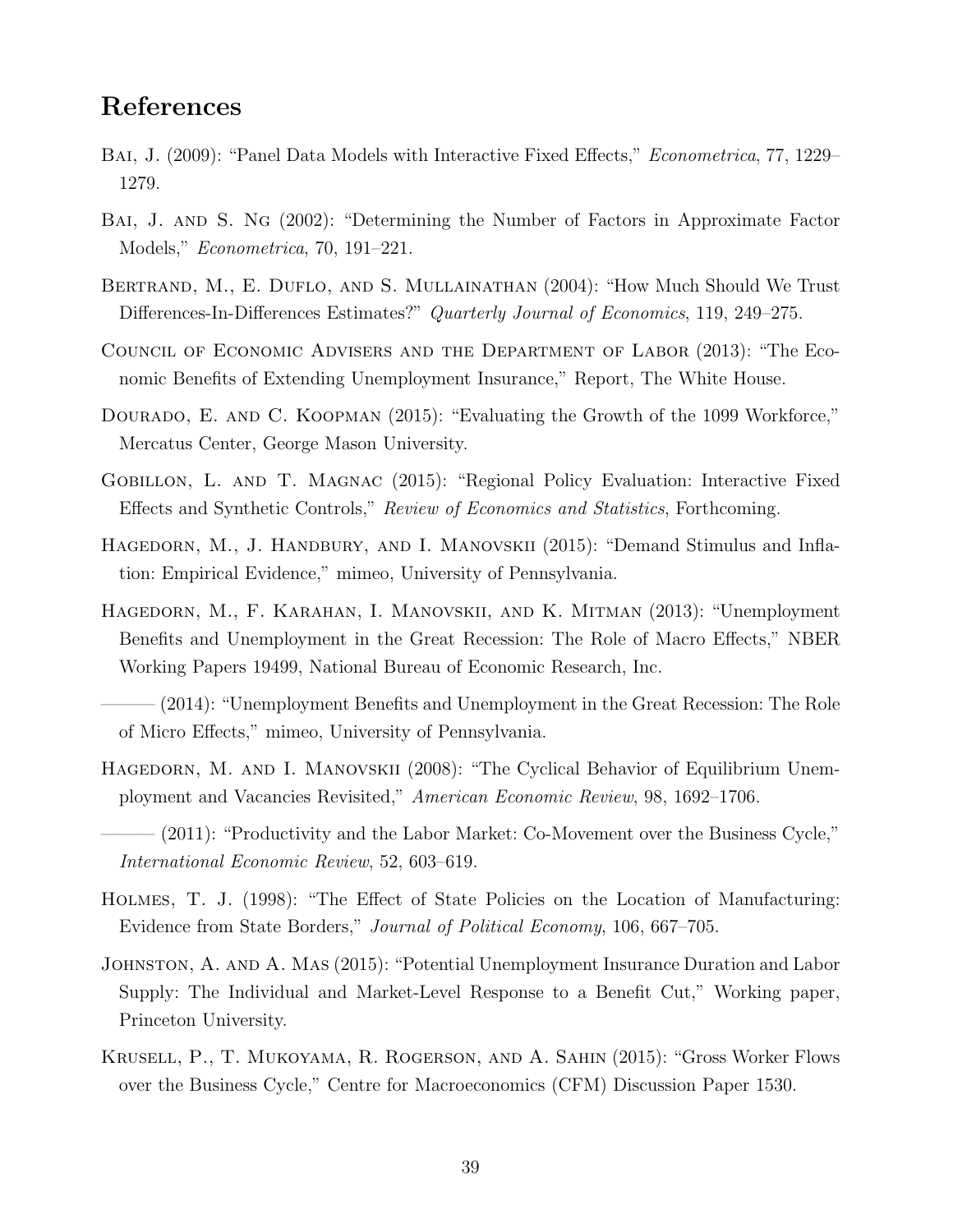- MACKINLAY, A. C. (1997): "Event Studies in Economics and Finance," Journal of Economic Literature, 35, pp. 13–39.
- Mitman, K. and S. Rabinovich (2013): "Do Changes in Unemployment Insurance Explain the Emergence of Jobless Recoveries?" mimeo, University of Pennsylvania.
- MORTENSEN, D. T. AND C. PISSARIDES (1994): "Job Creation and Job Destruction in the Theory of Unemployment," Review of Economic Studies, 61, 397–415.
- Mulligan, C. B. (2015): "The New Employment and Earnings Taxes Created by Social Programs," Testimony for the U.S. House of Representatives.
- PISSARIDES, C. (1985): "Short-Run Equilibrium Dynamics of Unemployment, Vacancies and Real Wages," American Economic Review, 75, 676–690.
- $-(2000)$ : Equilibrium Unemployment Theory, Cambridge, MA, second ed.: MIT Press.
- Solon, G. (1979): "Labor Supply Effects of Extended Unemployment Benefits," Journal of Human Resources, 14, 247–255.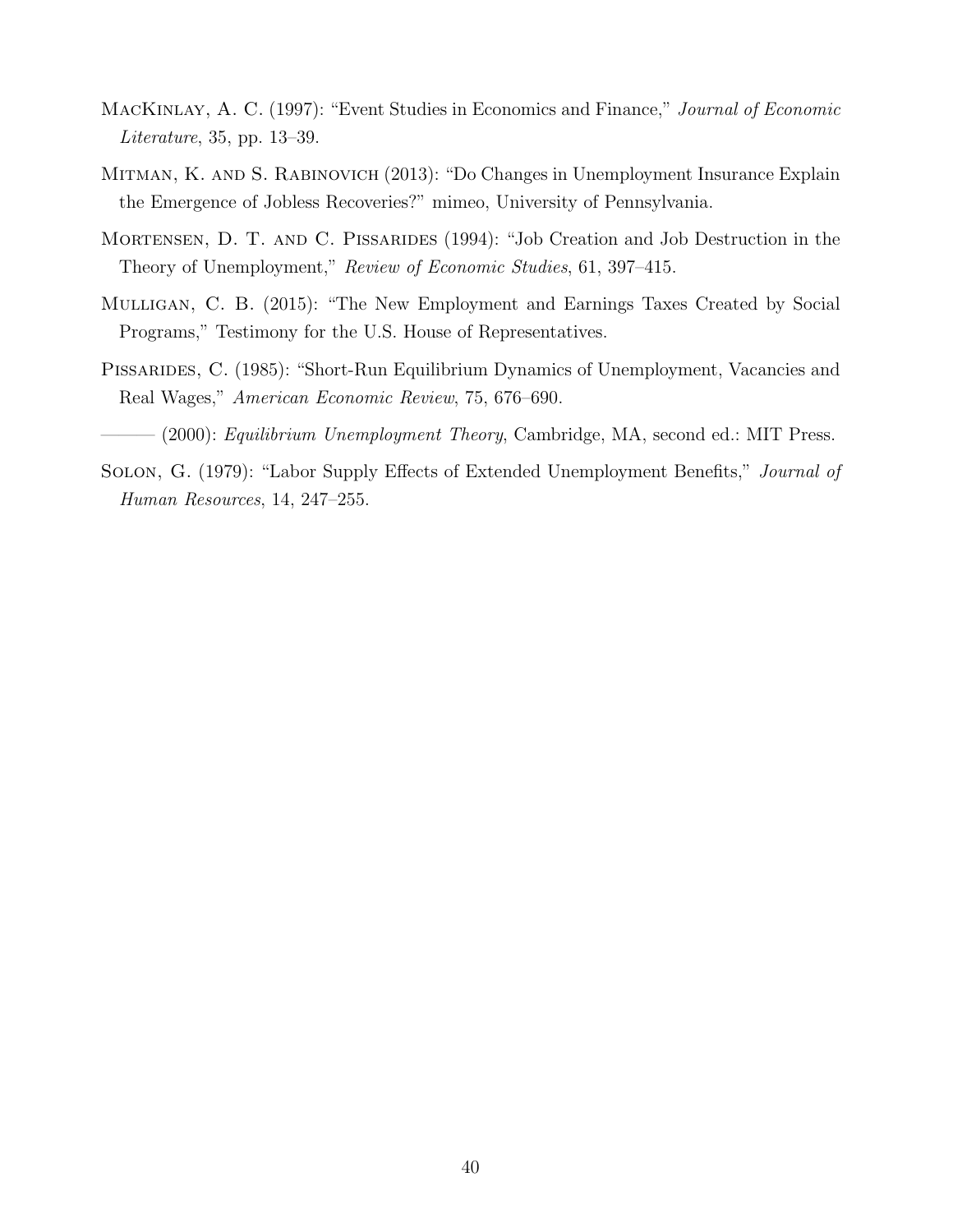### Appendices

### I Estimating the Number of Factors

To implement the interactive effects estimator, we need to specify the number of factors. Bai and Ng (2002) have shown that the number of factors in pure factor models can be consistently estimated based on the information criterion approach. Bai (2009) shows that their argument can be adapted to panel data models with interactive fixed effects. Thus, we define our criterion  $CP$  as a function of the number of factors  $k$  as:

$$
CP(k) = \hat{\sigma}^{2}(k) + \hat{\sigma}^{2}(\bar{k}) \left[ k (N+T) - k^{2} \right] \frac{\log (NT)}{NT},
$$

where  $\bar{k} \ge r$  is the maximum number of factors, N is the number of pairs, T is the number of time observations,  $\hat{\sigma}^2(k)$  is the mean squared error, defined as

$$
\hat{\sigma}^{2}(k) = \frac{1}{NT} \sum_{i=1}^{N} \sum_{t=1}^{T} \left( \Delta e_{p,t} - \alpha \mathcal{I}_{t \ge 2013/Q4} \Delta b_{p,t} - \lambda'_{i}(k) F_{t}(k) \right)^{2},
$$

and  $F_t(k)$  and  $\lambda'_i$  $i<sub>i</sub>(k)$  are the estimated factors and their loadings, respectively, when k factors are estimated. To avoid collinearity, we set  $\overline{k}$  to the minimum of seven and  $T-1$ , one less than the total number of time observations. Our estimator for the number of factors is then given by

$$
\hat{k} = \arg\min_{k \le \bar{k}} CP(k).
$$

# II Aggregation: A Simple Trade Model of the US

In this section we show that we can use our estimates based on border counties to derive the implications for the induced employment for the aggregate U.S. economy. To this aim, we develop a model where each county is an open economy inside the (closed) US economy. The labor market in each county is governed by a Mortensen Pissarides search and matching model. Each county produces (and consumes) a nontradable and a tradable good. Both sectors, the one producing the tradable good and the one producing the nontradable one, operate in the same labor market and are subject to the same labor market frictions as in s standard Mortensen Pissarides model. The evidence provided in Section 4.2.1 implies that the unemployed do not change where to search for a job in response to changes in benefits. In the model, which we use to study a policy change in benefits, we therefore assume that unemployed search for jobs in their own county only.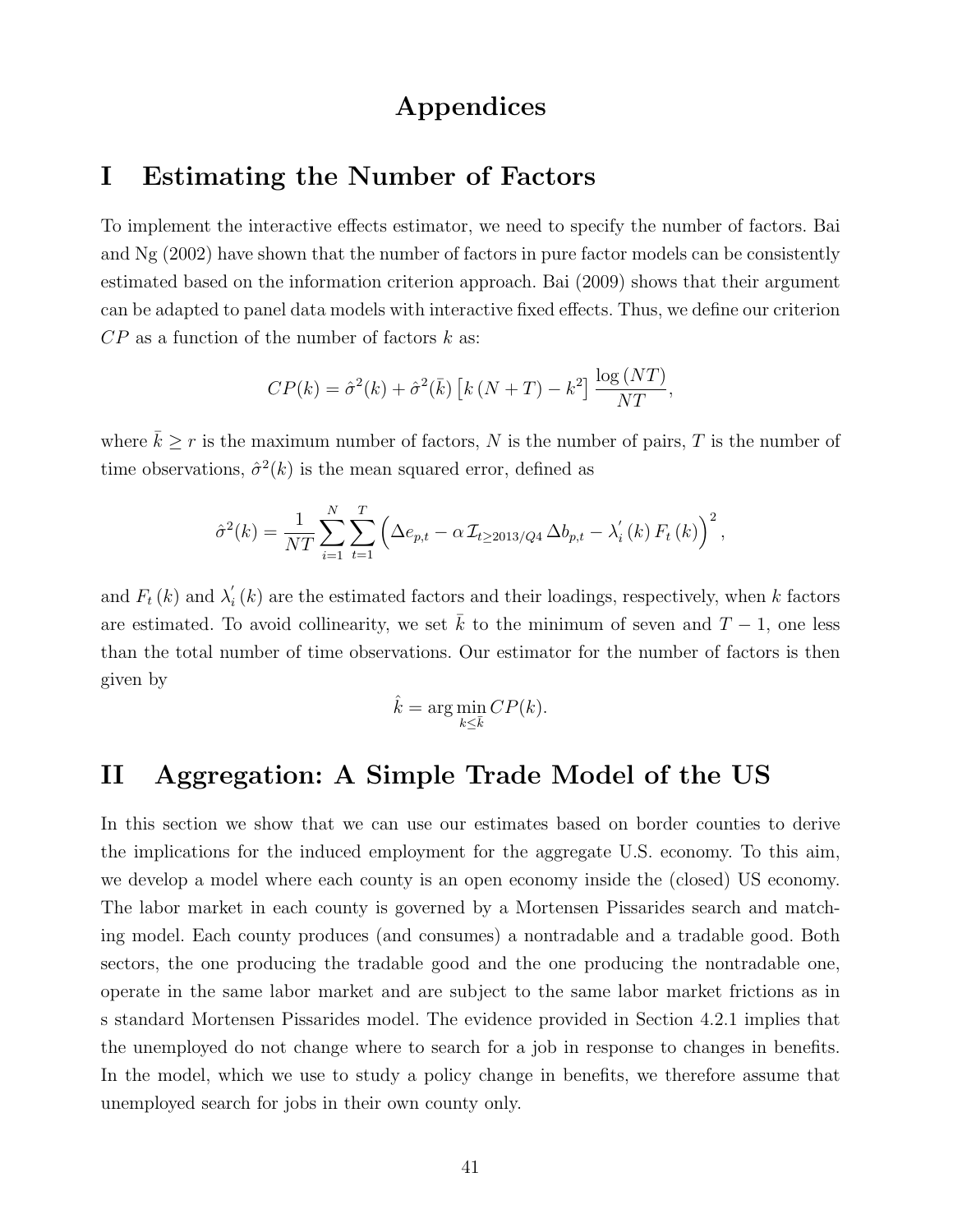Specifically, each county is described by a discrete time two sector version of the Pissarides (1985, 2000) search and matching model. There is a measure one of infinitely lived workers and a continuum of infinitely lived firms. Workers maximize their expected lifetime utility:

$$
\mathbb{E}\sum_{t=0}^{\infty} \delta^t y_t,\tag{A1}
$$

where  $y_t$  represents income in period t and  $\delta \in (0,1)$  is workers' and firms' common discount factor. We denote the sectors producing tradable and non-tradable goods by  $\Omega \in \{T, NT\}$ . Firms in both the tradable  $(\Omega = T)$  and the non-tradable  $(\Omega = NT)$  sector have a constant returns to scale production technology that uses labor as the only input (Pissarides (1985, 2000) shows that capital can be added to the model leaving all equations unchanged).

Output of each unit of labor in sector  $\Omega$  is denoted by  $A^{\Omega}$ . There is free entry of firms into both sectors. Firms attract unemployed workers by posting a vacancy at the flow cost c. The price of the tradable good is normalized to one  $(p^T = 1)$  and the price of the non-tradable is denoted  $p^{NT}$ . Once matched, workers and firms separate exogenously with probability s per period. Employed workers in sector  $\Omega$  are paid a wage  $w^{\Omega}$ , and firms in sector  $\Omega$  make accounting profits  $p^{\Omega} A^{\Omega} - w^{\Omega}$  per worker each period in which they operate. Unemployed workers get flow utility z from leisure/non-market activity. Unemployed workers can search in either one of the two sectors. In equilibrium they are indifferent in which sector to search. Workers and firms split the surplus from a match according to the generalized Nash bargaining solution. The bargaining power of workers is  $\beta \in (0, 1)$ .

Let  $u^{\Omega}$  denote the unemployed searching in sector  $\Omega$ ,  $e^{\Omega}$  the employment in sector  $\Omega$  and  $v^{\Omega}$  the number of vacancies posted in sector Ω. We refer to  $\theta^{\Omega} = v^{\Omega}/u^{\Omega}$  as the market tightness in sector  $\Omega$ . The number of new matches in each sector is given by a constant returns to scale matching function  $m(u^{\Omega}, v^{\Omega})$ . Employment in each sector evolves according to the following law of motion:

$$
n_{t+1}^{\Omega} = (1 - s)n_t^{\Omega} + m(u_t^{\Omega}, v_t^{\Omega}).
$$
\n(A2)

The probability for an unemployed worker searching in sector  $\Omega$  to be matched with a vacancy next period equals  $f(\theta_t^{\Omega}) = m(u_t^{\Omega}, v_t^{\Omega})/u_t^{\Omega} = m(1, \theta_t^{\Omega})$ . The probability for a vacancy in sector  $\Omega$  to be filled next period equals  $q(\theta_t^{\Omega}) = m(u_t^{\Omega}, v_t^{\Omega})/v_t^{\Omega} = m(1/\theta_t^{\Omega}, 1) = f(\theta_t^{\Omega})/\theta_t^{\Omega}$ . We restrict  $m(u_t^{\Omega}, v_t^{\Omega}) \le \min(u_t^{\Omega}, v_t^{\Omega}).$ 

In each sector  $\Omega$ , denote the firm's value of a job (a filled vacancy) by  $J^{\Omega}$ , the firm's value of an unfilled vacancy by  $V^{\Omega}$ , the worker's value of having a job by  $W^{\Omega}$ , and the worker's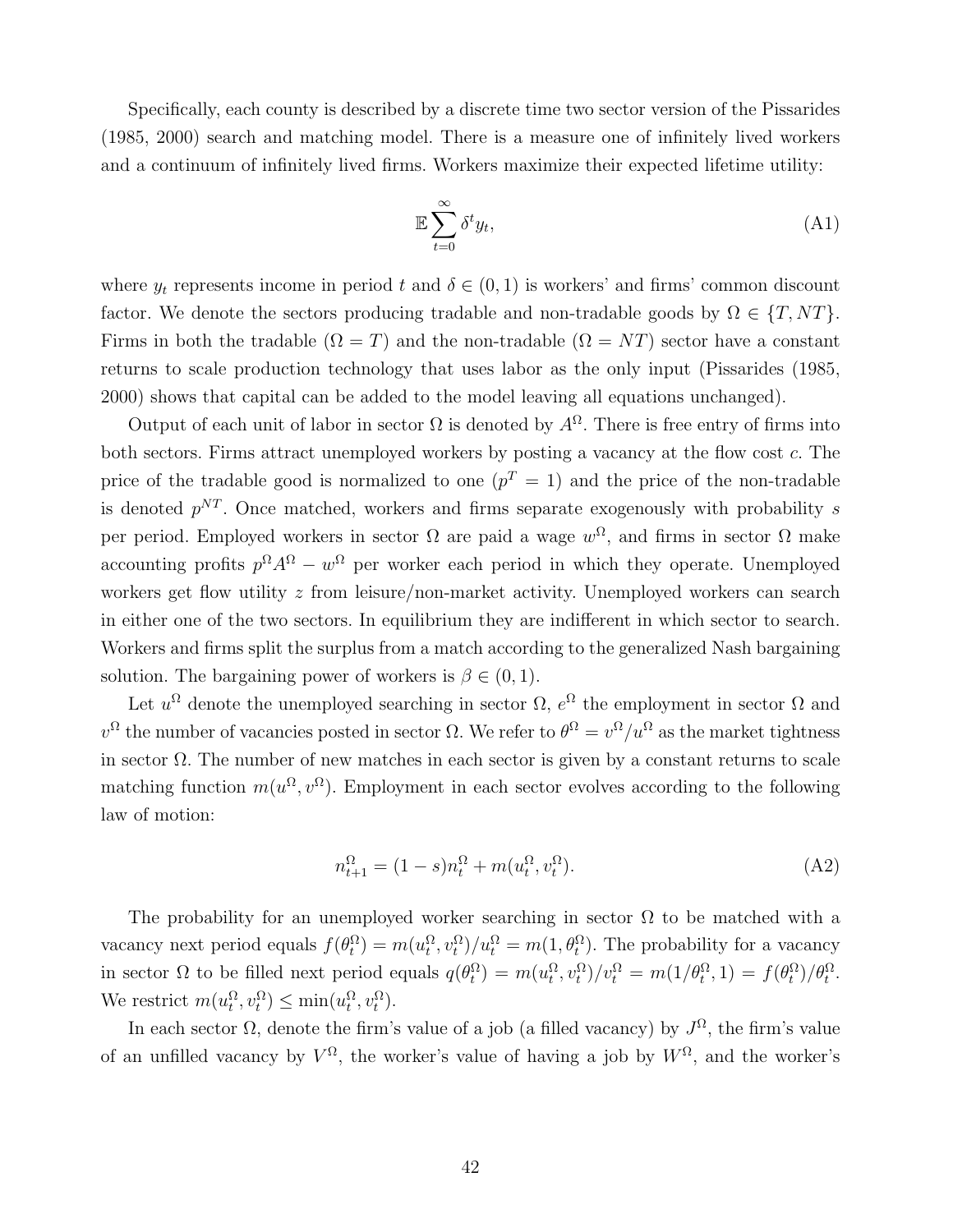value of being unemployed and searching in sector  $\Omega$  by  $U^{\Omega}$ .

$$
J^{\Omega} = p^{\Omega}A^{\Omega} - w^{\Omega} + \delta(1 - s)J^{\Omega'} \tag{A3}
$$

$$
V^{\Omega} = -c + \delta q(\theta^{\Omega}) J^{\Omega'} \tag{A4}
$$

$$
U^{\Omega} = z + \delta \{ f(\theta^{\Omega})W^{\Omega} + (1 - f(\theta^{\Omega}))U^{\Omega'} \}
$$
 (A5)

$$
W^{\Omega} = w^{\Omega} + \delta \{ (1 - s)W^{\Omega'} + sU^{\Omega'} \}.
$$
 (A6)

The interpretation is straightforward. Operating firms earn profits  $p^{\Omega} A^{\Omega} - w^{\Omega}$  and the matches are exogenously destroyed with probability  $s$ . A vacancy costs  $c$  and is matched with a worker (becomes productive next period) with probability  $q(\theta^{\Omega})$ . An unemployed worker derives utility z and finds a job next period with probability  $f(\theta^{\Omega})$ . An employed worker earns wage  $w^{\Omega}$  but may lose her job with probability s and become unemployed next period.

Nash bargaining with worker bargaining power  $\beta$  implies that a worker and a firm split the surplus  $S^{\Omega} = J^{\Omega} + W^{\Omega} - U^{\Omega}$  such that

$$
J^{\Omega} = (1 - \beta)S \tag{A7}
$$

$$
W^{\Omega} - U^{\Omega} = \beta S^{\Omega}.
$$
 (A8)

Free entry implies that the value of posting a vacancy is zero:  $V^{\Omega} = 0$  and, therefore,

$$
c = \delta q(\theta^{\Omega})(1-\beta)S^{\Omega'}.
$$
 (A9)

As shown in Hagedorn and Manovskii (2008) the steady state surplus equals

$$
S^{\Omega} = \frac{p^{\Omega} A^{\Omega} - z}{1 - \delta(1 - s) + \delta f(\theta^{\Omega})\beta}.
$$
\n(A10)

Plugging this into the free entry condition yields:

$$
\frac{p^{\Omega}A^{\Omega} - z}{1 - \delta(1 - s) + \delta f(\theta^{\Omega})\beta} = \frac{c}{\delta q(\theta^{\Omega})(1 - \beta)},
$$
\n(A11)

and, equivalently,

$$
\frac{1 - \delta(1 - s)}{\delta q(\theta^{\Omega})} + \beta \theta^{\Omega} = \frac{p^{\Omega} A^{\Omega} - z}{c} (1 - \beta).
$$
 (A12)

Since unemployed workers are indifferent between searching in the tradable or in the nontradable sector,  $U^T = U^{NT}$ , which implies that  $A^T = p^{NT} A^{NT}$  (where we used the normalization  $p^T = 1$ ,  $\theta^T = \theta^{NT}$  and  $w^T = w^{NT}$ . To see this, suppose  $A^T \neq p^{NT} A^{NT}$ , say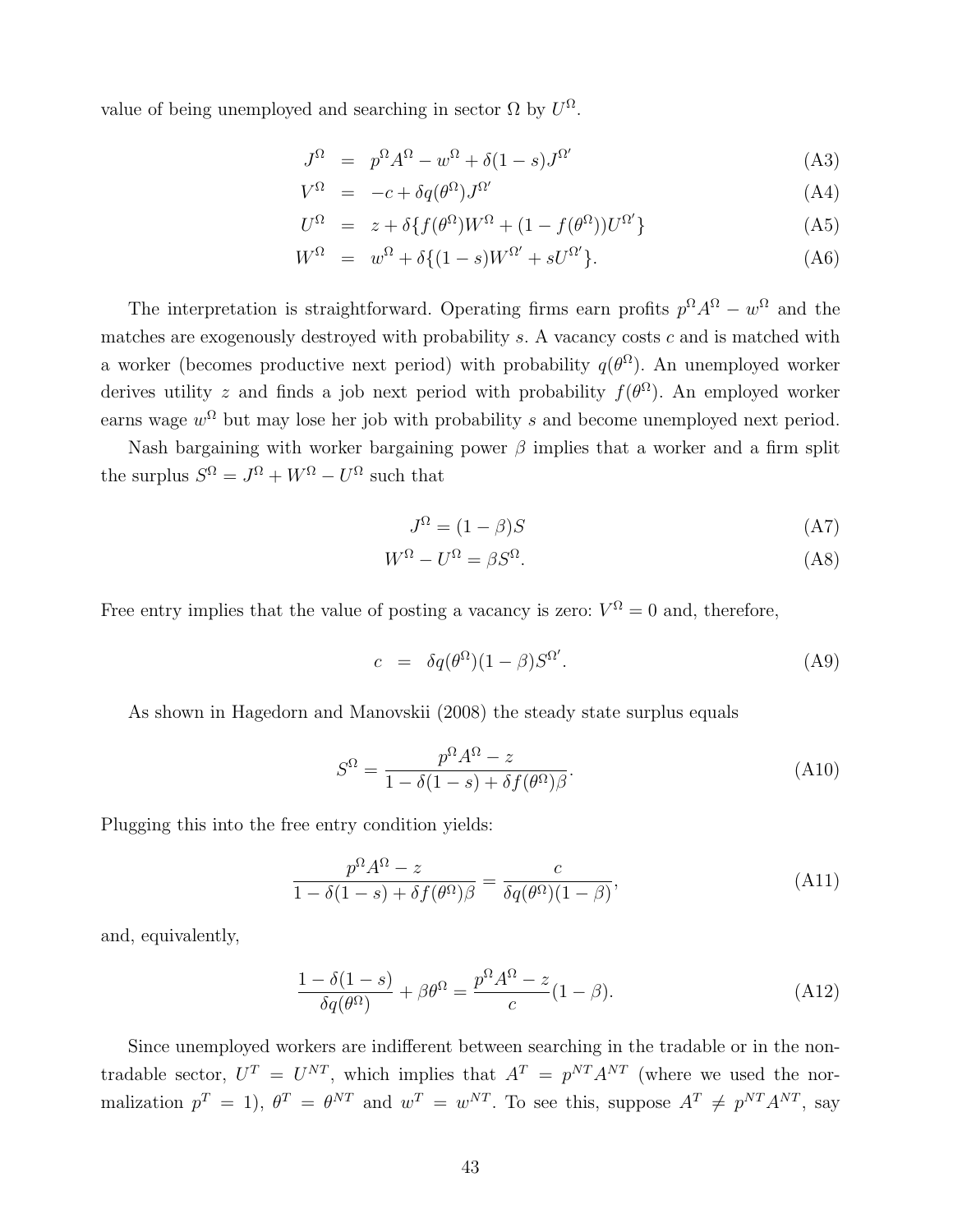$A^T > p^{NT} A^{NT}$ . Then, the above equations imply that  $\theta^T > \theta^{NT}$  and since wages equal

$$
w^T = \beta A^T + (1 - \beta)z + c\beta\theta^T \tag{A13}
$$

$$
w^{NT} = \beta p^{NT} A^{NT} + (1 - \beta)z + c\beta \theta^{NT}, \qquad (A14)
$$

we also have  $w^T > w^{NT}$ . As a a result,  $U^T > U^{NT}$ , implying by contradiction that  $A^T =$  $p^{NT}A^{NT}$ , which then implies  $\theta^T = \theta^{NT}$  and  $w^T = w^{NT}$ .

This implies that employment in county i equals  $e_i = \frac{f(\theta_i)}{s + f(\theta_i)}$  $\frac{f(\theta_i)}{s+f(\theta_i)},$  where  $\theta_i = \theta^T = \theta^{NT}.$ Employment in the US then equals

$$
E = \sum_{\text{All U.S. counties } i} e_i L_i,
$$
 (A15)

where  $L_i$  is labor force in county *i*.

In the empirical analysis we compare two neighboring counties  $i$  and  $j$ . The difference in log employment is  $\log(e_i) - \log(e_j) + \log(L_i) - \log(L_j)$ , where in this simple model  $L_i$  and  $L_j$ are fixed. Our regression then delivers an estimate of the elasticity of employment in county  $i$ w.r.t. an increase benefit duration in county  $i$ , since employment in county  $i$  does not depend on the benefit level in other counties. To see this, note that since  $\theta_i$  solves

$$
\frac{1 - \delta(1 - s)}{\delta q(\theta_i)} + \beta \theta_i = \frac{A^{T,i} - z_i}{c} (1 - \beta),\tag{A16}
$$

it just responds to changes in  $z_i$  but not to changes in  $z_j$ .

This then implies that this measured elasticity yields also the response of county  $i$  employment when we compute the policy induced change in employment for the whole US. Specifically, the percentage employment gain in the US equals

$$
\pi^{E} = \alpha \sum_{\text{All U.S. counties } i} (b_i^{2014} - b_i^{2013}) \frac{e_i^{2013} L_i^{2013}}{E_{US}^{2013}},
$$
\n(A17)

where  $\alpha$  is the estimated elasticity at the county level and b is the logarithm of benefit duration.

The corresponding gain in the total number of employed then equals

$$
\Delta^E = \frac{\pi^E \times E_{US}^{2014}}{1 + \pi^E}.
$$
\n(A18)

The same derivations for employment can be applied to the labor force as well. Indeed, Pissarides (2000) shows in a more complex model, where heterogenous households take a participation decision, that the labor force can be written as a function of market tightness as well. The same derivations as above in the more elaborated model imply that labor force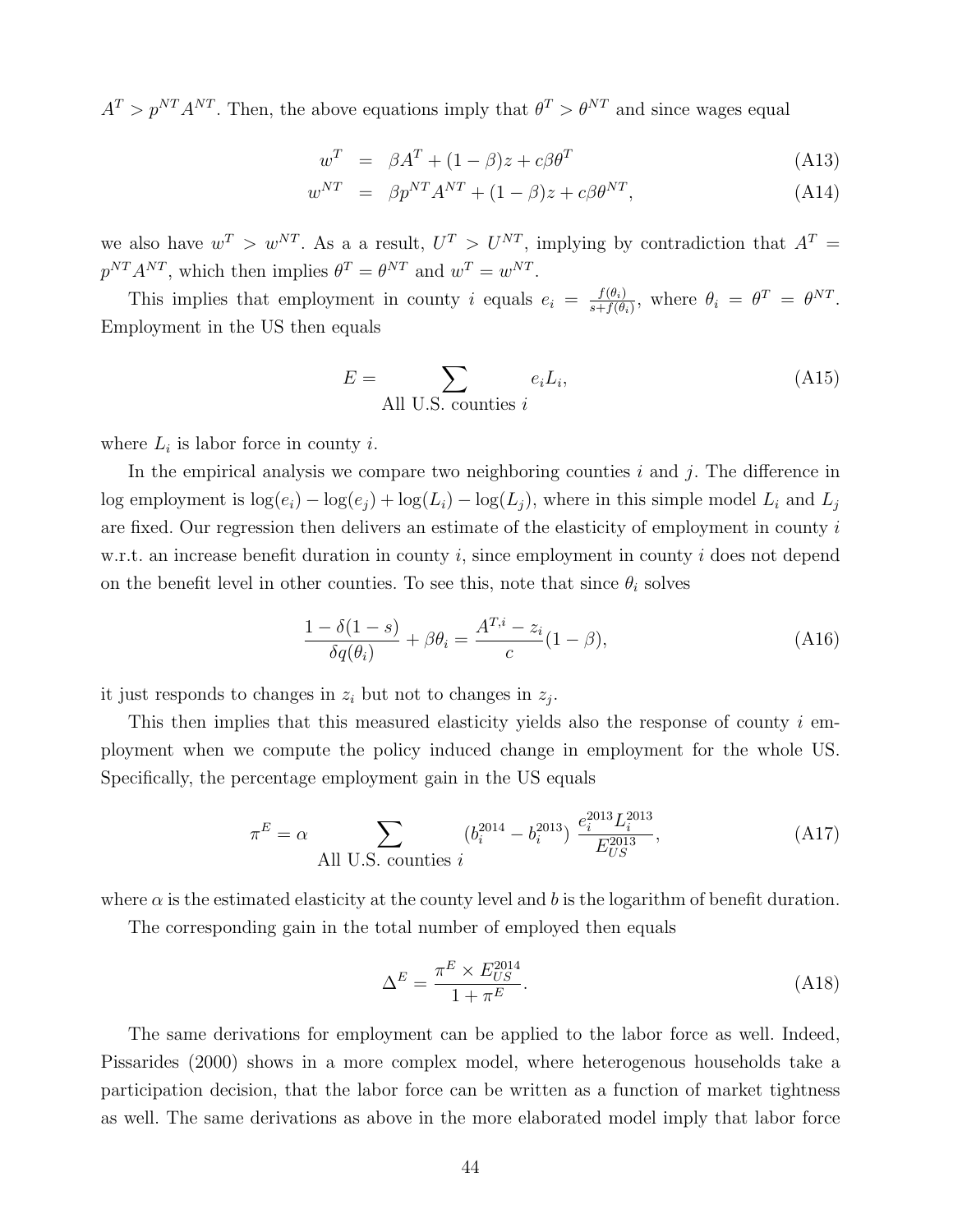in a county depends on market tightness in that county only (and not on market tightness in other counties). Our regression then delivers again an estimate of the elasticity of the labor force in county  $i$  w.r.t. an increase benefit duration in county  $i$  (since labor force in county  $i$ does not depend on the benefit level in other counties). And we can again use this estimate at the county level to compute the percentage change of the aggregate labor force and the gain in the the total number of labor force participants.